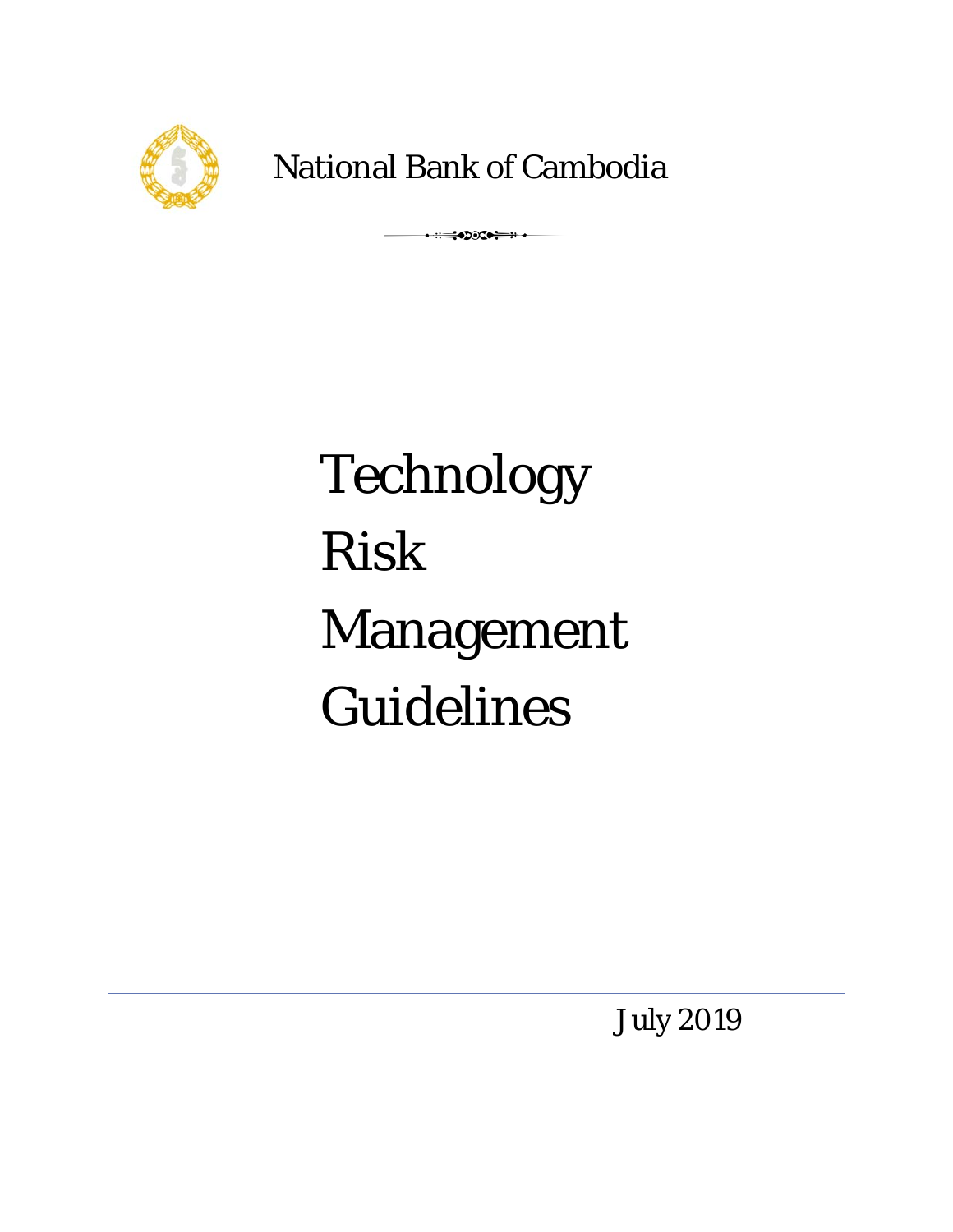# **Table of Contents**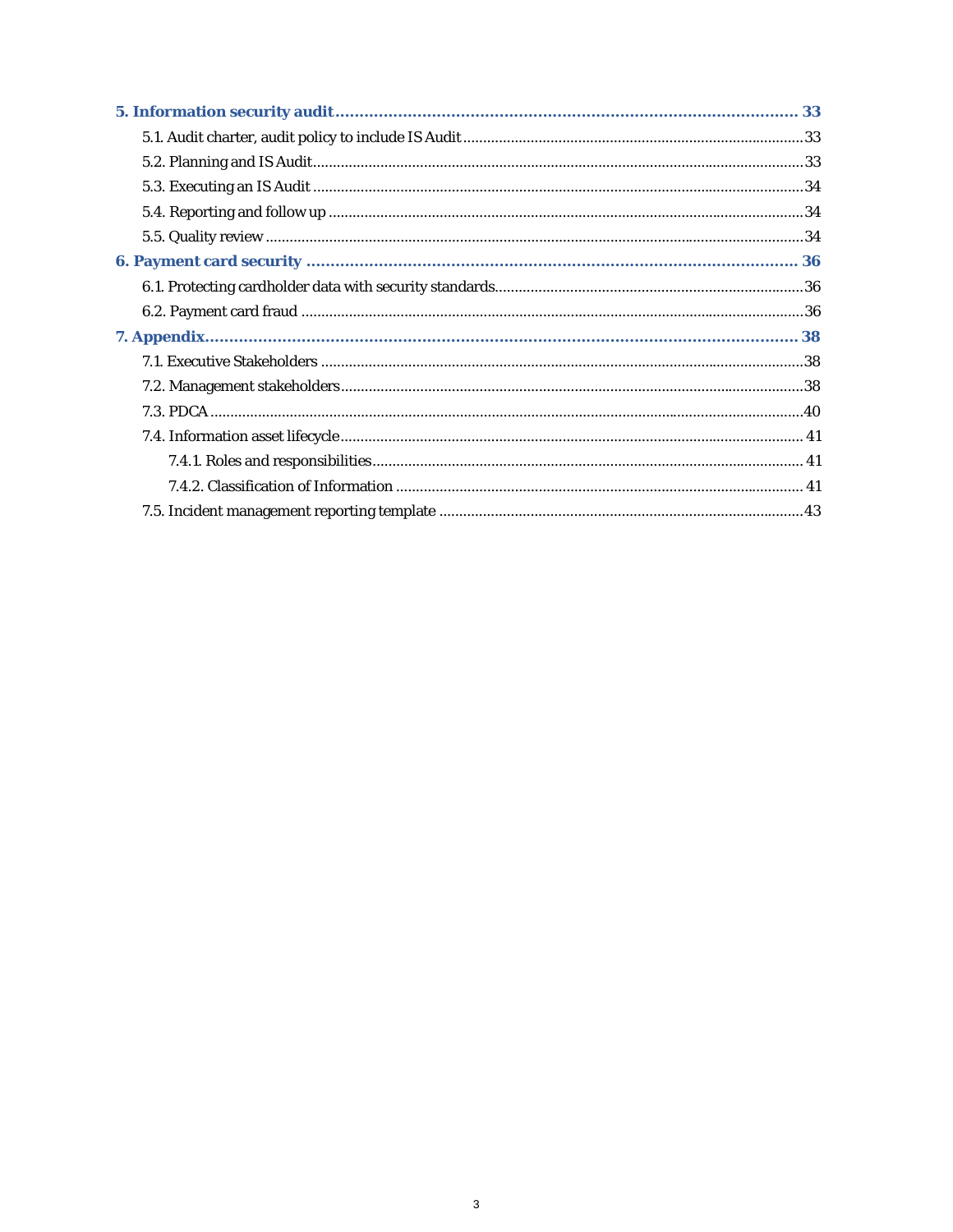# *List of Acronyms*

| <b>BCP</b>  | <b>Business Continuity Planning</b>      |
|-------------|------------------------------------------|
| <b>BFI</b>  | <b>Banking and Financial Institution</b> |
| <b>DDoS</b> | <b>Distributed Denial of Service</b>     |
| <b>DLP</b>  | <b>Data Leak Prevention</b>              |
| <b>DoS</b>  | <b>Denial of Service</b>                 |
| <b>HTML</b> | <b>Hypertext Markup Language</b>         |
| <b>RPO</b>  | <b>Recovery Point Objective</b>          |
| <b>RTO</b>  | <b>Recovery Time Objective</b>           |
| <b>SDLC</b> | <b>System Development Lifecycle</b>      |
| <b>SLA</b>  | <b>Service Level Agreement</b>           |
| <b>TLS</b>  | <b>Transport Layer Security</b>          |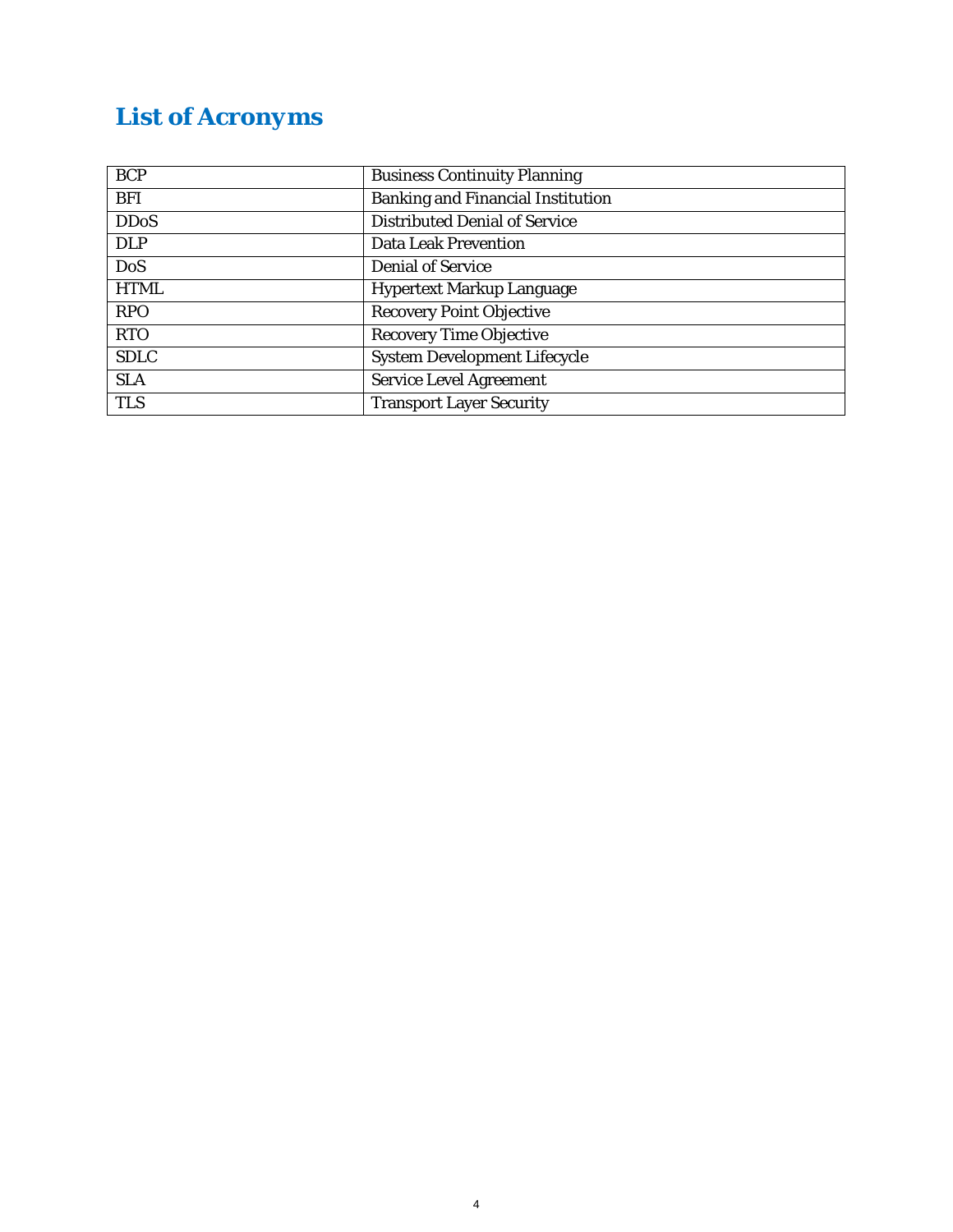## *Introduction*

With Banking and Financial Institutions (BFIs) increasingly using technology to support various business processes, the National Bank of Cambodia (NBC) has established guidelines to help BFIs create a secure technology ecosystem. Implementation of these recommendations needs to be risk based following the stipulations outlined in the guidelines.

The guidelines are primarily expected to enhance the safety, security, and efficiency of BFIs' business operations, which will benefit BFIs and their customers. The progress of implementing these guidelines should be monitored by the top management on an ongoing basis and a review of the implementation status may be put to the Board every year.

The measures suggested for implementation cannot be static. BFIs need to pro-actively create/finetune/modify their policies, procedures and technologies based on new developments and emerging concerns.

The NBC will review the progress of implementing these guidelines. The NBC will examine the comprehensiveness and efficacy of the implementation of these guidelines and validate whether they are commensurate with the nature and scope of operations of individual BFIs from 2019.

BFIs may have already implemented or may be implementing some or many of the key areas indicated in this guideline. In order to provide a focused project-oriented approach towards implementation of guidelines, BFIs should conduct a formal gap analysis between their current status and suggestion/recommendations as laid out in this guideline and put in place a time-bound action plan to address the gap and in accordance with this guideline. However, BFIs are encourage to implement a basic organisational framework and put in place policies and procedures which do not require extensive budgetary support, infrastructure or technology changes within 3 months after the release of this guideline. The rest of the guidelines should be implemented on voluntary basis within 2 years. The compulsory implementation of this guideline is required upon NBC's notice. Suggestions or recommendations or controls related to technologies/business operations that do not currently exist are left to the discretion of BFIs to implement.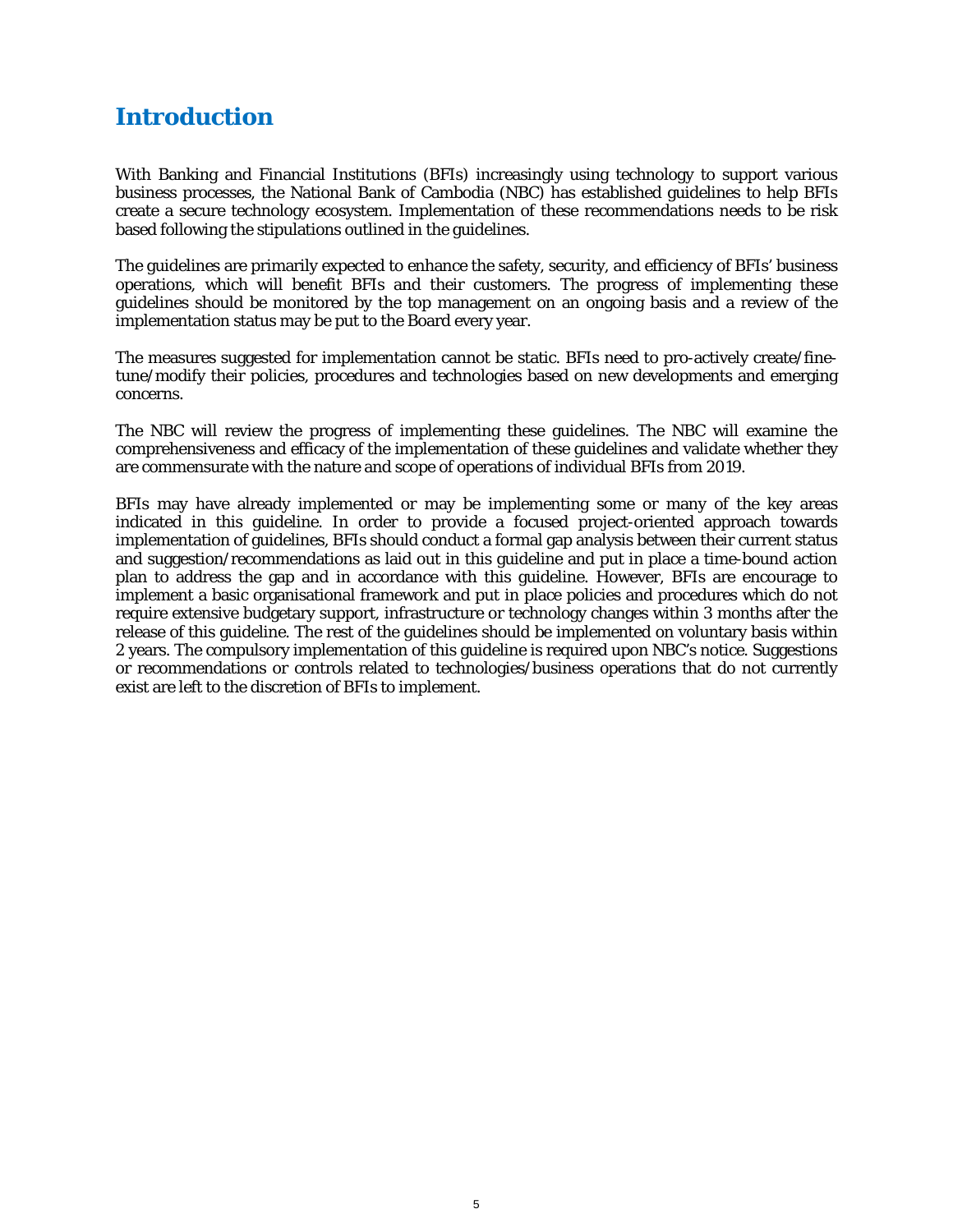# *1. Information technology governance*

IT governance constitutes the accountability framework of a BFI towards securely operating the technology setup within the organisation. To successfully implement IT Governance, strong support from the Board, well-defined organisation structure, robust processes and continual commitment from the management is required.

The intent of the IT governance structure should be able to adequately support business strategies and aim at achieving organisational objectives.

## *1.1. Proposed structure for IT governance*



## *1.2. Proposed members for various committees and their roles and responsibilities*

It is important for the organisation to set up robust IT governance structure. IT Governance structure will be of two types, Executive Stakeholders and Management Stakeholders. Examples of the roles and responsibilities of the Executive Stakeholders and Management Stakeholders are given in Appendix 7.1 and 7.2 respectively.

 $\overline{a}$ 

<sup>1</sup> **IT Strategy Committee** members should be: Chief Executive Officer (CEO), Chief Financial Officer (CFO), Other CXO's involved, Information Security Officer. **IT Steering Committee** members should be all Functional Heads.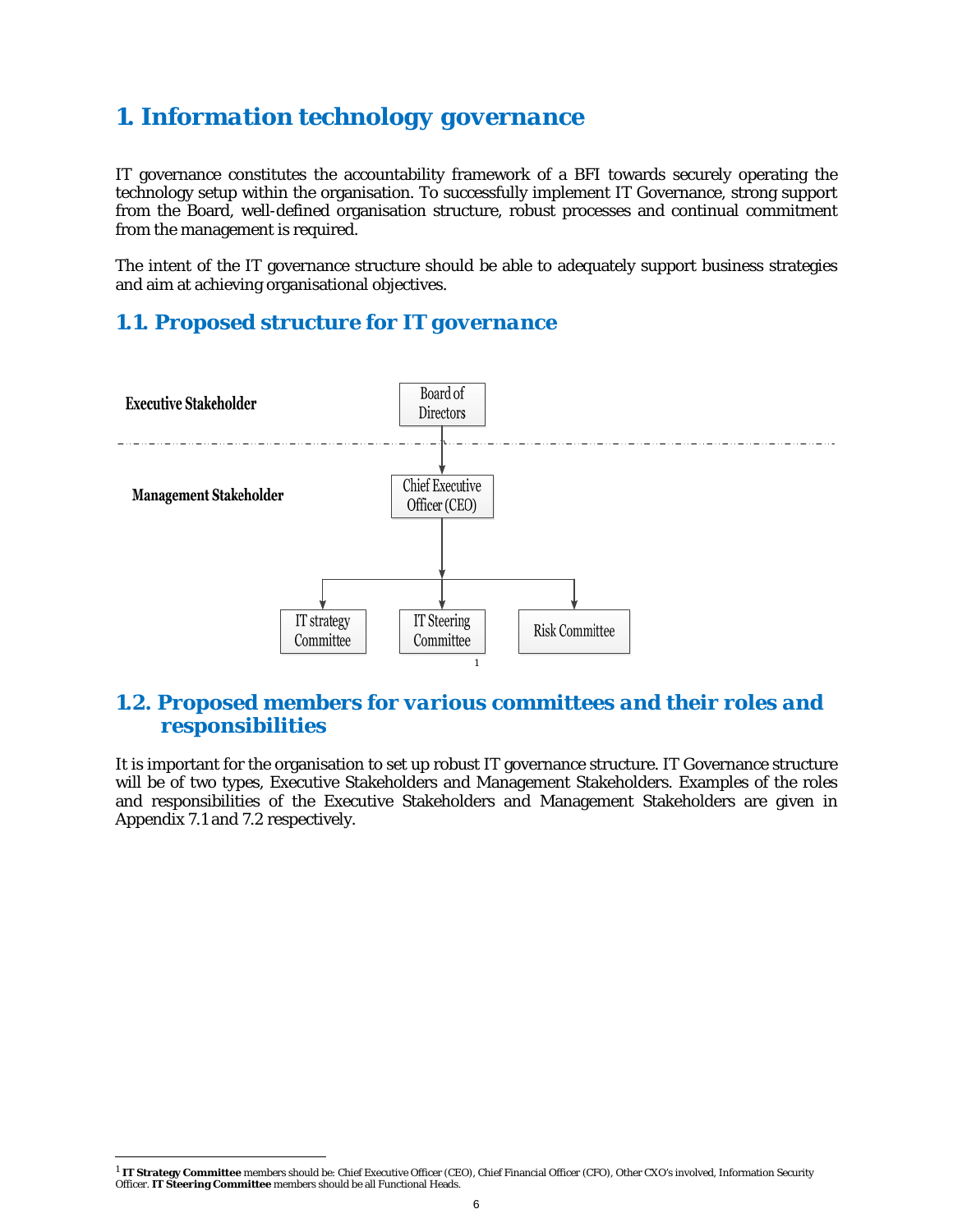# *2. IT governance policy and procedures*

The IT policy and procedures should be commensurate with the size, scale and nature of business activities carried out by the BFI. These policies should be the enabling framework for supporting the IT operations.

The broad teams that are typical for a BFI to have within the enterprise IT structure are shown below. The structure is for representation purposes and the BFI may build their own structure. However, the sub-functions within the structure need to be covered as part of the framework created by the BFI.

A. **Enterprise architecture:** Typical roles that are performed by this team include:

- a. Defining IT architecture for
	- systems
	- software
	- networks and telecommunications, and
	- other technology interventions
- b. Strategic plan

 $\overline{a}$ 

- c. Technology lifecycle plan
- B. **New product development:** Typical roles that are performed by this team include:
	- a. Overseeing IT development initiatives or projects
	- b. Managing budgets & timelines for IT initiatives
	- c. Ongoing project management
	- d. Meeting functional expectations
	- e. Managing outsourced IT teams
	- f. Ensuring the testing of solutions (developed in-house or outsourced) before going live
- C. **IT operations:** Typical roles that are performed by this team include:
	- a. Set up and oversight of all IT processes involved in managing the technology (such as servers, operating systems, databases, applications and help desks)
	- b. Infrastructure (such as data centres, networks and telecommunications) thereby ensuring high availability and reliability of systems.
- D. **IT compliance:** Typical roles that are performed by this team include all quality, risk and compliance management initiatives within the IT vertical such as performance or conformance metrics, reports, dashboards, internal user feedback and analysis, monitoring IT projects, interaction with audit, risk and compliance functions.

## *2.1. IT policy, standards and procedures*

The IT Governance policy and procedures should cover the following components:

- a) Documenting and rollout of IT Operations policy and procedures, and should be approved by the Board
- b) Detailed operational procedures should be formulated in relevant areas including for data centre operations
- c) IT-related strategy and policy should cover areas such as:
	- IT department's organisational structure<sup>2</sup>
	- Existing hardware and networking architecture
	- Strategy for outsourcing, in-sourcing, procuring off-the-shelf software, and in-house development
	- Strategy for keeping up-to-date with technology developments and systems as and when required
- d) BFIs need to follow a structured approach for the short-term and long-term planning process. 3 Short-term and long-term plans should be aligned with the business strategies taking into

<sup>2</sup> An **organisational structure** defines how activities such as task allocation, coordination and supervision are directed toward the achievement of organisational aims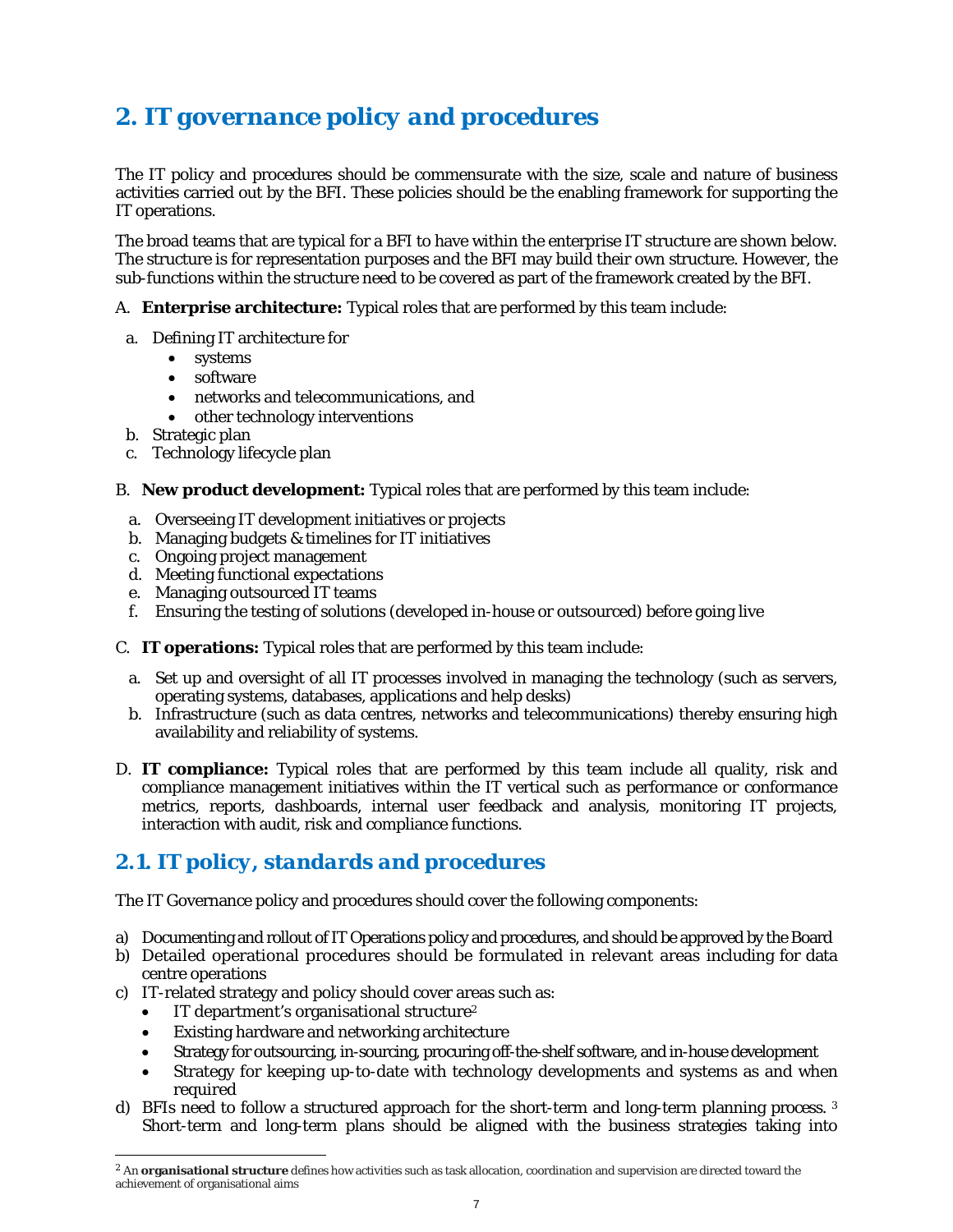consideration factors such as the organisational model, geographical distribution, technological evolution, legal and regulatory requirements and business vision.

- e) There needs to be an annual review of IT strategy and policies taking into account the changes to the organisation's business plans and IT environment.
- f) Long-term IT strategy needs to be converted to short-term plans regularly to ensure that the long term goals are achieved.
- g) Standards for IT set up such as IT infrastructure baselines (hardening policy) for infrastructure, network architecture and application landscape.
- h) Standards for application and system development.
- i) Training plan for building internal skills of IT manpower
- j) IT compliance guidelines, process for meeting regulatory requirements and operational risk guidelines.
- k) IT risk identification framework including identification of risks, tracking of risks and risk mitigation framework.
- l) Establish a classification scheme to identify the criticality and sensitivity<sup>4</sup> of enterprise data. The scheme should include factors for identifying critical data and controls for appropriately securing the critical data along with guidelines for data retention and destruction and
- m) IT management needs to assess IT risks and suitably mitigate them as necessary.

 $3$  Considering factors such as organizational model and changes to it, geographical distribution, technological evolution, costs, legal and regulatory requirements, requirements of third-parties or market, planning horizon, business process re-engineering, staffing, in- or outsourcing, etc.

<sup>4</sup> Confidential, Internal and Public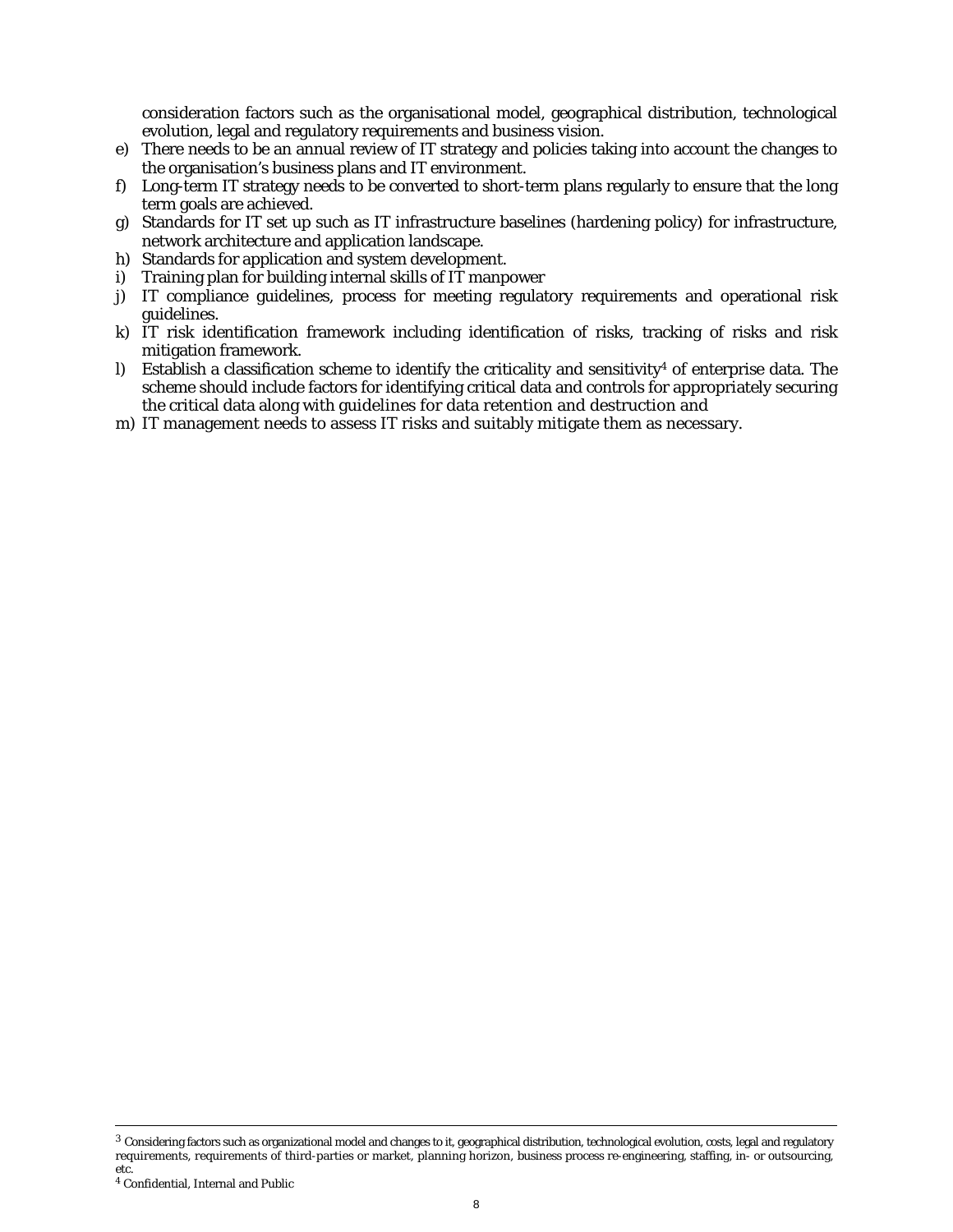# *3. Information security policy and procedures*

A BFI needs to put in place an Information Security Policy that's approved by the Board. The BFI must identify and implement appropriate information security management measures/practices keeping in view their business needs. Given the critical role of technology as part of its business, a BFI needs to subject them to suitable controls across their lifecycle. The controls required to protect the technology set up should include relevant standards and procedures.

The policy needs to be supported with relevant standards, guidelines and procedures. The specified policy should include, but not be limited to the following:

#### **Basic principles of information security**

Information security must uphold confidentiality, integrity and availability (known as the CIA triad) as the core principles.

- a) **Confidentiality:** prevents the disclosure of information to unauthorised individuals or systems.
- b) **Integrity:** means that data cannot be modified without authorisation.
- c) **Availability:** for any information system to serve its purpose, the information must be available when it is needed.

Other principles such as authenticity, non-repudiation, identification, authorisation, accountability and auditability are also becoming key considerations for practical security implementations.

- a) **Authenticity:** To ensure that the data, transactions, communications or documents (electronic or physical) are genuine, it is important to validate both parties involved are 'who they claim they are'.
- b) **Non-repudiation:** Non-repudiation implies one's intention to fulfil one's obligations under a contract/transaction. It also implies that a party to a transaction cannot deny having received or having sent an electronic record. Electronic commerce uses technology such as digital signatures and encryption to establish authenticity and non-repudiation.
- c) **Identification:** Identification is the process by which a subject admits an identity and accountability is initiated. A subject must provide an identity to a system to start the process of authentication, authorisation and accountability.
- d) **Authorisation:** Once a subject is authenticated, access must be authorised. The process of authorisation ensures that the requested activity or access to an object is possible given the rights and privileges assigned to the authenticated identity. In most cases, the system evaluates an access control matrix that compares the subject, the object, and the intended activity. If the specific action is allowed, the subject is authorised. Else, the subject is not authorised.
- e) **Accountability and auditability:** An organisation's security policy can be properly enforced only if accountability is maintained, i.e., security can be maintained only if subjects are held accountable for their actions. Effective accountability relies upon the capability to prove a subject's identity and track their activities.

## *3.1. Cyber security essential*

The BFIs should secure their IT environment by implementing suitable controls across the IT environment. BFIs are required to consider the following guidelines as part of their Cyber Security policy for protecting the IT environment from Cyber Risk.

## *3.1.1. Access control*

Access control is one of the most critical components for securing technology. Internal sabotage, clandestine espionage or internal attacks by trusted employees, contractors and vendors are among the most serious potential risks that a BFI faces when access control is not effective.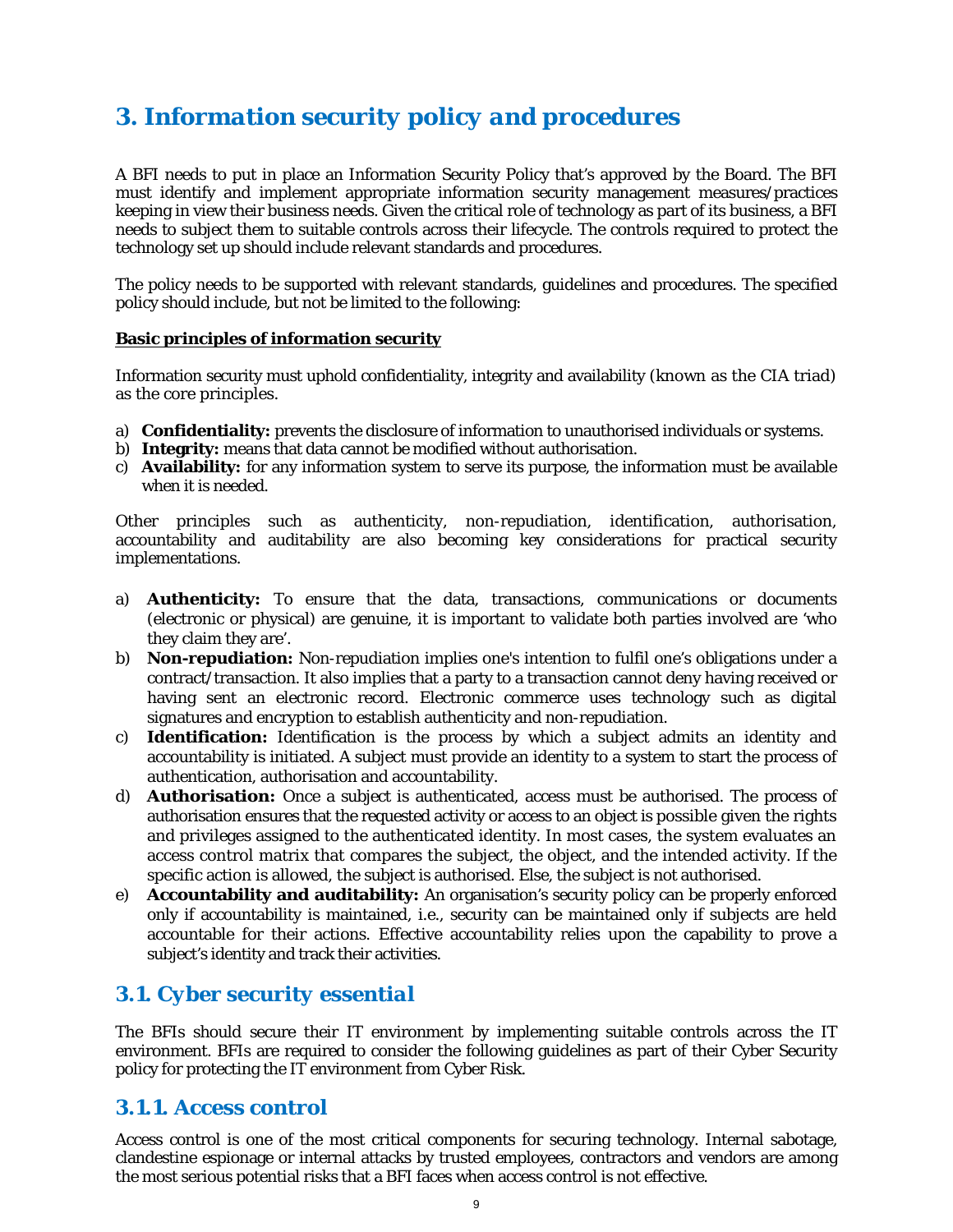Various factors that need to be considered when authorising access to users and information assets, inter-alia, include business role, physical location, method of connectivity, time of access, and nature of device used to connect.

The governance processes need to include clearly defined controls around the creation, modification, update, change, and revocation of access rights based on business needs. The processes are applicable to both users as well as IT assets connecting with each other.

Role-based access control is an approach used successfully by many organisations to link access rights with business roles.

#### **Points to consider**

- a) An access control policy needs to established, documented and reviewed based on business and information security requirements. Asset owners needs to determine appropriate access control rules, access rights and restrictions for specific user roles towards their assets, with the amount of detail and the strictness of the controls, reflecting the associated information security risks.
- b) Access controls are both logical and physical and these need to be considered together. Users and asset owners need to be given a clear statement of the business requirements to be met by the access control matrix.
- c) The access control matrix should be supported by formal procedures and defined responsibilities. A formal user registration, de-registration and provisioning process needs to be implemented to enable the assignment of access rights. Asset owners should review users' access rights at regular intervals.
- d) Among the important controls that need to be considered are:
	- A systematic process of applying and authorising the creation of user IDs and the access control matrix
	- Conducting a risk assessment and granting access rights based on the same.
	- Implementation of role-based access control designed to ensure effective segregation of duties
	- Changing default user names and/or passwords of systems and prohibiting sharing of user IDs and passwords of generic accounts
	- Modification of access rights whenever there is a change in role or responsibility and removal of access rights on cessation of employment/contract
	- Processes to notify in a timely manner the information security function regarding user additions, deletions and role changes
	- Periodic reconciliation of user IDs in a system and actual users required to have access and deletion of any unnecessary IDs, if any
	- Auditing, logging and monitoring of access to IT assets by all users and
	- Considering de-activating user IDs of users of critical applications who are on prolonged leave
- e) Segregation should be maintained between those initiating data/transaction (including web page content) and those responsible for verifying the transaction. Further, segregation should be maintained between those developing and those administering systems.
- f) For accountability purpose, ensure that users and IT assets are uniquely identified and their actions are auditable.
- g) Transaction processes and systems should be designed to ensure that no single employee/outsourced service provider could enter, authorise and complete a transaction.
- h) System administrators, security officers, programmers and staff performing critical operations invariably possess the capability to inflict severe damage on the financial systems they maintain or operate by virtue of their job functions and privileged access. Personnel with elevated system access entitlements should be closely supervised with all their systems activities logged, as they have inside knowledge and the resources to circumvent systems controls and security procedures. Some of the control and security practices enumerated below need to be considered:
	- Implementing two-factor authentication for privileged users
	- Instituting strong controls over remote access by privileged users
	- Restricting the number of privileged users
	- Granting privileged access on a 'need-to-have' or 'need-to-do' basis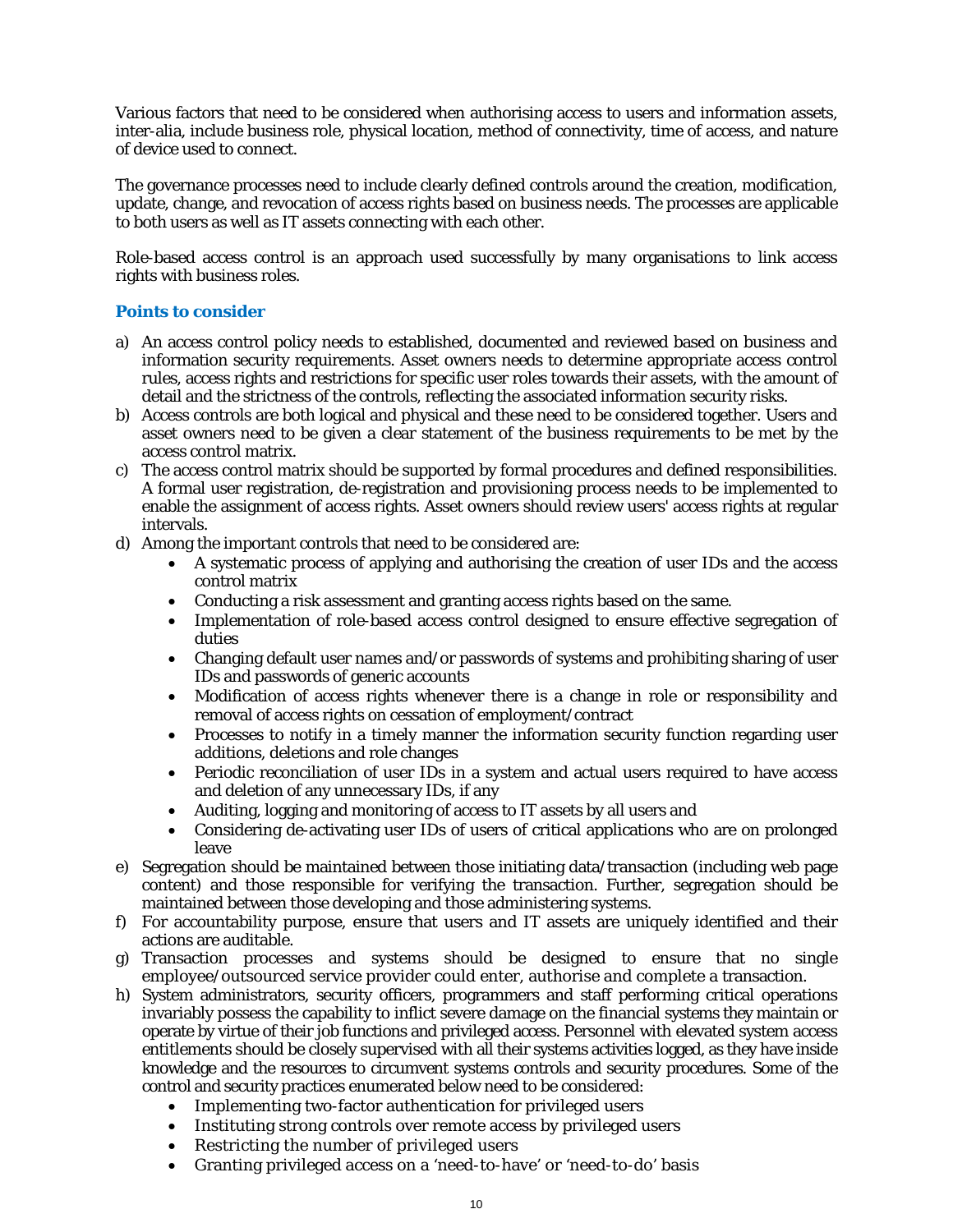- Maintaining audit logging of system activities performed by privileged users
- Ensuring that privileged users do not have access to systems logs in which their activities are being captured
- Conducting regular audit or management review of the logs
- Prohibiting sharing of privileged IDs and their access codes
- Disallowing vendors and contractors from gaining privileged access to systems without close supervision and monitoring and
- Protecting backup data from unauthorised access
- i) BFIs may consider using automated solutions such as Identity Access Management tools from Oracle, CA, Microsoft, SailPoint, etc. to enable effective access control and management of user IDs. Such solutions should also be managed effectively to ensure robust access management.

## *3.1.2. Network security*

To ensure the security of the information assets, securing the network using strong network security controls is important. This needs to be enabled by providing authorised access to the internal network using a combination of technology and process controls.

BFIs need to configure IT systems and devices with security settings that are consistent with the expected level of protection. The BFIs should establish baseline standards to facilitate consistent application of security configurations to network devices within the IT environment. The BFIs should ensure that the frequency of enforcement reviews is commensurate with the risk level of systems.

#### **Points to consider**

- a) The BFI should install network security devices, such as firewalls, anti-virus/anti-malware software as well as intrusion detection and prevention systems, at critical junctures of its IT infrastructure, to protect the network perimeters.
- b) BFIs deploying Wireless Local Area Networks (WLAN) within the organisation should be aware of the risks associated with the technology. Measures, such as secure communication protocols for transmissions between access points and wireless clients, should be implemented to secure the corporate network from unauthorised access.
- c) Controls should be implemented to ensure the security of information in networks and the protection of connected services from unauthorised access. In particular, the following items should be considered:
	- Responsibilities and procedures for the management of networking equipment should be established
	- Operational responsibility for networks should be separated from computer operations where appropriate
	- Special controls should be established to safeguard the confidentiality and integrity of data passing over public networks or over wireless networks and to protect the connected systems and applications (include network encryption protocols when connecting to untrusted systems/ networks.
	- Appropriate logging and monitoring should be applied to enable recording and detection of actions that may affect, or are relevant to, information security
	- Management activities should be closely coordinated both to optimise the service to the organisation and to ensure that controls are consistently applied across the information processing infrastructure
	- Systems on the network should be authenticated and
	- Untrusted system connections to the network should be restricted
- d) Security mechanisms, service levels and management requirements of all network services should be identified and included in network services agreements, whether these services are provided in-house or outsourced.
- e) Network services can range from simple unmanaged bandwidth to sophisticated services such as VPN, Voice over IP, VSAT, etc. Security features of network services should be:
	- Technology applied for security of network services, such as authentication, encryption and network connection controls
	- Technical parameters required for secured connection with the network services in accordance with the security and network connection rules and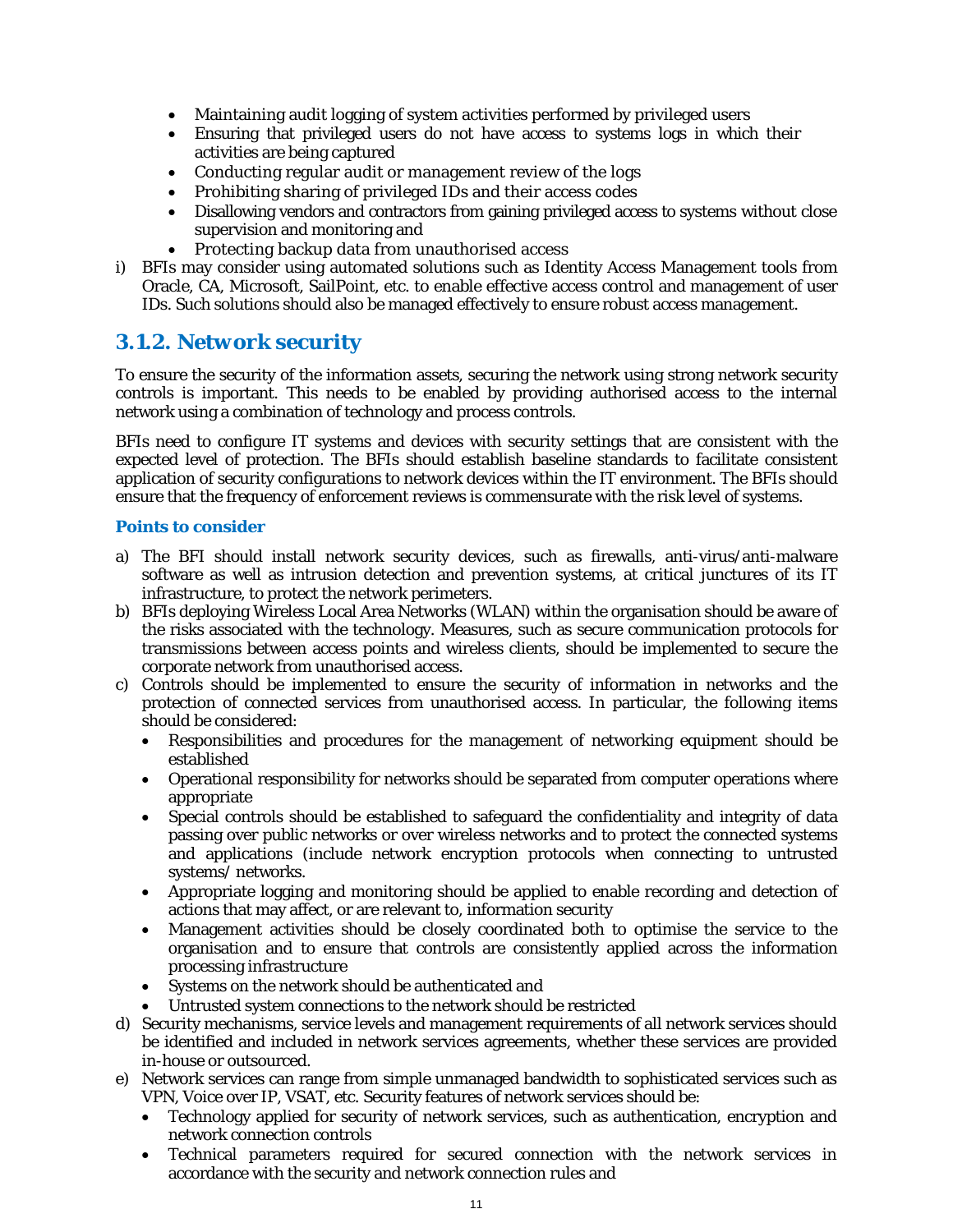- Procedures for the network service usage to restrict access to network services or applications, where necessary
- f) Information services, users and information systems should be segregated<sup>5</sup> on different network segment on the basis of the purpose for which the system have been established and
- g) BFIs needs to conduct regular enforcement checks to ensure that the baseline standards  $6$ are applied uniformly and non-compliances are detected and raised for investigation.

### *3.1.3. Remote access*

BFIs may sometimes provide employees, vendors, and others with access to the institution's network and computing resources through external connections. Those connections are typically established through modems, the internet, or private communications lines. Access may be necessary to remotely support the institution's systems or to support the institution's operations at remote locations. In some cases, remote access may be required periodically by vendors to make emergency program fixes or to support a system.

Remote access to BFIs provides an attacker with the opportunity to manipulate and subvert the BFIs' systems from outside the physical security perimeter. Management should establish policies restricting remote access and be aware of all remote-access devices attached to their systems. These devices should be strictly controlled.

#### **Points to consider**

- a) Disallowing remote access by policy and practice unless a compelling business need exists and requiring management approval for remote access
- b) Regularly reviewing remote access approvals and withdraw those that no longer have a compelling business justification
- c) Appropriately configuring and secure remote access devices
- d) Perform checks to assess if patches and updates have been applied to remote access devices
- e) Use encryption to protect communication channels between the remote access device and the institution to restrict the risks related to network spoofing.
- f) While using TCP/IP Internet-based remote access, organisations need to establish a virtual private network over the Internet to securely communicate data packets over this public infrastructure. Further, VLANs', network segments to restrict remote access to authorised network areas and applications within the institution.
- g) Maintain logs for remote access communications. Logs should include the date, time, user, user location, duration, and purpose for all remote access including all activities carried out through remote access
- h) BFIs need to be aware that using VPNs to allow remote access to their systems can create holes in their security infrastructure. A good practice is to terminate all VPNs to the same end-point in a so called VPN concentrator, and will not accept VPNs directed at other parts of the network.
- i) Enforce two-factor authentication process for remote access (e.g., PIN based token card with a one-time random password generator, or token based PKI) and
- j) Remote access should not be permitted through modems. If it is required, the following steps should be taken:
	- Require an operator to leave the modems unplugged or disabled by default, to enable modems only for specific and authorised external requests, and disable the modem immediately when the requested purpose is completed
	- Configure modems not to answer inbound calls, if modems are for outbound use only and
	- Use automated call back features so the modems only call one number although this is subject to call forwarding schemes

## *3.1.4. Patch management*

 $\overline{a}$ 

A patch management process needs to be in place to address technical system and software vulnerabilities quickly and effectively. This will reduce the likelihood of a serious business impact arising from exploitation of zero day or newly identified vulnerabilities.

 $5$  The segregation can be done using either physically different networks or by using different logical networks (e.g. VLAN).

<sup>6</sup> A Minimum Security **Baseline Standard** (MSB's) will allow organisations to deploy systems in an efficient and standardised manner.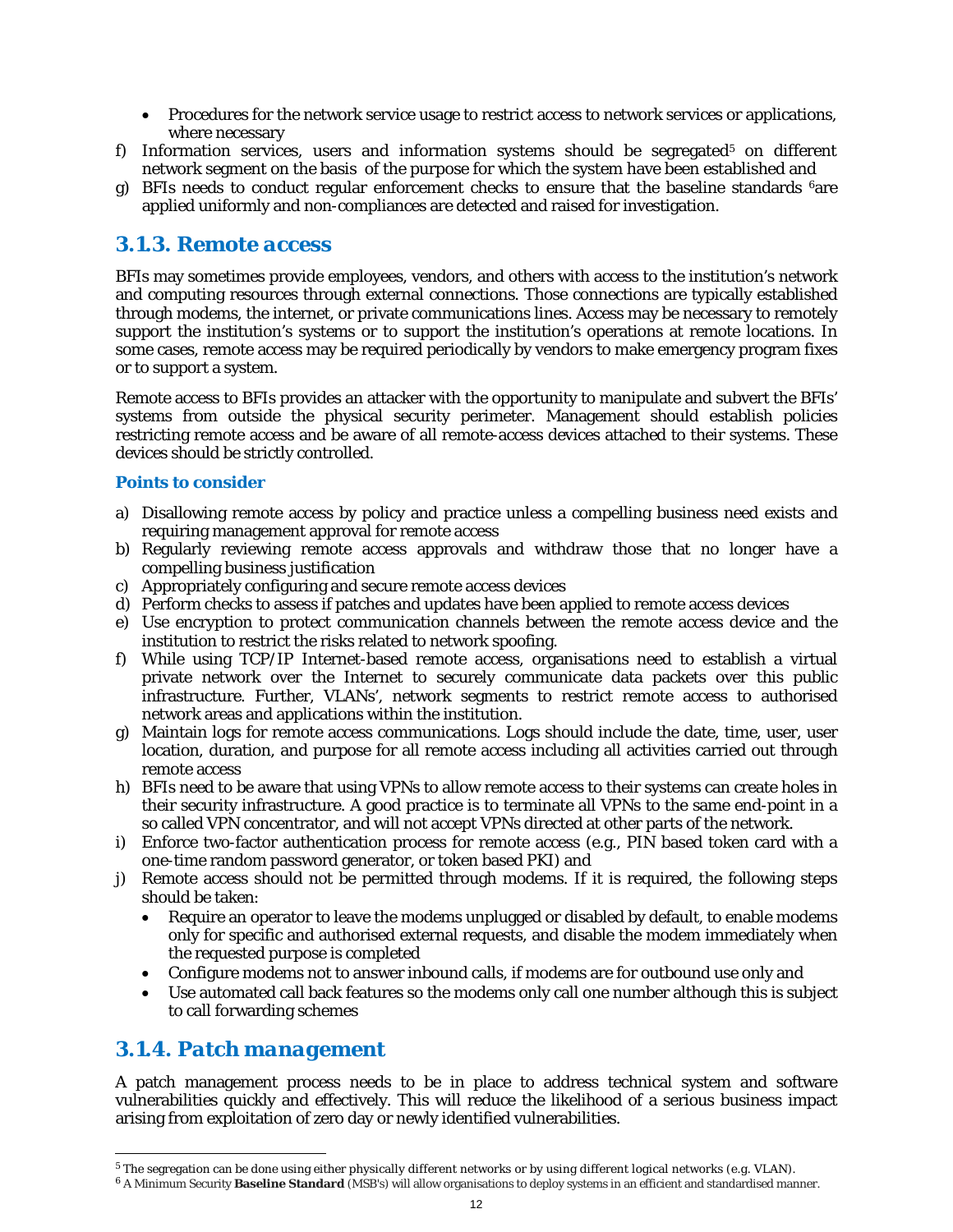The standards/procedures for patch management includes a method for defining roles and responsibilities for patch management, determining the importance of systems (e.g., based on the information handled, the business processes supported and the environments in which they are used), recording patches that have been applied (e.g., using an inventory of computer assets including their patch levels).

#### **Points to consider**

- a) The BFI should establish and ensure that the patch management procedures include the identification, categorisation and prioritisation of security patches. To implement security patches in a timely manner, the BFI should establish the implementation timeframe for each category of security patches.
- b) Critical patches must be evaluated in a test environment before being updated into production on enterprise systems. If such patches break critical business applications on test machines, the organisation must devise other mitigating controls that block exploitation on systems where the patch is difficult to be deployed because of its impact on business functionality.
- c) The patch management process should include aspects like:
	- Determining methods of obtaining and validating patches for ensuring that the patch is from an authorised source
	- Identifying vulnerabilities that are applicable to applications and systems used by the organisation
	- Assessing the business impact of implementing patches (or not implementing a particular patch)
	- Ensuring patches are tested
	- Describing methods for deploying patches, e.g. automatically
	- Reporting on the status of patch deployment across the organisation and
	- Including methods for dealing with the failed deployment of a patch (e.g., redeployment of the patch).
- d) Methods should be established to protect information and systems if no patch is available for an identified vulnerability, for example, disabling services and adding additional access controls.
- e) BFIs should deploy automated patch management tools and software update tools for all systems for which such tools are available and safe and
- f) BFIs should measure the delay in patching new vulnerabilities and ensure the delay is not beyond the benchmarks set.

## *3.1.5. Cryptography controls*

Cryptographic<sup>7</sup> controls can be used to achieve different information security objectives<sup>8</sup>;

- **Confidentiality:** encrypting information to protect sensitive or critical information, either stored or transmitted
- **Integrity/authenticity:** using digital signatures or message authentication codes to verify the authenticity or integrity of stored or transmitted sensitive or critical information
- **Non-repudiation:** using cryptographic techniques to provide evidence of the occurrence or non-occurrence of an event or action and
- **Authentication:** using cryptographic techniques to authenticate users and other system entities requesting access to or transacting with system users, entities and resources

Digital signatures/certificates use cryptography as one of the key elements to provide authentication and authorisations. To ensure proper and effective use of cryptography to protect the confidentiality, authenticity and/or integrity of information, a policy on the use of cryptographic controls for protection of information needs to be developed and implemented. When implementing the organisation's cryptographic policy, consideration needs to be given to the regulations and national restrictions that might apply to the use of cryptographic techniques.

Making a decision as to whether a cryptographic solution is appropriate should be seen as part of the wider process of risk assessment and selection of controls. This assessment can then be used to

 $\overline{a}$ 

<sup>&</sup>lt;sup>7</sup> The science of coding and decoding messages so as to keep these messages secure. Coding takes place using a key that ideally is known only by the sender and intended recipient of the message.

<sup>8</sup> These definitions are specific to cryptography controls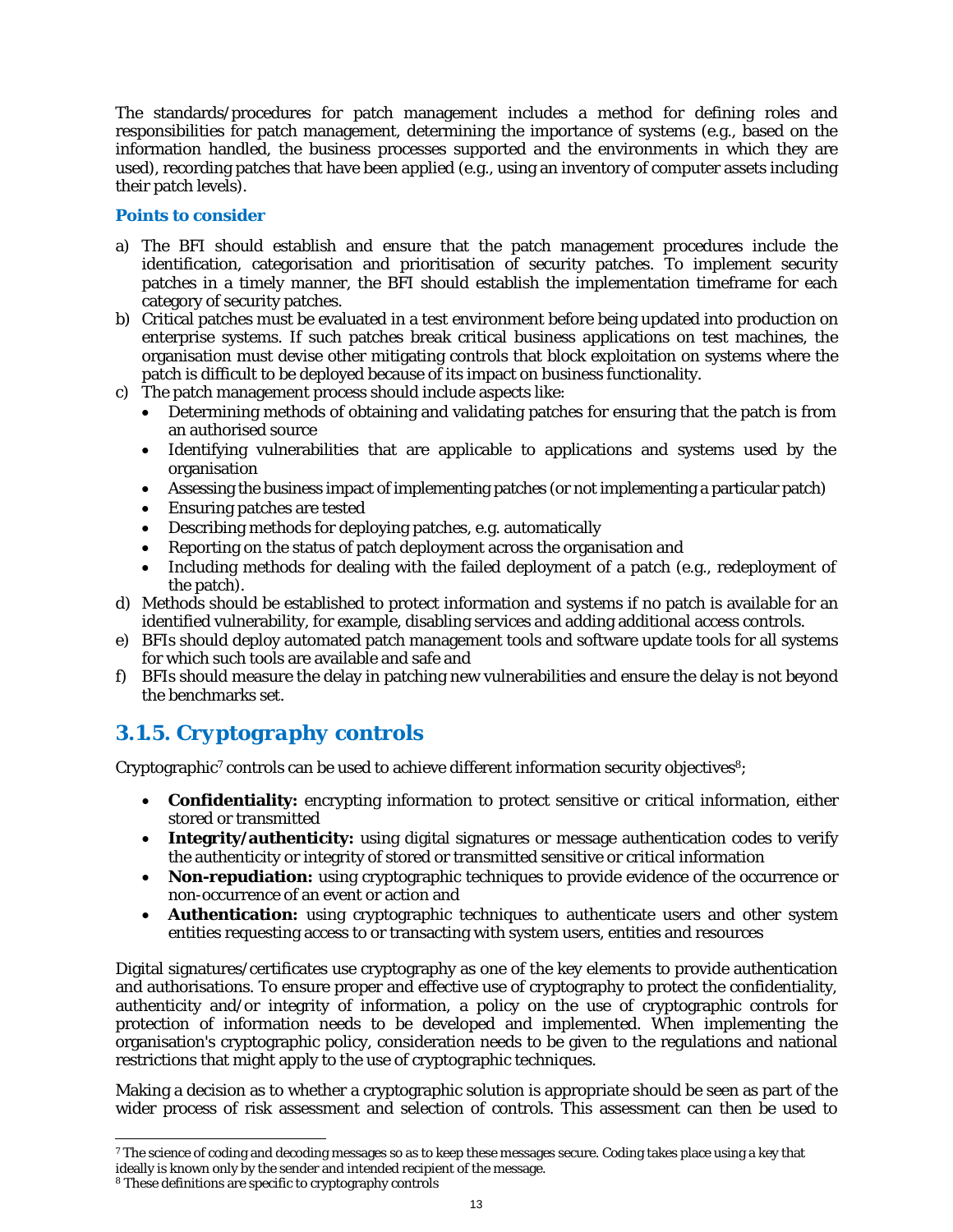determine whether a cryptographic control is appropriate, what type of controls are applied and for what purpose and business processes.

A policy on the use of cryptographic controls is necessary to maximise the benefits and minimise the risks of using cryptographic techniques and to avoid inappropriate or incorrect use.

Specialist advice needs to be sought in selecting appropriate cryptographic controls to meet the information security policy objectives.

#### **Points to consider**

- a) Based on a risk assessment, the required level of protection should be identified taking into account the type, strength and quality of the encryption algorithm required
- b) The use of encryption for protection of information transported by mobile or removable media devices or across communication lines should be documented by way of a detailing out the techniques which can be used at the enterprise level. The policy document should include requirements for managing cryptographic keys through their whole lifecycle including generating, storing, archiving, retrieving, distributing, retiring and destroying keys
- c) Cryptographic algorithms, key lengths and usage practices should be selected according to best practice
- d) Appropriate key management requires secure processes for generating, storing, archiving, retrieving, distributing, retiring and destroying cryptographic keys
- e) All cryptographic keys should be protected against modification and loss. In addition, secret and private keys need protection against unauthorised use as well as disclosure. Equipment used to generate, store and archive keys should be physically protected and
- f) A key management system should be based on an agreed set of standards, procedures and secure methods for:
	- generating keys for different cryptographic systems and different applications
	- issuing and obtaining public key certificates
	- distributing keys to intended entities, including how keys should be activated when received
	- storing keys, including how authorised users obtain access to keys
	- changing or updating keys including rules on when keys should be changed and how this will be done
	- dealing with compromised keys
	- revoking keys including how keys should be withdrawn or deactivated, e.g. when keys have been compromised or when a user leaves an organisation (in which case keys should also be archived)
	- recovering keys that are lost or corrupted
	- backing up or archiving keys
	- destroying keys, and
	- logging and auditing of key management related activities.

## *3.1.6. Vulnerability assessment*

Vulnerability assessment (VA) is the process of identifying, assessing and discovering security vulnerabilities in a system. The BFIs should conduct VAs regularly to detect security vulnerabilities in the IT environment.

Penetration testing (PT) and vulnerability assessments provide a snapshot of a system in a specific state at a specific time. The snapshot is limited to those portions of the system actually tested during the penetration attempt(s). Penetration testing and vulnerability assessments are not a substitute for risk assessment.

This type of review requires specialist technical expertise.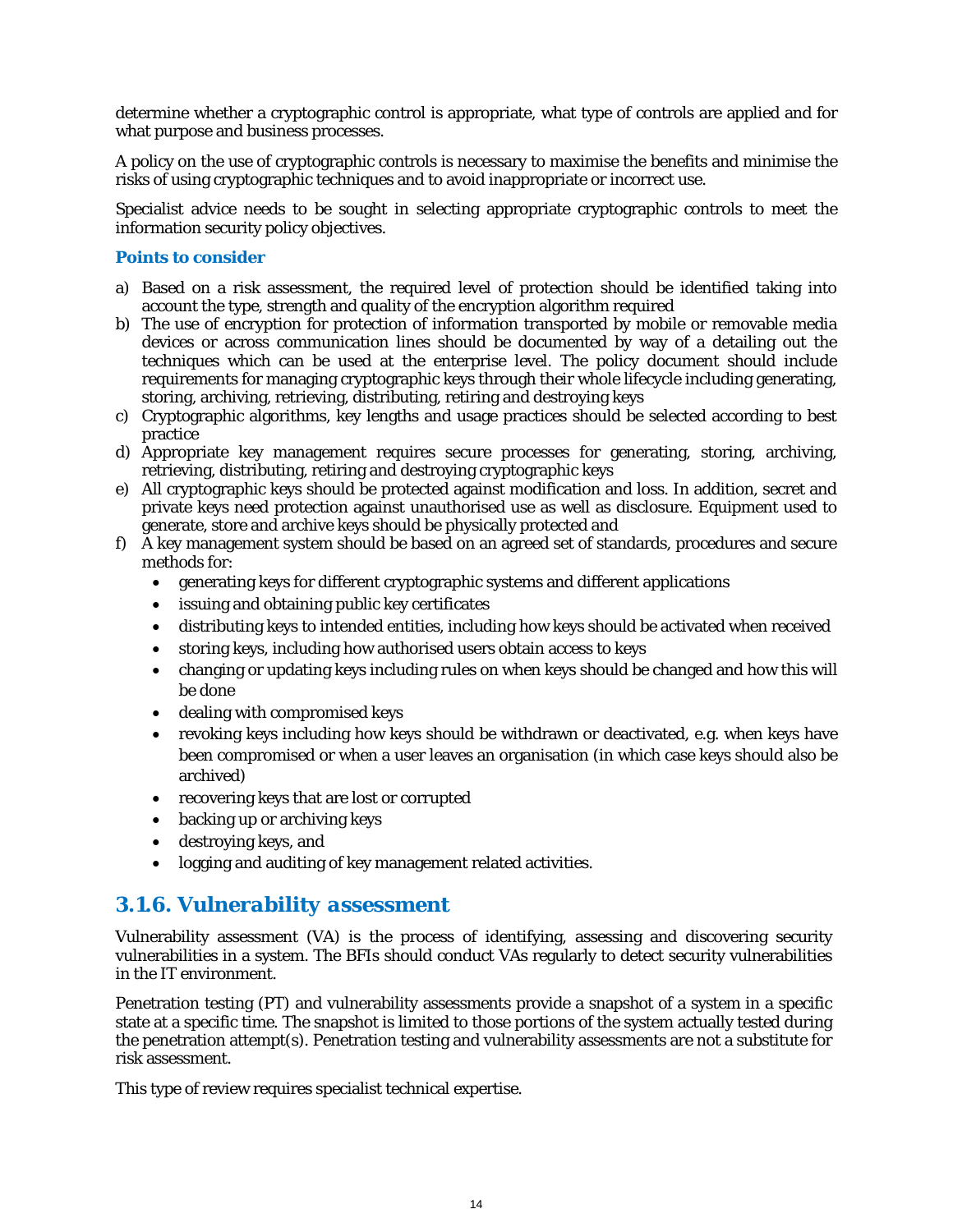#### **Points to consider**

- a) The BFI should deploy a combination of automated tools and manual techniques to perform a comprehensive VA on a periodic basis. For web-based external facing systems, the scope of VA should include common web vulnerabilities such as SQL injection and cross-site scripting.
- b) The BFI should carry out penetration tests at least annually, in order to conduct an in-depth evaluation of the security posture of the system through simulations of actual attacks on the system. Soon after new vulnerabilities are discovered and reported by security researchers or vendors, attackers engineer the malicious exploit code and then launch that code against targets of interest. Any significant delays in finding or fixing software with critical vulnerabilities provides ample opportunity for persistent attackers to break through, gaining control over the vulnerable machines and getting access to the sensitive data they contain. BFIs that do not scan for vulnerabilities and address discovered flaws proactively face a significant likelihood of having their computer systems compromised.
- c) The BFI should establish a process to remediate the issues identified in VA & PT and perform subsequent revalidation of the remediation to validate that gaps are fully addressed.
- d) The BFIs should ensure that vulnerability scanning is performed in an authenticated mode (i.e., configuring the scanner with administrator credentials) at periodic intervals either with agents running locally on each end system to analyse the security configuration or with remote scanners that are given administrative rights on the system being tested.
- e) BFIs should compare the results and identify repeated vulnerabilities and address either by patching, implementing a compensating control, or by documenting and accepting a reasonable business risk. Such acceptance of business risks for existing vulnerabilities should be periodically reviewed to determine if newer compensating controls or subsequent patches can address vulnerabilities that were previously accepted, or if conditions have changed increasing the risk and
- f) The security function should provide status updates regarding the number of unmitigated, critical vulnerabilities, for each department/division, and plan for mitigating to senior management on a periodic basis.

## *3.1.7. Physical and environmental security*

The confidentiality, integrity, and availability of information can be impaired through physical access and damage or destruction to physical components. Conceptually, those physical security risks are mitigated through zone-oriented implementations. Zones are physical areas with differing physical security requirements. The security requirements of each zone are a function of the sensitivity of the data contained or accessible through the zone and the information technology components in the zone.

The requirements for each zone should be determined through the risk assessment. The risk assessment should include, but is not limited to, threats like dust, electrical supply interference, electromagnetic radiation, explosives, fire, smoke, theft/destruction, vibration/earthquake, water, criminals, terrorism, political issues (e.g. strikes, disruptions) and other threats based on the entity's unique geographical location, building configuration, neighbouring environment/entities, etc.

These security controls are applicable to locations where critical information assets are kept, such as the data centre, disaster recovery site, server room, etc.

#### **Points to consider**

- a) BFIs should deploy the following environmental controls:
	- Secure location of critical assets providing protection from natural and man-made threats
	- Restrict access to sensitive areas like data centres, which also includes detailed procedures for handling access by staff, third party providers and visitors and
	- Monitoring mechanisms for the detection of compromises of environmental controls relating to temperature, water, smoke, access alarms, service availability alerts (power supply, telecommunications, servers), access log reviews, etc.
- b) Perimeters of a building or site containing information processing facilities should be physically secure (i.e. there should be no gaps in the perimeter or areas where a break-in could easily occur); the exterior roof, walls and flooring of the site should be of solid construction and all external doors should be suitably protected against unauthorised access with control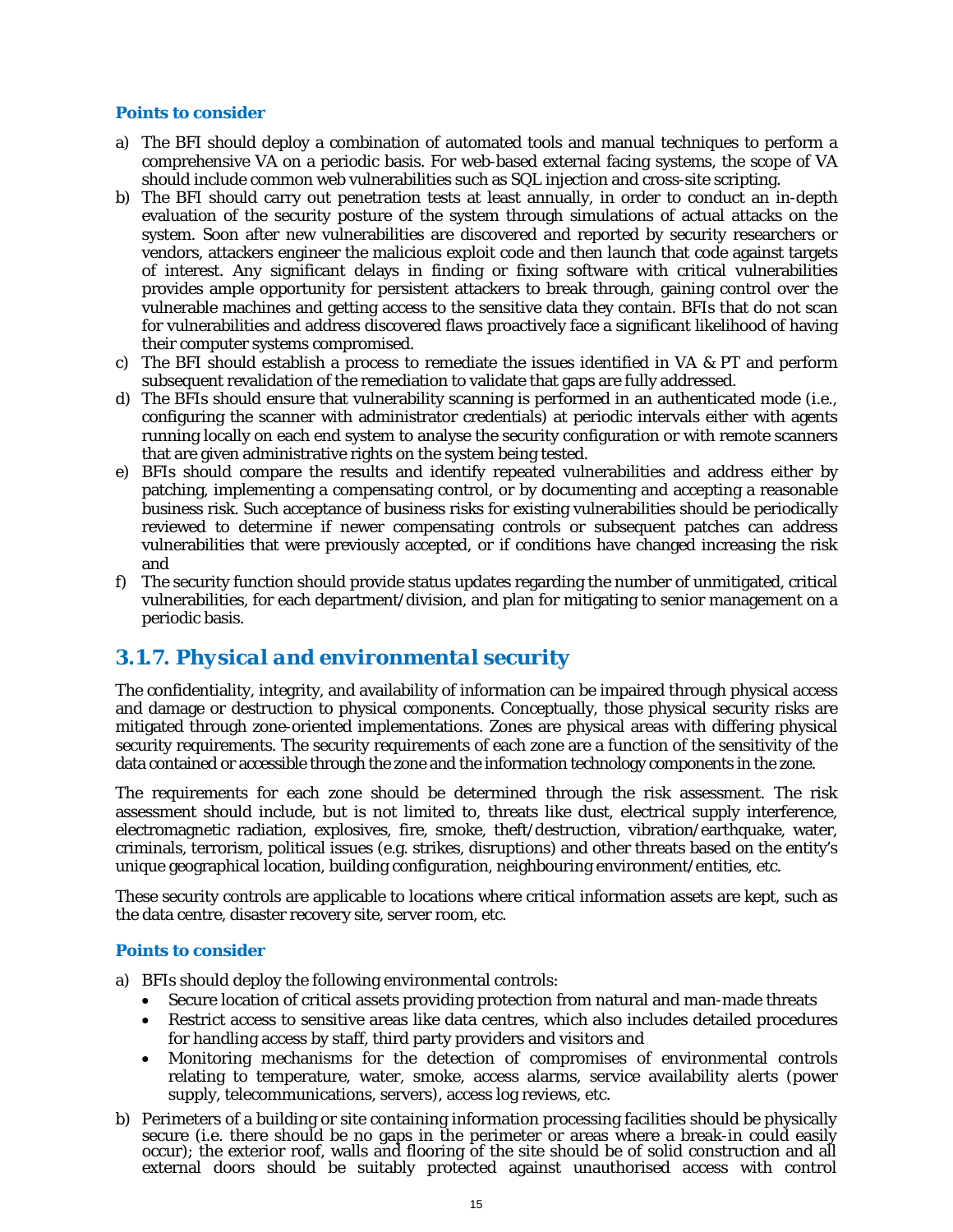mechanisms, (e.g. bars, alarms, locks); doors and windows should be locked when unattended and external protection should be considered for windows, particularly at ground level.

- c) A manned reception area or other means to control physical access to the site or building should be in place; access to sites and buildings should be restricted to authorised personnel only.
- d) Physical barriers should, wherever applicable, be built to prevent unauthorised physical access and environmental contamination.
- e) All fire doors on a security perimeter should be alarmed, monitored and tested in conjunction with the walls to establish the required level of resistance in accordance with suitable regional, national and international standards; they should operate in accordance with the local fire code in a failsafe manner.
- f) Suitable intruder detection systems should be installed to national, regional or international standards and regularly tested to cover all external doors and accessible windows; unoccupied areas should be alarmed at all times; cover should also be provided for other areas, e.g. computer room or communications rooms.
- g) The date and time of entry and departure of visitors should be recorded, and all visitors should be supervised unless their access has been previously approved; they should only be granted access for specific, authorised purposes and should be issued with instructions on the security requirements of the area and on emergency procedures. The identity of visitors should be authenticated by an appropriate means.
- h) Access to areas where confidential information is processed or stored should be restricted to authorized individuals only by implementing appropriate access controls, e.g. by implementing a two-factor authentication mechanism such as an access card.
- i) A physical log book or electronic audit trail of all access should be securely maintained and monitored.
- j) All employees, contractors and external parties should be required to wear some form of visible identification and should immediately notify security personnel if they encounter unescorted visitors and anyone not wearing visible identification.
- k) External party support service personnel should be granted restricted access to secure areas or confidential information processing facilities only when required; this access should be authorised and monitored.
- l) Access rights to secure areas should be regularly reviewed and updated, and revoked when necessary.
- m) Where applicable, buildings should be unobtrusive and give minimum indication of their purpose, with no obvious signs, outside or inside the building, identifying the presence of information processing activities.
- n) Physical protection against natural disasters, malicious attack or accidents should be designed and applied.
- o) Procedures for working in secure areas should be designed and applied.
	- Personnel should only be aware of the existence of, or activities within, a secure area on a need to-know basis.
	- Unsupervised working in secure areas should be avoided both for safety reasons and to prevent opportunities for malicious activities.
	- Vacant secure areas should be physically locked and periodically reviewed and
	- Photographic, video, audio or other recording equipment, such as cameras in mobile devices, should not be allowed, unless authorised.
- p) There should be secure storage of media. Controls could include physical and environmental controls such as fire and flood protection, limiting access by means of physical locks, keypad, passwords, biometrics, etc., labelling, and logged access. Management should establish access controls to limit access to media, while ensuring that all employees have authorisation to access the minimum data required to perform their responsibilities.

## *3.1.8. User training and awareness*

There is a vital need for an initial and ongoing training and information security awareness programme. The programme may be periodically updated keeping in view changes in information security, threats/ vulnerabilities and/or the BFI's information security framework.

All employees of the organisation and, where relevant, contractors should receive appropriate awareness education and training and regular updates in organisational policies and procedures, as relevant for their job function.

An information security awareness programme should aim to make employees and, where relevant, contractors aware of their responsibilities for information security and the means by which those responsibilities are discharged. The awareness programme should be planned taking into consideration the employees' roles in the organisation, and, where relevant, the organisation's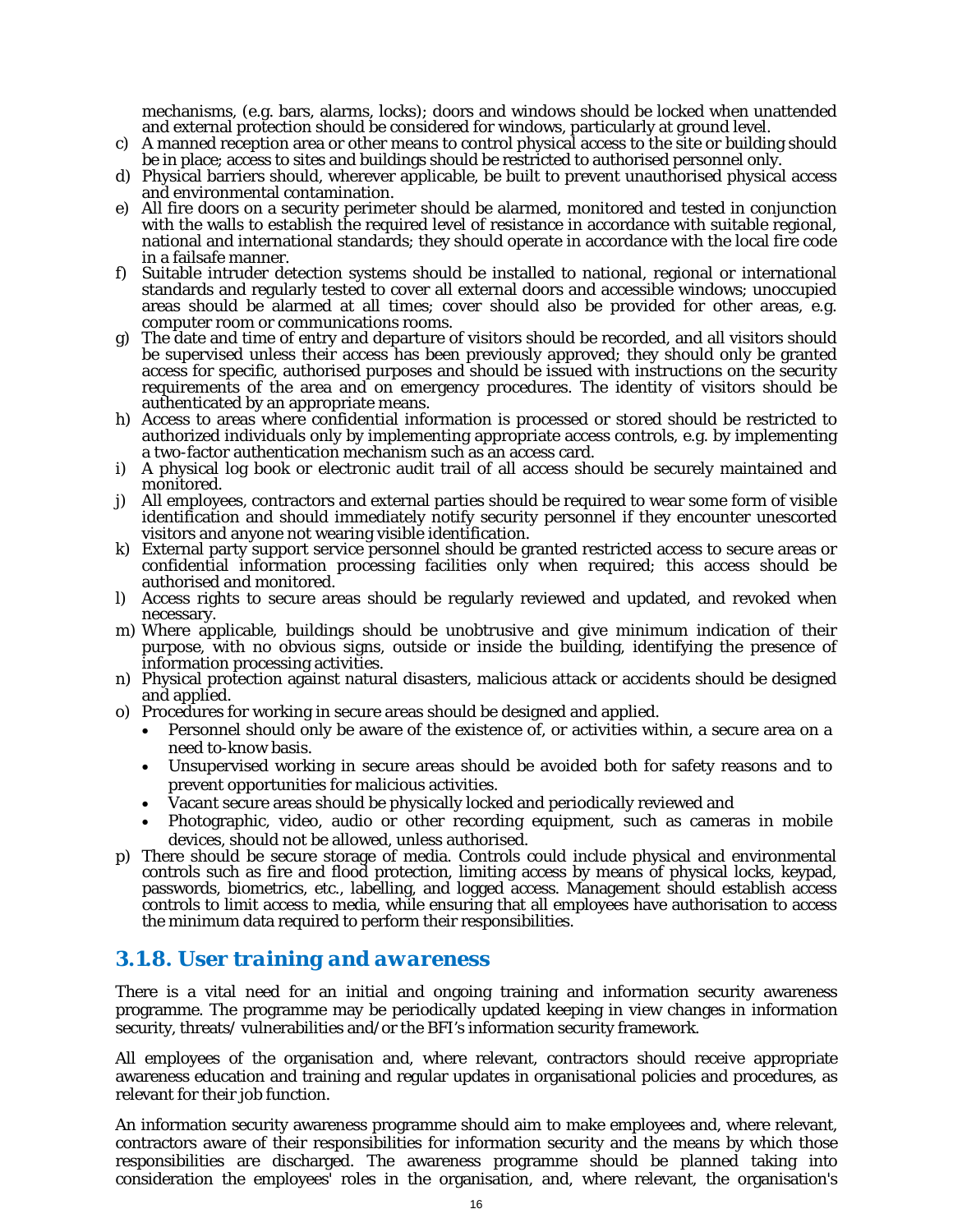expectation of the awareness of contractors. The activities in the awareness programme should be scheduled over time, preferably regularly, so that the activities are repeated and cover new employees and contractors.

#### **Points to consider**

- a) Awareness training should be conducted for the organisation's personnel covering IT policy, processes and procedures.
- b) The organisation should ensure that all personnel who are assigned responsibilities within Information Security Management are trained to perform the required tasks by:
	- determining the necessary competencies for personnel
	- training them for the required competencies, and
	- evaluating the effectiveness of the training.
- c) Maintaining records of education, training, skills, experience and qualifications.
- d) The organisation should ensure that relevant personnel are aware of the relevance and importance of their activities and how they contribute to the achievement of the Information Security Management objectives and
- e) Some of the areas that could be incorporated as part of the user awareness programme include:
	- The need to become familiar with and comply with applicable information security rules and obligations, as defined in policies, standards, laws, regulations, contracts and agreements
	- Personal accountability for one's own actions and inactions, and general responsibilities towards securing or protecting information belonging to the organisation and external parties
	- Relevant information security policies/procedures
	- Acceptable and appropriate usage of IT assets
	- Access controls including standards relating to passwords and other authentication requirements
	- Measures relating to proper email usage and internet usage
	- Physical protection
	- Remote computing and use of mobile devices
	- Safe handling of sensitive data/information
	- Being wary of social engineering attempts to part with confidential details and
	- Prompt reporting of any security incidents and concerns

## *3.1.9. System and Application Security Controls*

BFIs have different types of applications like the core banking system, delivery channels like ATMs, internet Banking, mobile Banking, phone Banking, network operating systems, databases, enterprise resource management (ERP) systems, customer relationship management (CRM) systems, all used for different business purposes. Users (partners, contractors, consultants, employees and temporary employees) usually access several different types of systems throughout their daily tasks, which makes controlling access and providing the necessary level of protection on different data types difficult and full of obstacles. This complexity may result in unforeseen and unidentified holes in the protection of the entire infrastructure including overlapping and contradictory controls, and policy and regulatory noncompliance.

There are well-known information systems security issues associated with application software, whether the software is developed internally or acquired from an external source. Attackers can potentially use many different paths through the application to do harm to the business; hence it is important to have strong application controls embedded in an enterprise.

#### **Points to Consider**

- a) Each application should have an owner, which will typically be the concerned business function that uses the application.
- b) All application systems should to be tested before going live to satisfy business policies/rules of the BFI and regulatory and legal prescriptions/requirements are met.
- c) Source code review should be conducted for all critical applications; at a minimum, this should be after every major update (e.g. any software update released by the vendor categorised as major, any update requiring downtime for the application, etc.).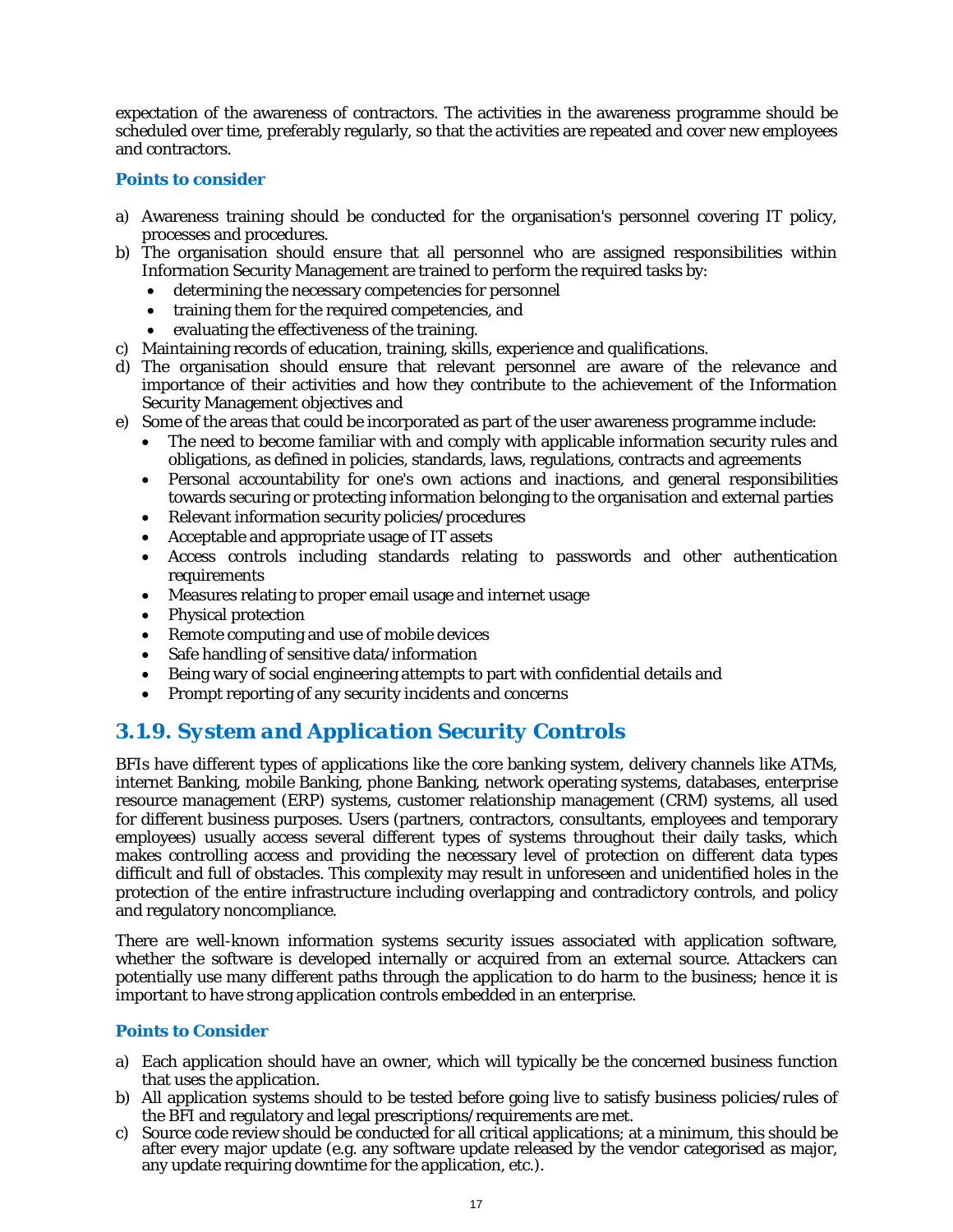- d) The BFI should exercise due diligence in ensuring its applications have appropriate security controls, taking into consideration the type of processes and complexity of services these applications provide in order to ensure that there is a high degree of system and data integrity.
- e) Recovery measures, user access and data protection controls, at the minimum, should be implemented for such applications.
- f) All application systems should have audit trails including the clear allocation of responsibilities in this regard.
- g) There should be documented standards/procedures for administering the application, which are approved by the application owner and kept up-to-date.
- h) There should be measures to reduce the risk of theft, fraud, error and unauthorised changes to information through measures like supervision of activities and segregation of duties.
- i) Robust System Security Testing, in respect of critical e-Banking systems, needs to incorporate, among other things, specifications relating to information leakage, business logic, authentication, authorisation, input data validation, exception/error handling, session management, cryptography and detailed logging, as relevant. This needs to be carried out at least every year**<sup>9</sup>** and
- j) Restrictions to access should be based on individual business application requirements and in accordance with the defined access control policy. The following should be considered in order to support access restriction requirements:
	- Providing menus to control access to application system functions
	- Controlling which data can be accessed by a particular user
	- Controlling the access rights of users, e.g. read, write, delete and execute
	- Controlling the access rights of other applications
	- Limiting the information contained in outputs and
	- Providing physical or logical access controls for the isolation of sensitive applications, application data, or systems

## *3.1.10. Data Security*

BFIs need to define and implement procedures to ensure the integrity and consistency of all data stored in electronic form, such as databases, data warehouses and data archives.

A data security theory seeks to establish uniform risk-based requirements for the protection of data elements. To ensure that the protection is uniform within and outside of the institution, tools such as data classifications and protection profiles can be used.

#### **Points to consider**

 $\overline{a}$ 

- a) Policies regarding media handling, disposal, and transit should be implemented. To enable the protection, the data should be classified and mitigation to the risks to data should be in accordance to the data classification. If data classification is not used, the policies should accomplish the same goal as protection profiles, which is to deliver the same degree of residual risk without regard to whether the information is in transit or storage, who is directly controlling the data, or where the storage may be.
- b) Sensitive information such as system documentation, application source code, and production transaction data should have more extensive controls to guard against alteration (e.g., integrity checkers, cryptographic hashes). Furthermore, policies should minimise the distribution of sensitive information, including printouts that contain the information.
- c) The storage of data in portable devices, such as laptops and PDAs, poses unique problems. In order to mitigate such risk, encryption of sensitive data, host-provided access controls (e.g. Mobile Device Management (MDM) solutions such as Mobile Iron), etc. should be considered.
- d) BFIs should have appropriate disposal procedures for both electronic and paper based media. Contracts with third-party disposal firms should address acceptable disposal procedures. For computer media, data frequently remains on media after erasure. Since that data can be recovered, additional disposal techniques should be applied to sensitive data like physical destruction, overwriting data, degaussing, etc.
- e) BFIs should maintain the security of media while in transit or when shared with third parties.

<sup>9</sup> **OWASP** (**Open Web Application Security Project**) is an organization that provides unbiased and practical, cost-effective information about computer and Internet applications and the 2011 CWE/**SANS Top 25** Most Dangerous Software Errors is a list of the most widespread and critical errors that can lead to serious vulnerabilities in software. They are often easy to find, and easy to exploit.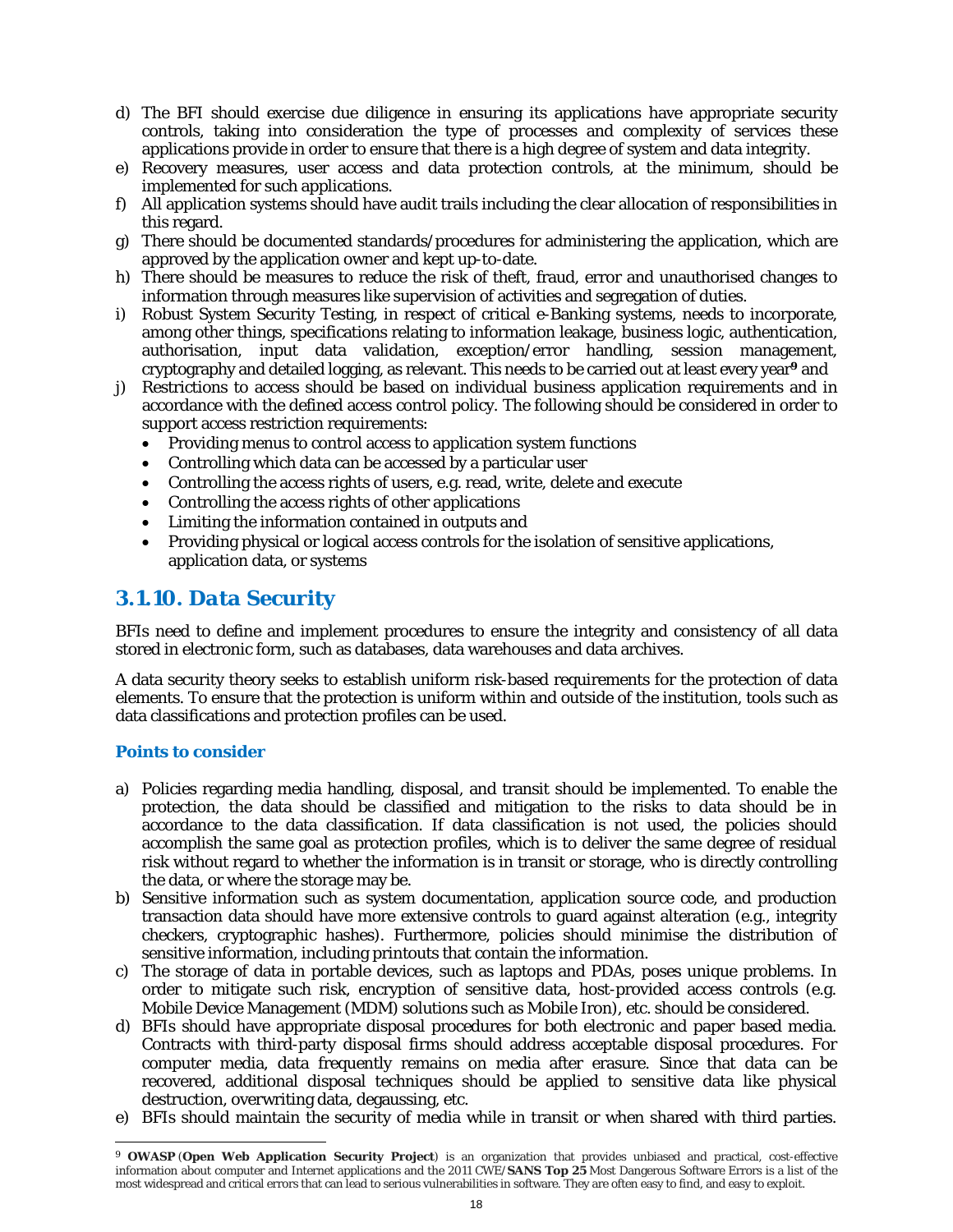Policies should include contractual requirements that incorporate necessary risk-based controls, restrictions on the carriers used and procedures to verify the identity of couriers and

f) BFIs may encrypt customer account and transaction data sent for printing while it is transmitted, transported, delivered or couriered to external parties or other locations, taking into account all intermediate junctures and transit points from source to destination.

Concerns over the need to better control and protect sensitive information have given rise to a new set of solutions aimed at increasing an enterprise's ability to protect its information assets. These solutions vary in their capabilities and methodologies, but collectively they have been placed in a category known as data leak prevention (DLP). BFI may consider such solutions, if required, after assessing their potential to improve data security.

DLP solutions provide a comprehensive approach covering people, processes, and systems that identify, monitor, and protect data in use (e.g., endpoint actions), data in motion (e.g., network actions), and data at rest (e.g., data storage) through deep content inspection and with a centralised management framework. Most DLP solutions include a suite of technologies that facilitate three key objectives:

- $\circ$  Locate and catalogue sensitive information stored throughout the enterprise
- o Monitor and control the movement of sensitive information across enterprise networks and
- o Monitor and control the movement of sensitive information on end-user systems.

## *3.1.11. Wireless security*

The security of wireless networks is a challenge. They do not have well-defined perimeters or welldefined access points. It includes all wireless data communication devices like personal computers, cellular phones, PDAs, etc. connected to a BFI's internal networks.

Unlike wired networks, unauthorised monitoring and denial of service attacks can be performed without a physical wire connection. And, unauthorised devices can potentially connect to the network, perform man-in-the-middle attacks, or connect to other wireless devices. To mitigate those risks, wireless networks rely on extensive use of encryption to authenticate users and devices and to shield communications. If a BFI uses a wireless network, it should carefully evaluate the risk and implement appropriate additional controls.

BFIs deploying Wireless Local Area Networks (WLAN) within the organisation should be aware of the risks associated in this environment. Measures, such as secure communication protocols for transmissions between access points and wireless clients, should be implemented to secure the corporate network from unauthorised access.

#### **Points to consider**

- a) Wireless access should only be provided on the basis of strong business case and valid business purpose.
- b) Controls should be established to safeguard the confidentiality and integrity of data passing over wireless networks and to protect the connected systems and applications; special controls may also be required to maintain the availability of the network services and computers connected.
- c) Wireless networks should be treated as semi trusted networks, and should allow access through authorised devices to shield the internal network from the external risks.
- d) Use strong authentication for access point and device identification.
- e) Monitor rogue access points and devices trying to connect to wireless networks.
- f) BFIs should ensure that each wireless device connected to the network matches an authorised configuration and security profile, with a documented owner of the connection and a defined business need. Organisations should deny access to those wireless devices that do not have such a configuration and profile.
- g) BFIs should ensure that all wireless access points are manageable using enterprise management tools.
- h) BFIs should use wireless intrusion detection systems (WIDS) to identify rogue wireless devices and detect attack attempts and successful compromise.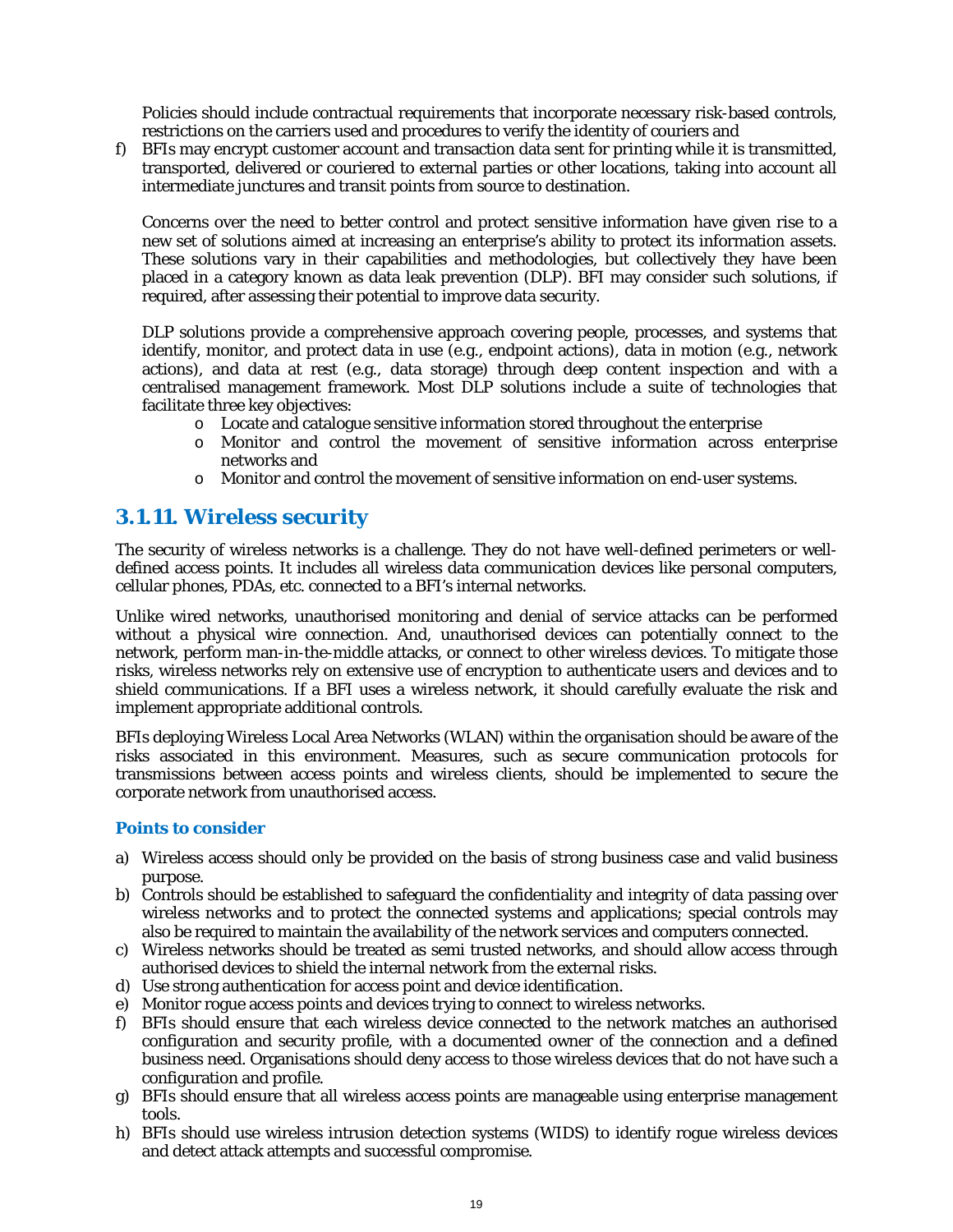- i) BFIs should ensure all wireless traffic leverages at least AES encryption used with at least WPA2 protection. BFIs should ensure wireless networks use authentication protocols such as EAP/TLS or PEAP, which provide credential protection and mutual authentication.
- j) BFIs should ensure wireless clients use strong, multi-factor authentication credentials to mitigate the risk of unauthorised access from compromised credentials and
- k) BFIs should disable wireless peripheral access of devices using Bluetooth.

## *3.1.12. Supplier relationships*

BFIs use third-party service providers in a variety of different capacities. It can be an Internet service provider (ISP), application or managed service provider (ASP/MSP), business service provider (BSP) or payment service provider (PSP). These providers may often perform important functions for the BFIs and usually may require access to confidential information, applications and systems.

When enterprises use third parties, they can become a key component in an enterprise's controls and its achievement of related control objectives. Management should evaluate the role that the third party performs in relation to the IT environment, related controls and control objectives.

The effectiveness of third-party controls can enhance the ability of an enterprise to achieve its control objectives. Conversely, ineffective third-party controls can weaken the ability of a BFIs to achieve its control objectives. These weaknesses can arise from many sources including gaps in the control environment arising from the outsourcing of services to the third party, poor control design, causing controls to operate ineffectively, lack of knowledge and/or inexperience of personnel responsible for control functions and over-reliance on the third party's controls (when there are no compensating controls within the enterprise).

#### **Points to consider**

- a) The organisation should identify and mandate information security controls to specifically address supplier risks. These controls should address processes and procedures to be implemented by the organisation and supplier.
- b) Identifying and documenting the types of suppliers, e.g. IT services, logistics utilities, financial services, IT infrastructure components, whom the organisation will allow to access its information.
- c) Define a standardised process and lifecycle for managing supplier relationships.
- d) Define the types of information access that suppliers will be allowed, and monitor the same.
- e) Monitor processes and procedures to check adherence to established information security requirements. This should be performed for all suppliers.
- f) Define procedures for handling incidents and contingencies associated with supplier access including responsibilities of both the organisation and suppliers.
- g) Procedures should be established to cover recovery and contingency arrangements to ensure the availability of the information or information processing provided by the third party.
- h) Awareness training should be conducted for the organisation's personnel interacting with supplier personnel regarding appropriate rules of engagement and behaviour based on the type of supplier and the level of supplier access to the organisation's systems and information.
- i) Identify the transition needs that include relevant clauses in the supplier contract to take care of any eventualities.
- j) Supplier agreements should be established and documented to ensure that there is no misunderstanding between the organisation and the supplier regarding both parties' obligations to fulfil relevant information security requirements and
- k) The following terms should be considered for inclusion in the agreements in order to satisfy the identified information security requirements:
	- Description of the information to be provided or accessed and methods of providing or accessing the information.
	- Classification of information according to the organisation's classification scheme.
	- Legal and regulatory requirements, including data protection, intellectual property rights and copyright, and a description of how it will be ensured that they are met.

bligation of each contractual party to implement an agreed set of controls including access control, performance review, monitoring, reporting and auditing.

 $\bullet$  O

20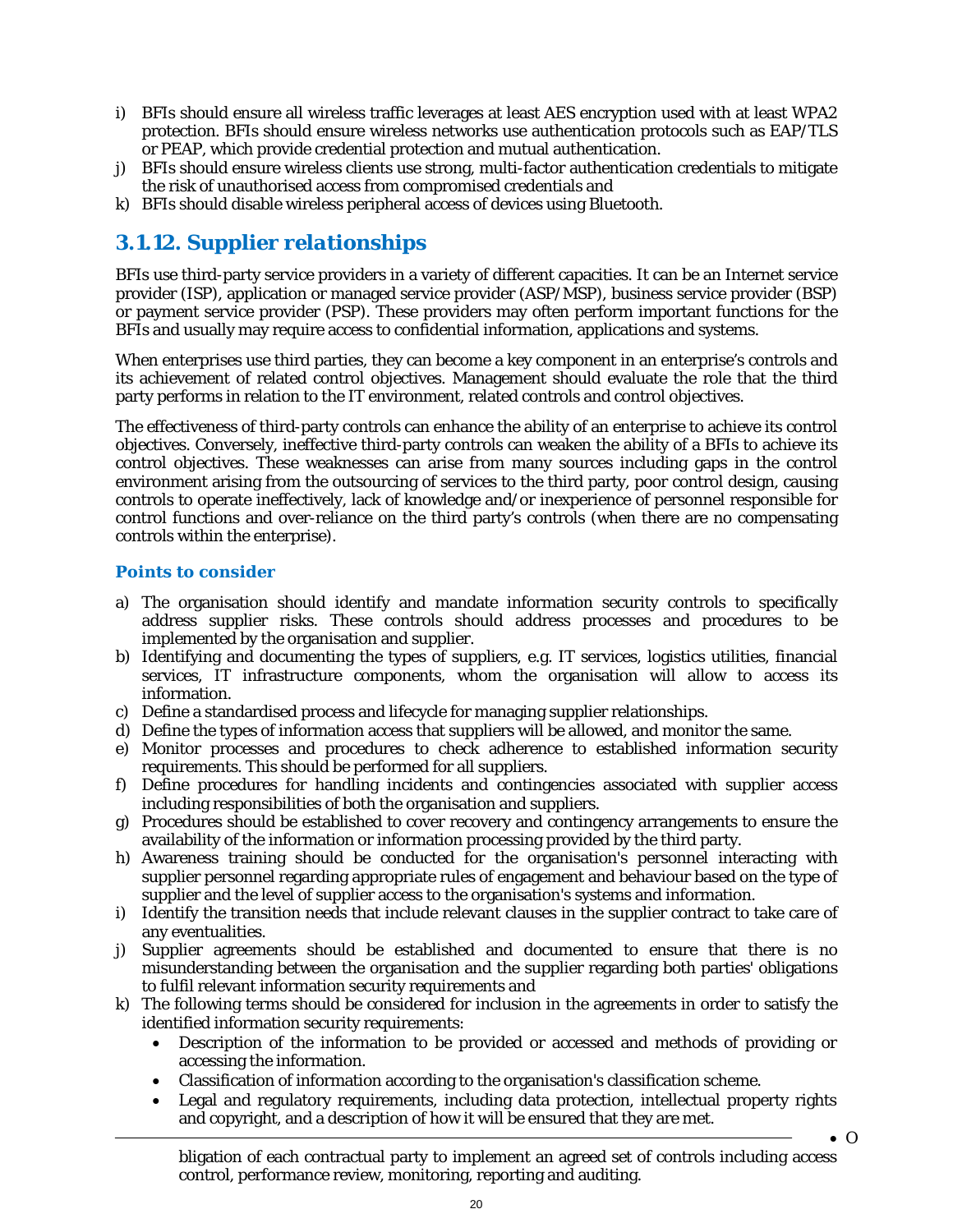- Rules of acceptable use of information, including unacceptable use if necessary.
- Either explicit list of supplier personnel authorised to access or receive the organisation's information or procedures or conditions for authorisation, and removal of the authorisation, for access to or receipt of the organisation's information by supplier personnel.
- Incident management requirements and procedures (especially notification and collaboration during incident remediation).
- Relevant regulations for sub-contracting, including the controls that need to be implemented.
- Relevant agreement partners, including a contact person for information security issues.
- Screening requirements, if any, for supplier's personnel including responsibilities for conducting the screening and notification procedures if screening has not been completed or if the results give cause for doubt or concern.
- Right to audit the supplier processes and controls related to the agreement and
- Obligation to periodically deliver an independent report on the effectiveness of controls and agreement on timely correction of relevant issues raised in the report.

#### *3.2. Project development and service management*

A robust project development and service management is necessary for supporting the IT systems, services and operations, managing changes, incidents as well as ensuring the stability of the IT environment. To achieve such robustness, the BFI should have policy and procedures for change management, migration controls and incident management as outlined.

## *3.2.1. Change management*

A change management process needs to be established, which covers all types of change. For example, upgrades and modifications to applications and software, modifications to business information, emergency 'fixes', and changes to the computers/networks that support the application. The change management process should be documented, and include testing of changes to ensure that they do not compromise on security controls. Changes should be implemented after sign off has been obtained from appropriate authority to ensure they are made securely, and only authorised changes move to the production.

Integrity of data residing in the underlying application which is undergoing a major change should be validated after every major change. Inadequate control of changes to information processing facilities and systems is a common cause of system or security failures. Changes to the operational environment, especially when transferring a system from development to operational stage, can impact on the reliability of applications.

#### **Points to consider**

- a) BFIs should establish a change management process to ensure that changes to production systems are assessed, approved, implemented and reviewed in a controlled manner.
- b) The change management process should apply to changes pertaining to system and security configurations, patches for hardware devices and software updates.
- c) Prior to deploying changes to the production environment, the BFI should perform a risk and impact analysis of the change request in relation to existing infrastructure, network, up-stream and downstream systems.
- d) BFIs should develop and document appropriate test plans for the impending change.
- e) BFIs should adequately test the impending change and ensure that it is accepted by users prior to the migration of the changed modules to the production system.
- f) BFIs should obtain test results with user sign-offs prior to the migration.
- g) All changes to the production environment should be approved by personnel delegated with the authority to approve change requests.
- h) To minimise risks associated with changes, BFIs should perform backups of affected systems or applications prior to the change. BFIs should establish a rollback plan to revert to a former version of the system or application if a problem is encountered during or after the deployment.
- i) BFIs should establish alternative recovery options to address situations where a change does not allow the BFI to revert to a prior status.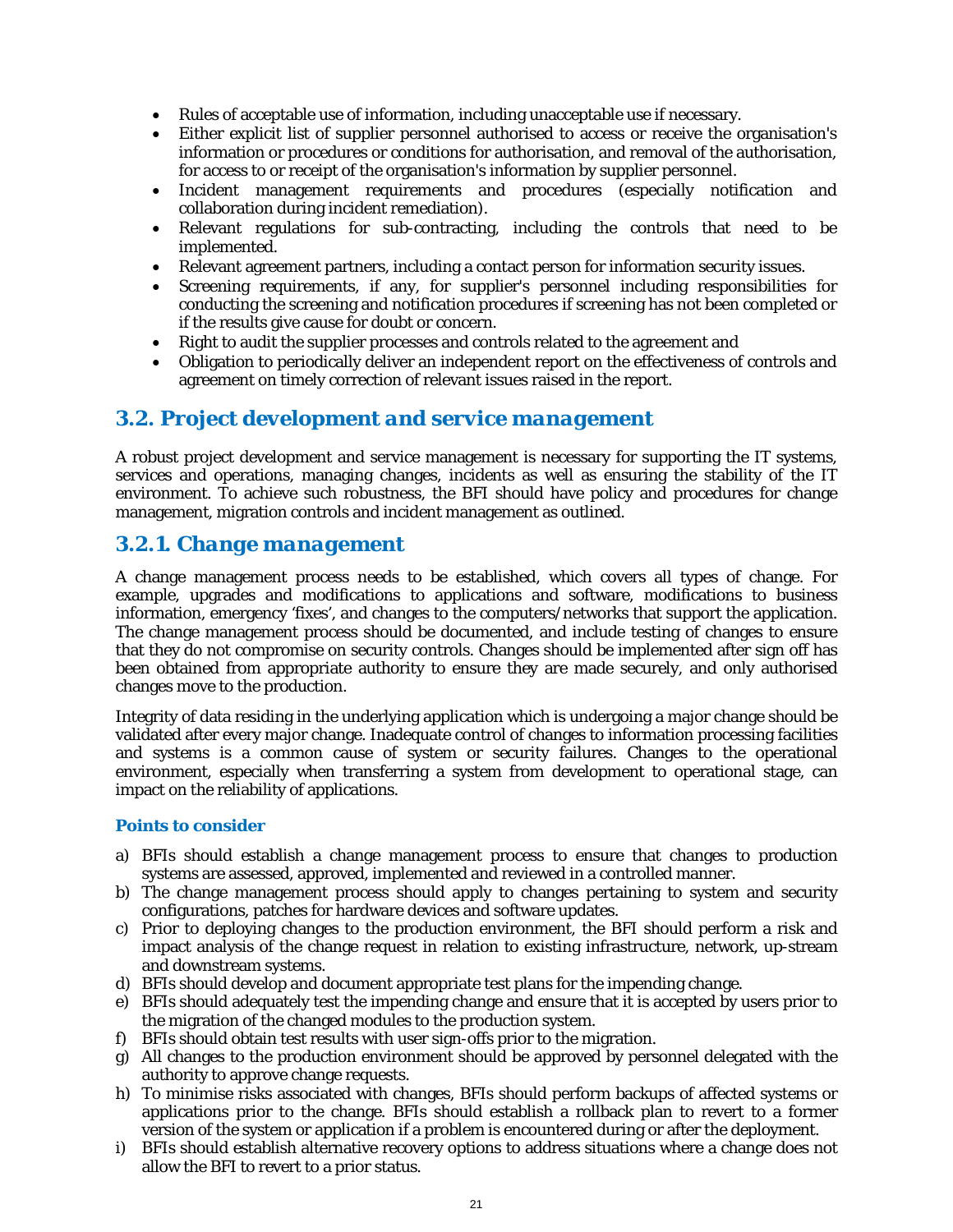- j) BFIs should incorporate appropriate controls in case of exception based and emergency changes and
- k) Audit and security logs are useful information which facilitates investigations and trouble shooting. The BFI should ensure that the logging facility is enabled to record activities that are performed during the migration process.

## *3.2.2. Migration controls*

Data migration is the process of transferring data between computer storage types or file formats. It is a key consideration for any system implementation, upgrade, or consolidation. Data migration is usually performed programmatically to achieve an automated migration, freeing up human resources from tedious tasks. Data migration occurs for a variety of reasons, including server or storage equipment replacements, maintenance or upgrades, application migration/ upgrade, website consolidation and data centre relocation.

To achieve an effective data migration procedure, data on the old system is mapped to the new system utilising a design for data extraction and data loading. The design relates old data formats to the new system's formats and requirements. Programmatic data migration may involve many phases but it minimally includes data extraction where data is read from the old system and data loading where data is written to the new system. Automated and manual data cleaning is commonly performed in migration to improve data quality, eliminate redundant or obsolete information, and match the requirements of the new system. Data migration phases (design, extraction, cleansing, load, verification) for applications of moderate to high complexity are commonly repeated several times before the new system is deployed.

There needs to be a documented Migration Policy indicating the requirement of roadmap/migration plan/methodology for data migration (which includes verification of completeness, consistency and integrity of the migration activity and pre and post migration activities along with responsibilities and timelines for completion of same). Explicit sign offs from users/application owners need to be obtained after each stage of migration and after complete migration process. Audit trails need to be available to document the conversion, including data mappings and transformations.

#### **Points to consider**

 $\overline{a}$ 

- a) The key aspects that are required to be considered include:
	- **Completeness** ensuring that the total number of records from the source database is transferred to the new database (assuming the number of fields is the same).
	- **Availability of data backup** ensuring that data is backed up before migration for future reference or any emergency that might arise out of the data migration process.
	- **Integrity of data** ensuring that the data is not altered manually or electronically during the migration process. If such a need exists, having a documented plan to validate pre and post values for the changed data set should exist.
	- **Consistency of data** the field/record called for from the new application should be consistent with that of the original application and
	- **Continuity**—the new application should be able to continue with newer records (or appendage) and help in ensuring seamless business continuity.
- b) A pre-implementation review of application controls, including security features and controls over change management process, should be performed to confirm that:
	- controls in the existing application are not diluted, while migrating data to the new application
	- controls are designed and implemented to meet requirements of an FI's policies and procedures, apart from regulatory and legal requirements, and
	- functionality offered by the application is used to meet appropriate control objectives.
- c) A post implementation review of application controls should be carried out to confirm if the controls as designed are implemented, and are operating, effectively.**<sup>10</sup>**

 $10$  Periodic review of application controls should be a part of an IS audit scope, in order to detect the impact of application changes on controls. This should be coupled with review of underlying environment–operating system, database, middleware, etc.–as weaknesses in the underlying environment can negate the effectiveness of controls at the application layer. Due care should be taken to ensure that IS Auditors have access only to the test environment for performing the procedures and data used for testing should be, as far as practical, be a replica of live environment.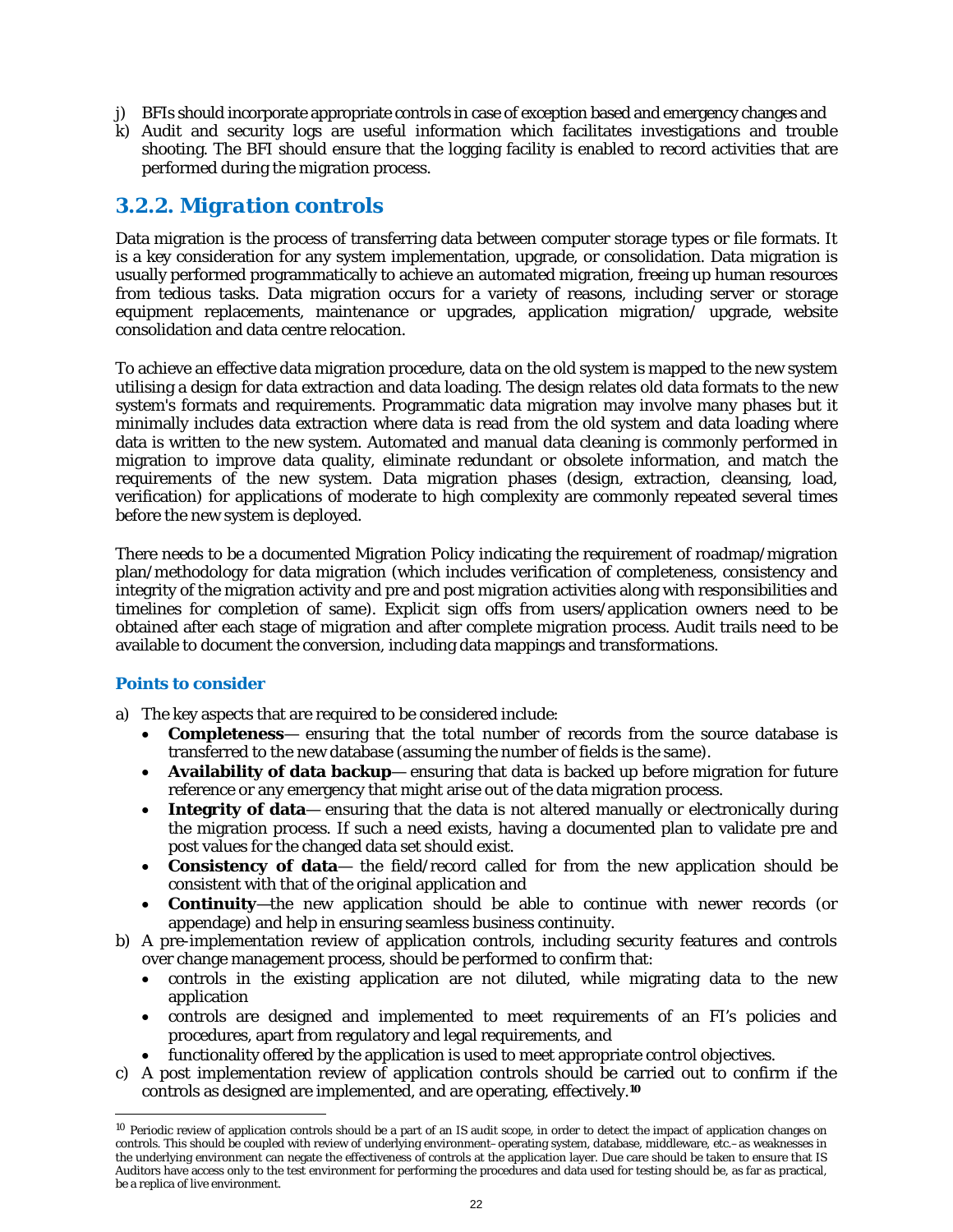- d) Detailed audit of SDLC process to confirm that security features are incorporated into a new system, or while modifying an existing system, should be carried out.
- e) A review of processes followed by an implementation team to ensure data integrity after implementation of a new application or system, and a review of data migration from legacy systems to the new system should be conducted.
- f) The error logs pertaining to the pre-migration/migration/post migration period along with root cause analysis and action taken need to be available for review and
- g) After loading into the new system, results should be subjected to data verification to determine whether data was accurately translated, is complete, and supports processes in the new system. During verification, there may be a need for a parallel run of both systems to identify areas of disparity and forestall erroneous data loss. This verification should cover the General Ledger and sub ledger balancing verification in the old and new system.

## *3.2.3. Incident management*

Incident management is defined as the process of developing and maintaining the capability to manage incidents within a BFI so that exposure is contained and recovery achieved within a specified time objective. Incidents can include the misuse of computing assets, information disclosure or events that threaten the continuance of business processes.

BFIs need to have clear accountability and communication strategies to limit the impact of information security incidents through defined mechanisms for escalation and reporting to the Board and senior management and customer communication, where appropriate.

Common incident types include, but not limited to, outages/degradation of services due to hardware, software or capacity issues, unauthorised access to systems, identity theft, data leakage/loss, malicious software and hardware, failed backup processes, denial of service attacks and data integrity issues.

#### **Points to consider**

- a) Develop and implement processes for preventing, detecting, analysing and responding to information security incidents.
- b) Establish escalation and communication processes and lines of authority.
- c) Develop plans to respond to and document information security incidents.
- d) Establish the capability to investigate information security incidents through various modes like forensics, evidence collection and preservation, log analysis, interviewing, etc.
- e) Develop a process to communicate with internal parties and external organisations (e.g., regulator, media, law enforcement, customers).
- f) IT Incidents should be classified into different severity levels based on the business impact and urgency of the incident. The suggested classification levels include:
	- $\bullet$  Severity 1 Incident having high business impact should be reported to the regulator as per the defined frequency in the format provided in Appendix 7.5
	- Severity 2 Incidents having minimal business impact and
	- Severity 3 Incidents having no noticeable impact on service delivery or business
- g) Integrate information security incident response plans within the organisation's disaster recovery and business continuity plan.
- h) Organise, train and equip teams to respond to information security incidents.
- i) Periodically test and refine information security incident response plans.
- j) Set up vulnerability management process aligned with incident management activities, to communicate data on vulnerabilities to the incident response function and provide procedures to be carried out should an incident occur.
- k) Conduct post-mortem analysis and reviews to identify causes of information security incidents, developing corrective actions and reassessing risk, and adjusting controls suitably to reduce the related risks in the future.
- l) Consider incorporating DoS attack considerations in their internet service provider (ISP) selection process and
- m) BFIs should consider adopting the PDCA- Plan Do Check Act model to continuously mature and improve their incident management framework. Extract of the model is included in section 7.3.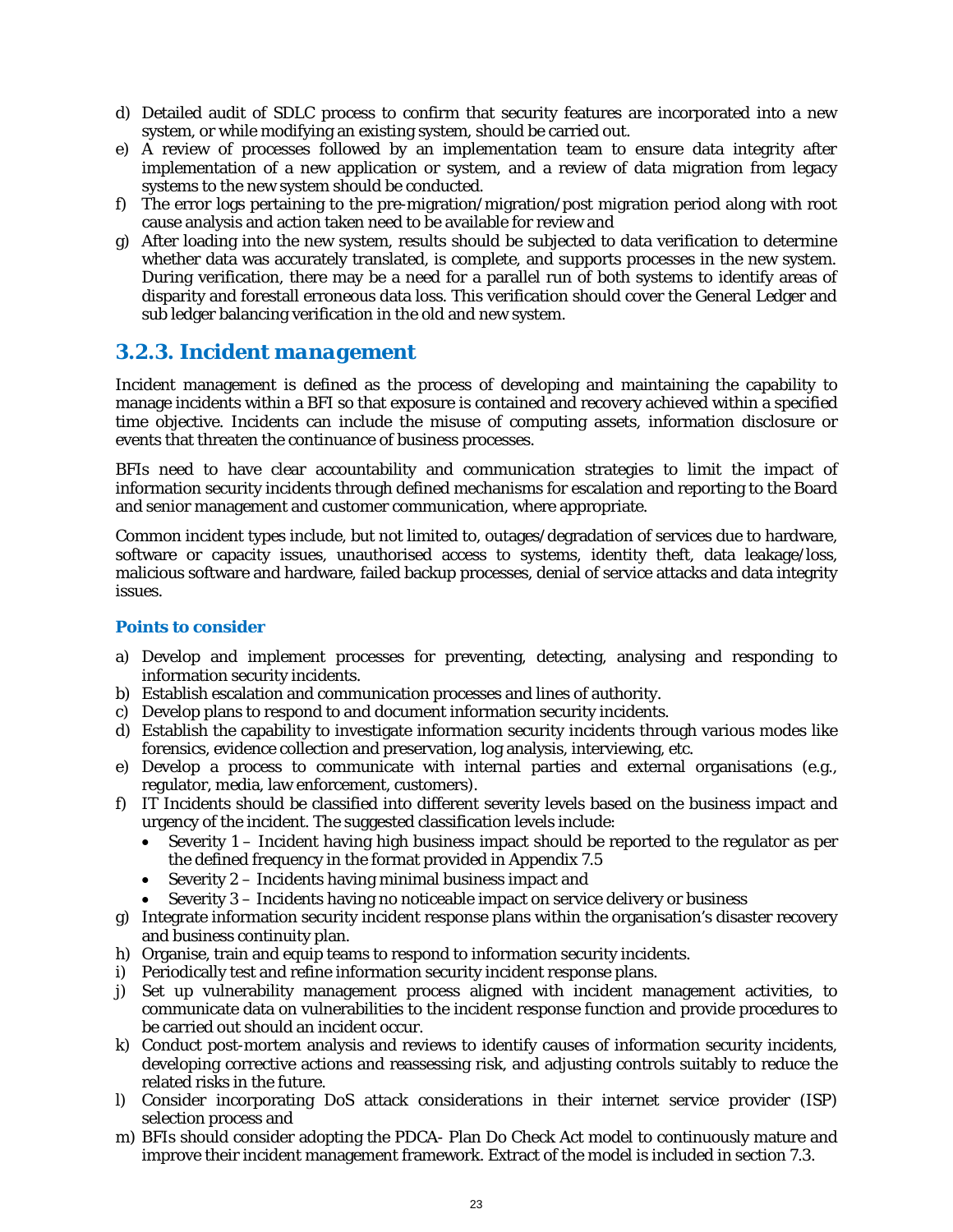## *3.3. Business continuity considerations*

The reliability, availability, and recoverability of IT systems, networks and infrastructures plays an important role in maintaining confidence and trust in the operational and functional capabilities of a BFI. When critical systems fail, the disruptive impact on the BFI's operations or customers will usually be severe and widespread and the BFI may suffer serious consequences to its reputation.

## *3.3.1. Business continuity planning*

For the BFI, all the systems are vulnerable. The BFI should define its recovery and business resumption priorities. The BFI should also test and practice its contingency procedures so that disruptions to its business arising from a serious incident may be minimised.

Events that trigger the implementation of a business continuity plan may have significant security implications. Depending on the event, some or all of the elements of the security environment may change. Different trade-offs may exist between availability, integrity, confidentiality, and accountability, with a different appetite for risk on the part of management. Business continuity plans should be reviewed as an integral part of the security process.

Business continuity strategies should consider the different risk environment and the degree of risk mitigation necessary to protect the institution in the event the continuity plans must be implemented. The implementation should consider the training of appropriate personnel in their security roles, and the implementation and updating of technologies and plans for back-up sites and communications networks. These security considerations should be integrated with the testing of business continuity plan implementations.

#### **Points to consider**

- a) Consider important factors associated with maintaining high system availability, adequate capacity, reliable performance, fast response time, scalability as part of the system design.
- b) Identify the critical systems that need to be considered in the BCP plan using a structured approach. This includes conducting Business Impact Analysis and risk assessment.
- c) BCP execution team should be established in order to response to any incidence
- d) For the identified critical systems ensure that:
	- an adequate management structure is in place to prepare for, mitigate and respond to a disruptive event
	- documented plans, response and recovery procedures are developed and approved, which contains details on how the organisation will manage a disruptive event and will maintain its information security to a predetermined level
	- based on management-approved information security continuity objectives appropriate personnel with the necessary authority, experience and competence are made available to address such events and
	- include incident response personnel with the necessary responsibility, authority and competence to support the continuity plan.
- e) Verify their information security management continuity by:
	- exercising and testing the functionality of business continuity processes, procedures and controls to ensure that they are consistent with the business continuity objectives
	- exercising and testing the knowledge and routine to operate business continuity processes, procedures and controls to ensure that their performance is consistent with the business continuity objectives and
	- reviewing the validity and effectiveness of business continuity measures when information systems, information security processes, procedures and controls or business continuity management/disaster recovery management processes and solutions change.
- f) Install appropriate mechanisms to backup data to meet the RTO- Recovery Time Objective and RPO- Recovery Point Objective requirements as identified through the risk assessment process.
- g) Create a robust rollback plan to restore the systems to primary site and
- h) Update the business continuity technical procedures and processes in accordance with changes to the IT operations on periodic basis.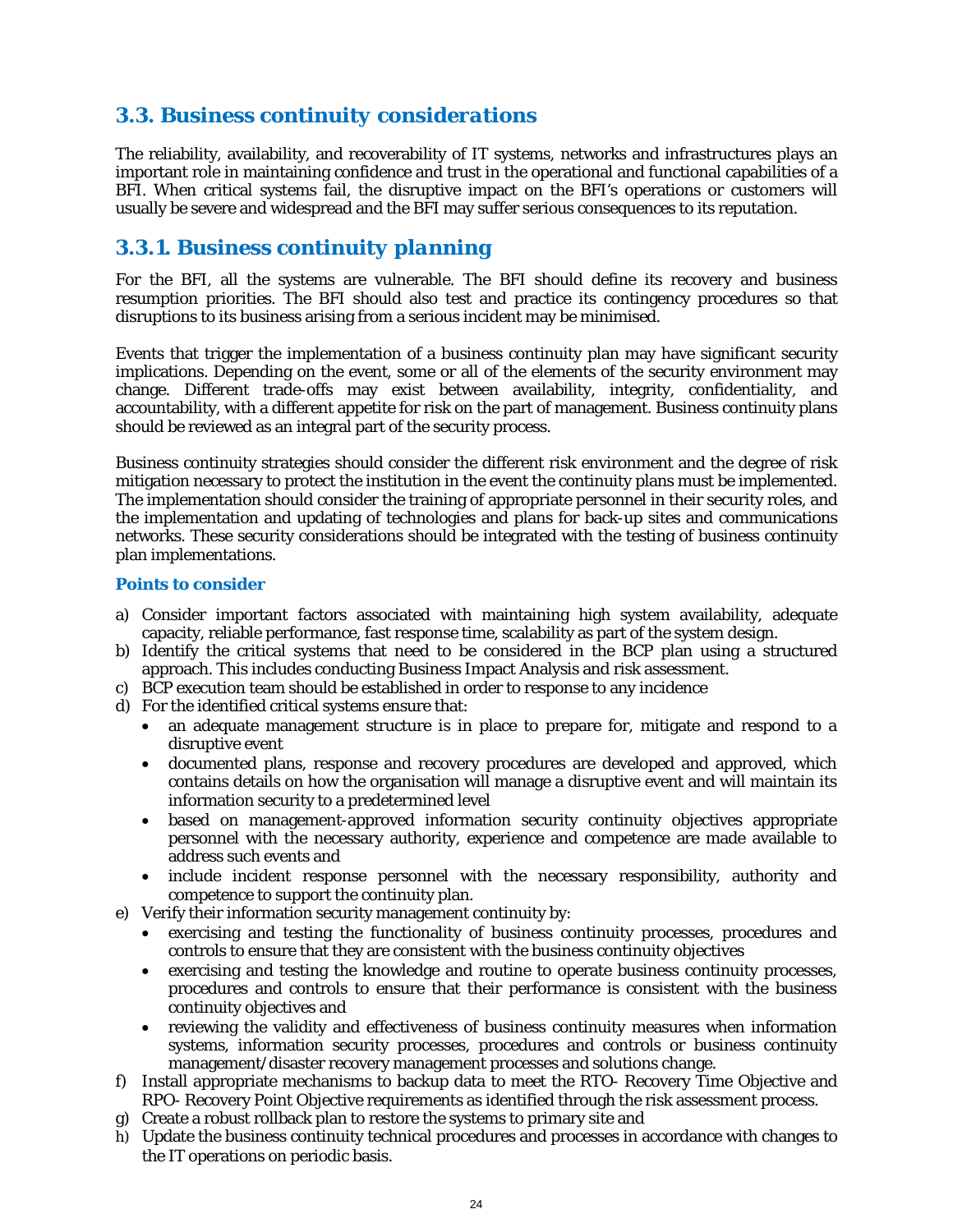## *3.4. Audit trails*

BFIs need to ensure that audit trails exist for IT assets satisfying the BFIs business requirements including regulatory and legal requirements, facilitating audit, serving as forensic evidence when required and assisting in dispute resolution. This could include, as applicable, various areas like transaction with financial consequences, the opening, modifications or closing of customer accounts, modifications in sensitive master data, accessing or copying of sensitive data/information; and granting, modification or revocation of systems access rights or privileges for accessing sensitive IT assets.

Audit trails should be secured to ensure the integrity of the information captured, including the preservation of evidence. Retention of audit trails should be in line with business, regulatory and legal requirements.

Audit and security logs are useful information which facilitates investigations and trouble shooting.

#### **Points to consider**

- a) Ensure that records of user access are uniquely identified and logged for audit and review purposes.
- b) Have accountability and identification of unauthorised access is documented.
- c) Enable audit logging of system activities performed by privileged users.
- d) Protect against unauthorised changes to log information by using appropriate logging facility. The operational control should include protection from:
	- alterations to the message types that are recorded
	- log files being edited or deleted and
	- storage capacity of the log file media being exceeded, resulting in either the failure to record events or over-writing of past recorded events.
- e) Ensure that NTP- Network Time Protocol server is used to time sync all internal devices.
- f) Ensure appropriate logging and monitoring should be applied to enable recording and detection of actions that may affect, or are relevant to, information security.
- g) Ensure event logs include, when relevant:
	- User IDs
	- System activities
	- Dates, time and details of key events, e.g. log-on and log-off
	- Device identity or location if possible and system identifier
	- Records of successful and rejected system access attempts
	- Records of successful and rejected data and other resource access attempts
	- Changes to system configuration
	- Use of privileges
	- Use of system utilities and applications
	- Files accessed and the kind of access
	- Network addresses and protocols
	- Alarms raised by the access control system and
	- Records of transactions executed by users in applications and online customer transaction
- j) Ensure event logging sets the foundation for automated monitoring systems which are capable of generating consolidated reports and alerts on system security.

## *3.5. Technology risk management framework*

The BFI should develop policy and procedures to protect the information assets throughout the lifecycle. Criticality of information system assets should be identified and ascertained in order to develop appropriate plans to protect them. The BFIs should have effective risk management practices and internal controls to achieve data confidentiality<sup>11</sup>, system security, reliability, resiliency and recoverability in the organisation.

 $\overline{a}$ 11 Data confidentiality refers to the protection of sensitive or confidential information such as customer data from unauthorized access, disclosure, etc.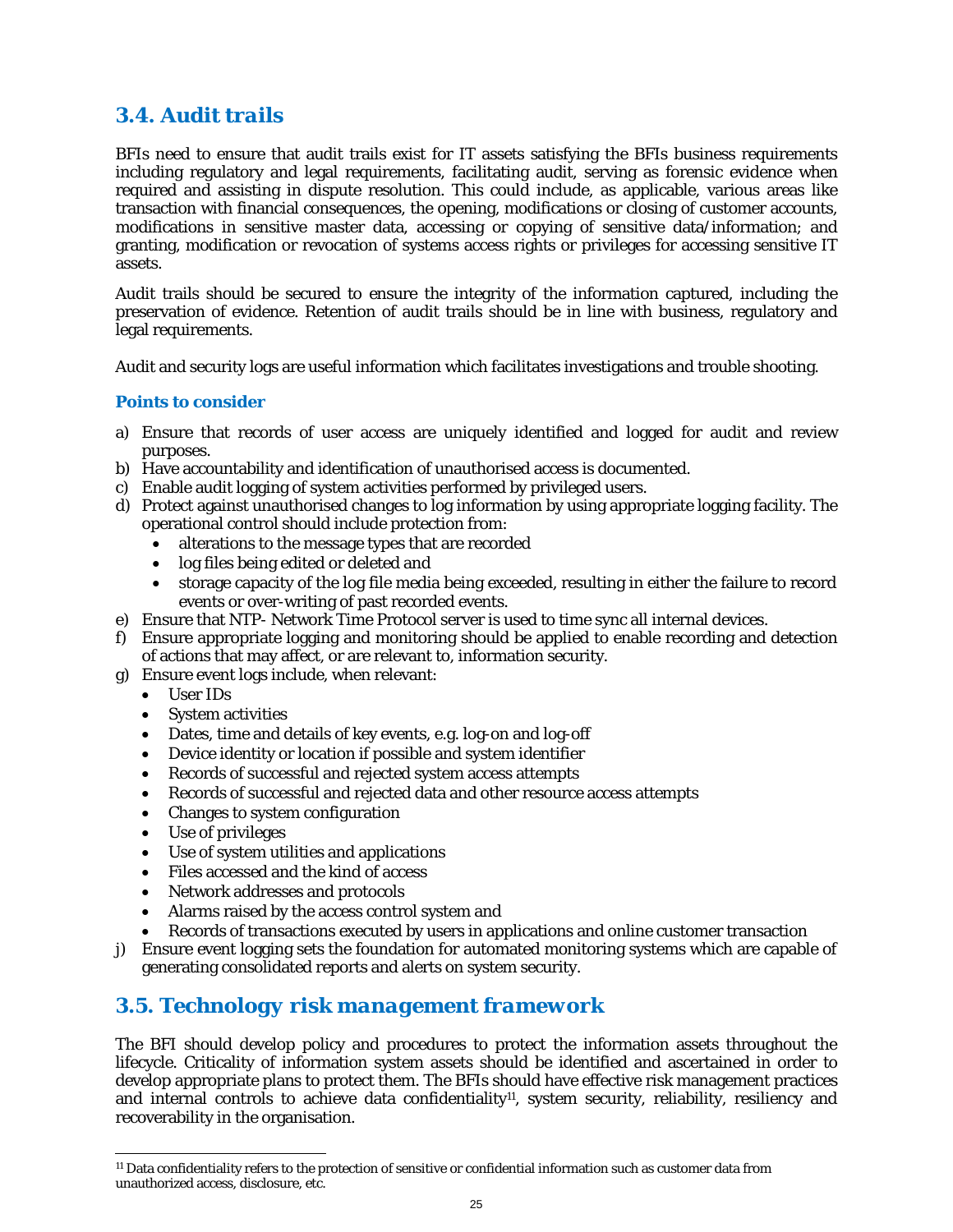## *3.5.1. Information security and information asset lifecycle*

Information security needs to be considered at all stages of an information asset's<sup>12</sup> lifecycle like planning, design, acquisition, classification, implementation, maintenance and disposal.

#### **Points to consider**

- a) Planning and design level controls need to be in place to ensure that information security is embodied in the overall information systems architecture and the implemented solutions are in compliance with the information security policies and requirements of a BFI.
- b) Acquisition of new assets and all existing assets should be inventoried. Inventories of assets help to ensure that effective protection takes place, and may also be required for other purposes, such as health and safety, insurance or financial (asset management) reasons. The inventory record of each information asset should, at least, include:
	- a clear and distinct identification of the asset
	- relative value to the organisation
	- location
	- security/risk classification
	- asset group (where the asset forms part of a larger information system)
	- owner and
	- designated custodian
- c) Information assets have varying degrees of sensitivity and criticality in meeting business objectives. By assigning classes or levels of sensitivity and criticality to information resources and establishing specific security rules/requirements for each class, it is possible to define the level of access controls that should be applied to each information asset. Classification of information reduces the risk and cost of over- or under- protecting information resources in aligning security with business objectives since it helps to build and maintain a consistent and uniform perspective of the security requirements for information assets throughout the organisation. The example for classification information is provided in the Appendix 7.4
- d) Ongoing support and maintenance controls would be needed to ensure that IT assets continue to meet business objectives. Major controls in this regard include change management controls, configuration management and patch management controls.
- e) The BFI should define roles and responsibilities of the personnel who play a vital role throughout the information asset lifecycle. The example of the roles and responsibilities is presented in Appendix 7.4
- f) The additional controls to protect the information assets should include, but not limited to
	- service level management
	- vendor management
	- capacity management and
	- configuration management
- g) Decommissioning and destruction controls should be defined to ensure that information security is not compromised as IT assets reach the end of their useful life. For example, through archiving strategies and deletion of sensitive information prior to the disposal of IT assets.

## *3.5.2. Cyber Risk management*

Risk management is the ongoing process of identifying, assessing, and responding to risk. To manage risk, organisations should understand the likelihood that an event will occur and the resulting impact. With this information, organisations can determine the acceptable level of risk for delivery of services and can express this as their risk tolerance.

With an understanding of risk tolerance, organisations can prioritise cyber security activities, enabling organisations to make informed decisions about cyber security expenditures. Implementation of risk management programs offers organisations the ability to quantify and communicate adjustments to their cyber security programs. Organisations may choose to handle risk

 $\overline{a}$ 12 According to ISO 27001, information asset is defined as data or other knowledge that has value to an organization. An asset extends beyond physical goods or hardware, and includes software, information, people, and reputation.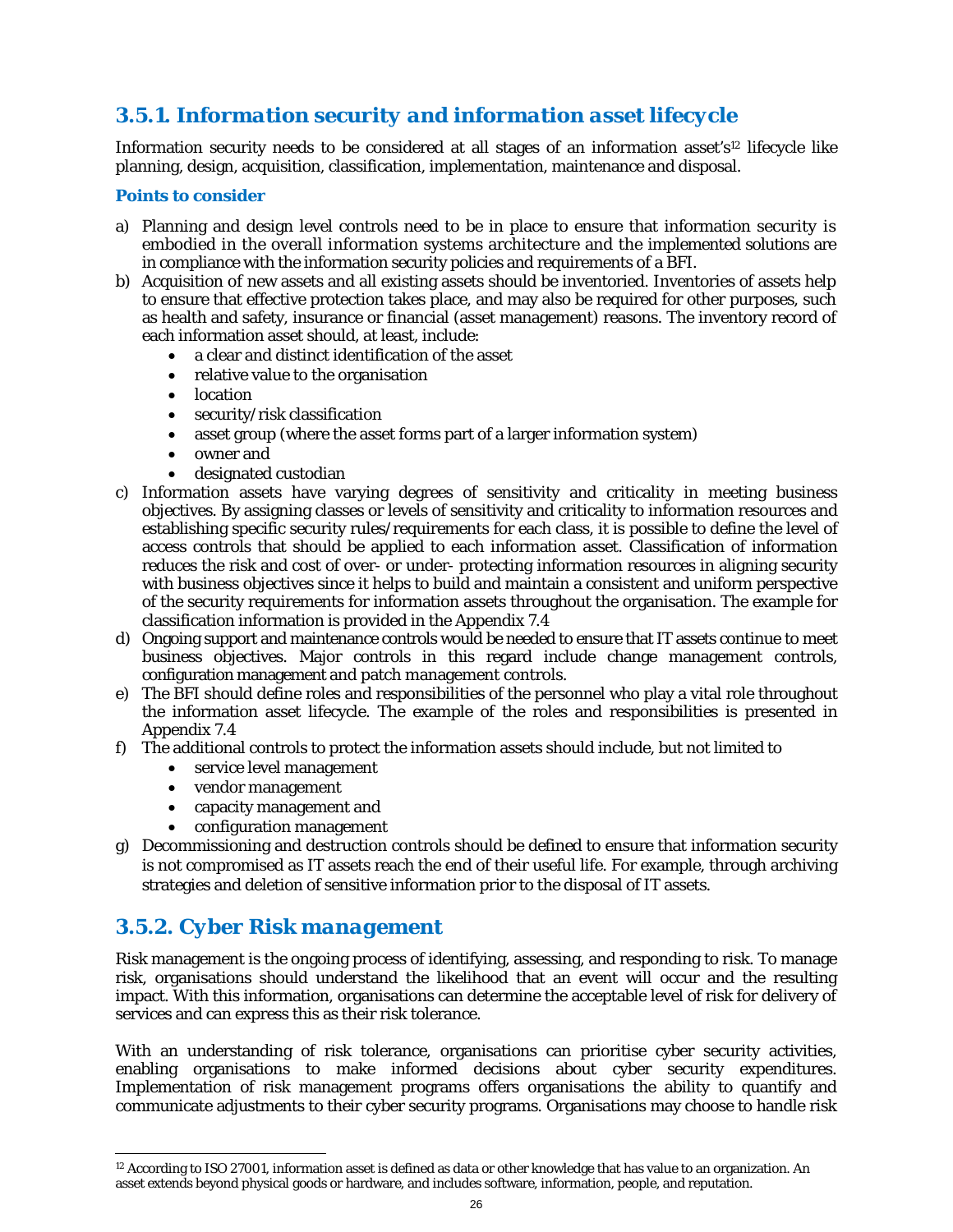in different ways, including mitigating the risk, transferring the risk, avoiding the risk, or accepting the risk, depending on the potential impact to the delivery of critical services.

Globally, some of the leading cyber security risk assessment frameworks have evolved based on five key principles: identify, detect, protect, respond and recover. These key principles are not intended to take a serial path, or lead to a static desired end state but rather help organisations evolve a dynamic cyber security framework. The below principles largely can support the BFIs in building their cyber security framework.

• **Identify** – Develop the organisational understanding to manage cyber security risk to systems, assets, data, and capabilities.

The activities in the Identify principle are foundational for effective use of the Framework. Understanding the business context, the resources that support critical functions and the related cyber security risks enables an organisation to focus and prioritise its efforts, consistent with its risk management strategy and business needs.

- **Protect –** Develop and implement the appropriate safeguards to ensure delivery of critical infrastructure services. The Protect principle supports the ability to limit or contain the impact of a potential cyber security event.
- **Detect** Develop and implement the appropriate activities to identify the occurrence of a cyber security event. The Detect principle enables timely discovery of cyber security events.
- **Respond –** Develop and implement the appropriate activities to take action regarding a detected cyber security event. The Respond principle supports the ability to contain the impact of a potential cyber security event and
- **Recover** Develop and implement the appropriate activities to maintain plans for resilience and to restore any capabilities or services that were impaired due to a cyber security event. The Recover principle supports timely recovery to normal operations to reduce the impact from a cyber security event.

## *3.6. Implementation of new technologies*

BFIs need to carry out due diligence with regard to new technologies since they can potentially introduce additional risk exposures. BFIs need to authorise the large scale use and deployment in the production environment of technologies that have matured to a state where there is a generally agreed set of industry-accepted controls and robust diligence and testing has been carried out to ascertain the security issues of the technology or where compensating controls are sufficient to prevent significant impact and to comply with the institution's risk appetite and regulatory expectations.

Any new business products introduced along with the underlying information systems need to be assessed as part of a formal product approval process which incorporates, among other things, security related aspects and fulfilment of relevant legal and regulatory prescriptions. BFIs need to develop an authorisation process involving a risk assessment balancing the benefits of the new technology with the risk.

## *3.6.1. Internet banking*

Internet banking services and products can provide significant new opportunities for BFIs. It may allow BFIs to expand their markets for traditional deposit-taking and credit extension activities, and to offer new products and services or strengthen their competitive position in offering existing payment services. In addition, internet banking can reduce operating costs for financial institutions.

BFIs to develop a risk management process rigorous and comprehensive enough to deal with all known risks, and flexible enough to accommodate changes in the type and intensity of risks associated with internet banking. The risk management process can be effective only if it is constantly evolving.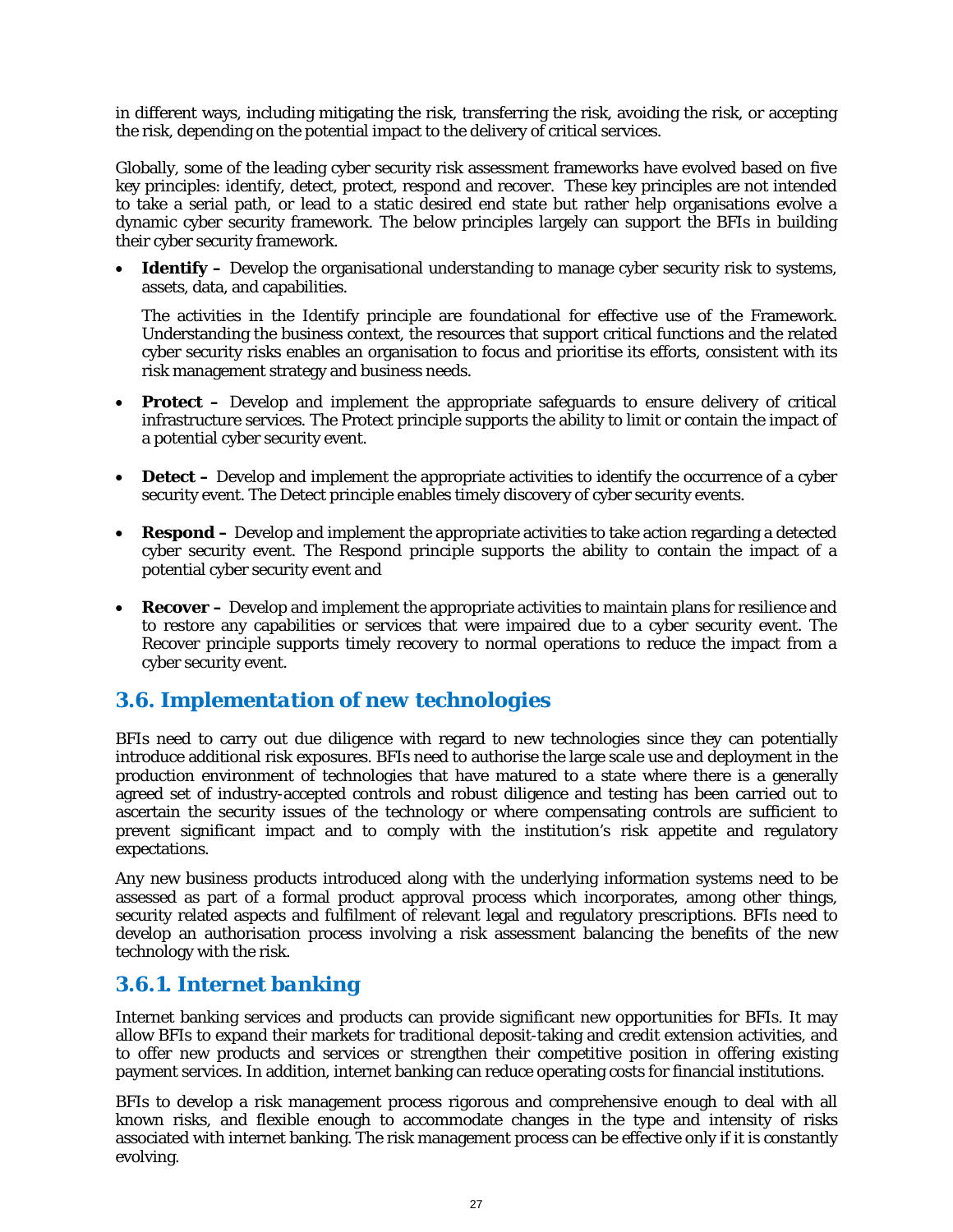#### **Points to consider**

- a) BFIs need to ensure suitable security measures for their web applications and take reasonable mitigating measures against various web security risks.
- b) BFIs need to evaluate security requirements associated with their internet banking systems and other relevant systems and adopt an encryption solution considering the degree of confidentiality and integrity required.
- c) BFIs should only select encryption algorithms which are well established by international standards and which have been subjected to rigorous scrutiny by an international cryptographer community or approved by authoritative professional bodies, reputable security vendors or government agencies.
- d) BFIs providing internet banking should be responsive to unusual network traffic conditions/system performance and sudden surge in system resource utilisation which could be an indication of a DDoS attack. Consequently, the success of any pre-emptive and reactive actions depends on the deployment of appropriate tools to effectively detect, monitor and analyse anomalies in networks and systems.
- e) BFIs need to regularly assess information security vulnerabilities and evaluate the effectiveness of the existing IT security risk management framework, making any necessary adjustments to ensure emerging vulnerabilities are addressed in a timely manner. This assessment should also be conducted as part of any material change.
- f) Internet banking applications should not store sensitive information in HTML hidden fields, cookies, or any other client-side storage leading to compromise in the integrity of the data. Critical web applications should enforce at least TLS 1.2 128 bit encryption level for all online activity.
- g) Re-establishment of any session after interruption should require normal user identification, authentication, and authorisation. Moreover, strong server side validation should be enabled.
- h) BFIs need to ensure suitable security measures for their web applications and take reasonable mitigating measures against various web security risks
- i) BFIs need to follow a defence in-depth strategy by applying robust security measures across various technology layers.
- j) Authentication practices for internet banking:
	- Authentication methodologies involve two basic 'factors':
		- o something the user knows (e.g., password, PIN) and
		- o something the user has (e.g., ATM card, smart card).
- k) Properly designed and implemented multifactor authentication methods are more reliable and stronger fraud deterrents and are more difficult to compromise. The principal objectives of twofactor authentication are to protect the confidentiality of customer account data and transaction details as well as enhance confidence in internet banking by combating various cyber-attack mechanisms like phishing, key logging, spyware/malware and other internet based frauds targeted at FIs and their customers.

## *3.6.2. Mobile banking and e-wallet*

For the BFI and Payment Service Provider, a strong mobile strategy is becoming critical to compete in the changing landscape. Customer and employee expectations are increasingly mobile-first, so BFIs and the payment service provider (PSP) need to address this evolution, to build customer loyalty and revenue streams. Digital wallets allow a user to simply wave or tap their smart phone to complete a transaction. The many benefits to providing customers with mobile banking apps far exceeds the risk; however, it is critical to be armed with the current capabilities that are required to defend and protect the mobile apps from security breaches, resist tampering, and ward off hacking attacks and malware exploits.

As mobile Banking continues to grow, so will the number of exploits, and so development teams will face constant challenges to protect their business from security issues. It is, therefore, critical to factor security into long-term mobile banking app development strategy and align with partners and third party vendors.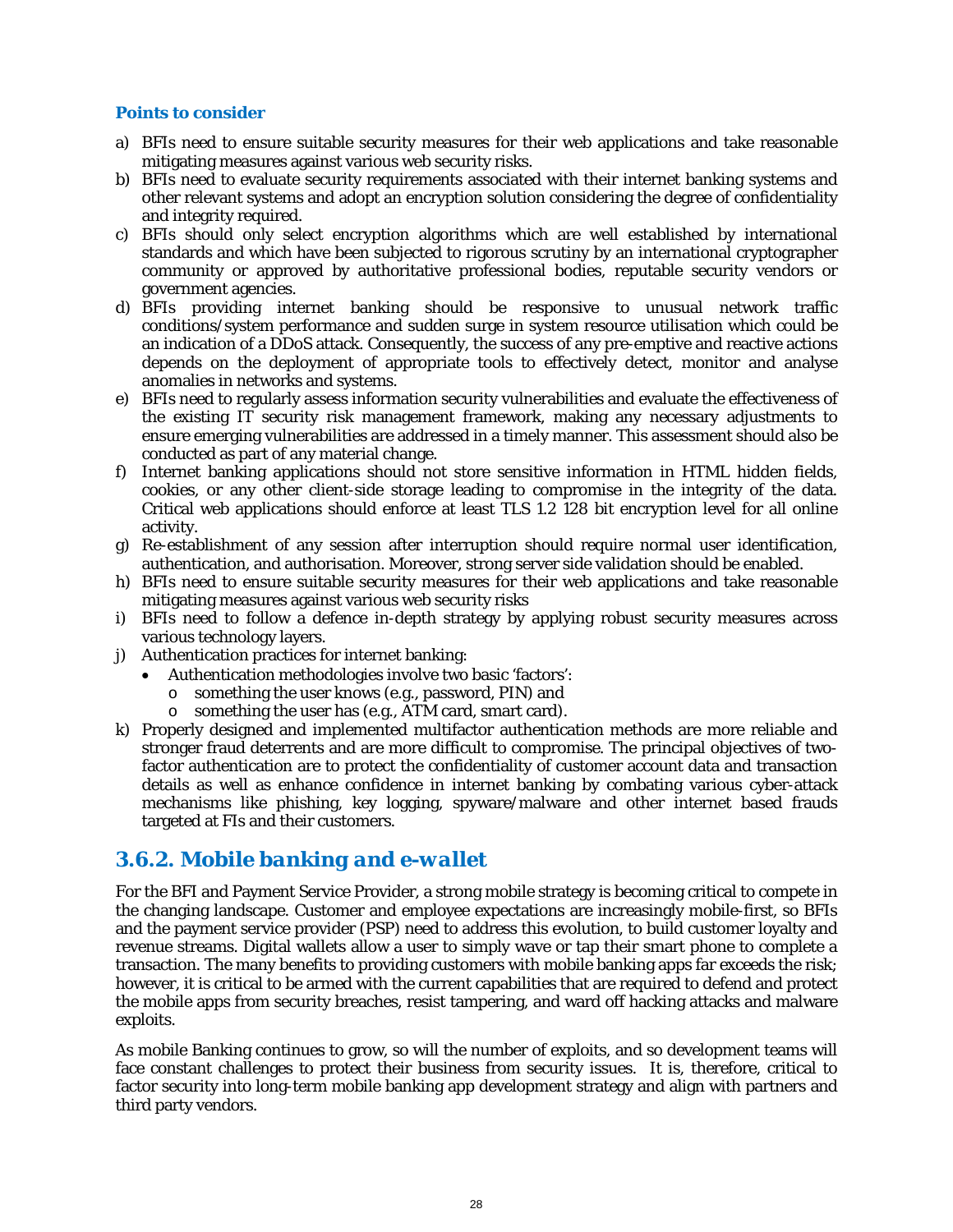#### **Points to consider**

- a) BFIs and PSPs should set daily transaction and amount limits for usage in case of payments. These limits can be allowed based on approved requests at respective branches only.
- b) BFIs and PSPs should implement two-factor authentication for fund transfers and payments initiated for high-value transactions wherever possible.
- c) An effective authentication method should take into consideration customer acceptance, ease of use, reliable performance, scalability to accommodate growth, and interoperability with other systems.
- d) An authenticated session, together with its encryption protocol, should remain intact throughout the interaction with the customer. Else, in the event of interference, the session should be terminated and the affected transactions resolved or reversed out. The customer should be promptly notified of such an incident as the session is being concluded or subsequently by email, telephone or through other means.
- e) A cooling period needs to be in place. The customer must be informed through email or SMS as and when a new payee is added to the wallet. Each new payee should be authorised by the customer based on an OTP from a second channel which also shows the payee details.
- f) A risk based transaction monitoring or surveillance process needs to be considered to monitor fraudulent use of wallets and
- g) BFIs and PSPs should also implement appropriate measures to minimise exposure to a man-inthe-middle attack (MITM), man-in-the-browser (MITB) attack or man-in-the-application attack.

## *3.6.3. Cloud computing*

The computing environment owned by a company is shared with client companies through a webbased service over the Internet which hosts all the programs to run everything from email to word processing to complex data analysis programs. The term cloud computing probably comes from the use of a cloud image to represent the Internet or some large networked environment which may include services like software, platform or infrastructure.

However, security and privacy are some of the primary concerns about cloud computing. Corporate executives might hesitate to take advantage of a cloud computing system because they can't keep their company's information under lock and key. Further, if a client can log in from any location to access data and applications, it's possible the client's privacy could be compromised. Several companies, law firms and universities are debating these and other questions about the nature of cloud computing.

Thus, there are issues relating to data security and privacy, compliance and legal/contractual issues. A few examples of cloud computing risks that need to be managed include the following points.

#### **Points to consider**

- a) Enterprises need to be particular in choosing a provider. Reputation, history and sustainability should all be factors to consider. Sustainability is of particular importance to ensure that services will be available and data can be tracked.
- b) Enterprises need to seek prior approval from the regulator and confirm to the regulator on the specifics of geographic location of data hosted in the cloud.
- c) The cloud provider often takes responsibility for information handling, which is a critical part of the business. Contractual agreement with the cloud service provider should include penalties for failing to perform to the agreed-upon service levels impacting confidentiality, availability and integrity of data.
- d) The geographical location of data storage and processing needs to be defined for the cloud data hosting. Trans-border data flows, business continuity requirements, log retention, data retention, audit trails are issues that need to be covered in the contractual agreement
- e) Third-party access to sensitive information creates a risk of compromise to confidential information. It is necessary to ensure the protection of intellectual property (IP), trade secrets and confidential customer information hosted on the cloud.
- f) The contractual issues in the cloud services must include coverage related to ownership of intellectual property, unilateral contract termination, vendor lock-in, fixing liability and obligations of cloud service providers, exit clause, etc.
- g) Due to the dynamic nature of the cloud, information may not immediately be located in the event of a disaster. Business continuity and disaster recovery plans must be well documented and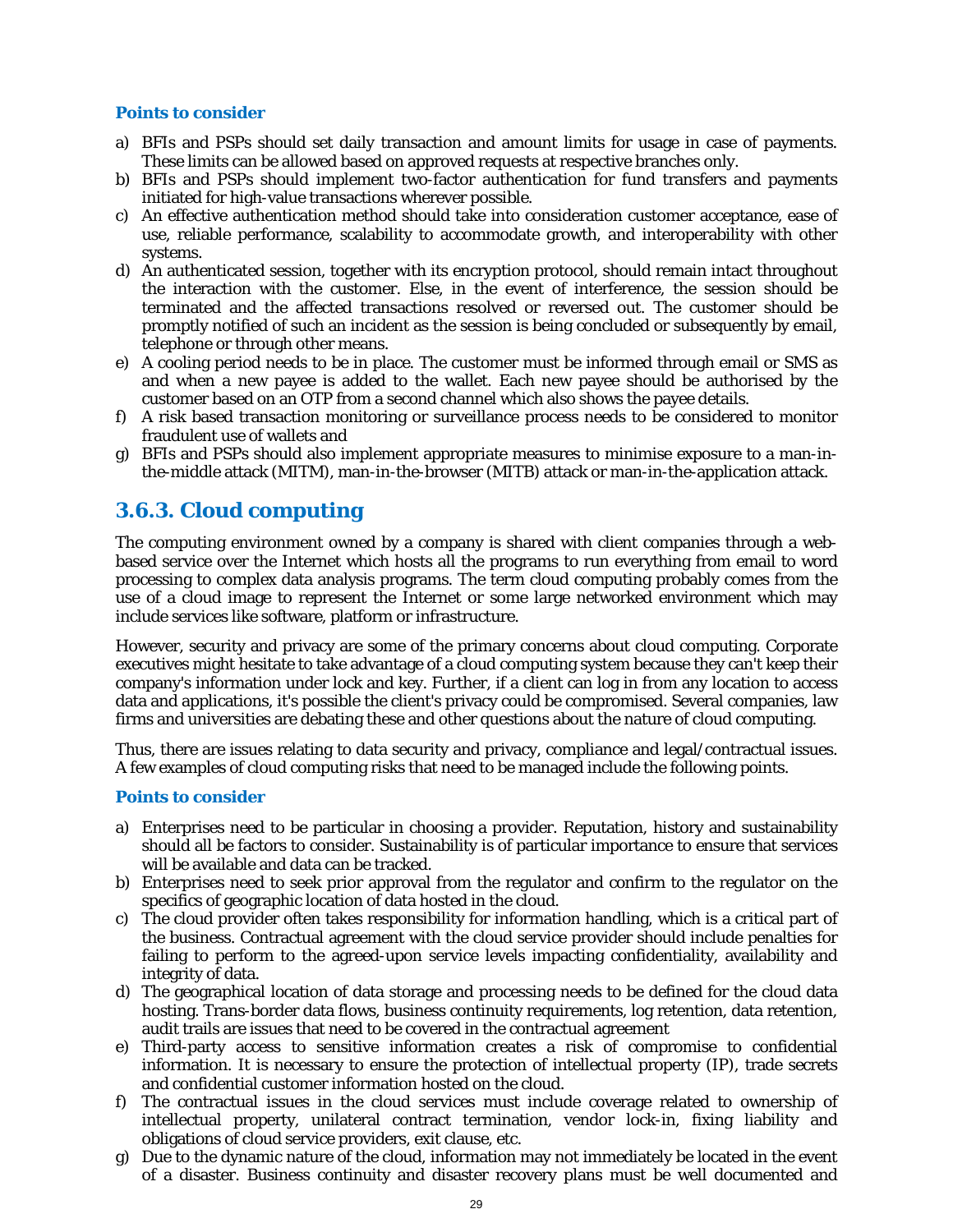tested. The cloud provider must understand the role it plays in terms of backups, incident response and recovery. Recovery time objectives should be stated in the contract.

- h) The incident management controls for the data hosted in the cloud should be drafted in the contractual agreement with the cloud service provider and
- i) Following points should be addressed from a legal perspective:
	- $\circ$  Whether the user or company subscribing to the cloud computing service own the data
	- o Whether the cloud computing system, which provides the actual storage space, own it and
	- $\circ$  Whether it is possible for a cloud computing company to deny a client access to that client's data

## *3.6.4. SWIFT security*

SWIFT formally known as the Society for Worldwide Interbank Financial Telecommunication, is a Brussels-based cooperative, maintaining a messaging system used by 11,000 FIs to help move money. The main objective of SWIFT is to ensure authentic, secure and transparent movements of funds across institutions spread over different geographies.

For any organisation operating its own treasury function, and regardless of whether that organisation integrates directly with payment schemes, it is clear that fraudsters are targeting the systems and processes that input into those systems. It is clearly now insufficient to rely on the security of the schemes/BFIs, since the fraudsters are not directly targeting their security. Instead they are targeting insecurity of systems that produce payment instructions in the first place, i.e. BFIs' and corporate' own treasury systems and processes. In order to protect from such risks the BFIs should comply with the latest SWIFT guidelines in order to ensure strict security, confidentiality and integrity protection to the SWIFT environment.

#### **Points to consider**

- a) Restrict internet access & segregate critical systems from General IT environment.
- b) Reduce attack surface and vulnerabilities.
- c) Physically secure the environment to protect access to sensitive equipment, hosting sites, and storage
- d) Prevent compromise of credentials by enforcing passwords with appropriate parameters such as length, complexity, validity, and the number of failed login attempts
- e) Multi-factor authentication should be used for interactive user access to SWIFT-related applications and operating system accounts.
- f) Manage identities and segregate Privileges
- g) Detect anomalous activity to systems or transaction records and
- h) Plan for Incident Response and Information Sharing

## *3.6.5. Security of ATMs and payment kiosks*

The presence of ATMs and payment kiosks (e.g. SAM and AXS machines) has provided cardholders with the convenience of withdrawing cash as well as making payments to billing organisations. However, these systems are targets where card skimming attacks are perpetrated.

To secure consumer confidence in using these systems, the BFI should consider putting in place the following measures to counteract fraudsters' attacks on ATMs and payment kiosks.

#### **Points to consider**

- a) Install anti-skimming solutions on these machines and kiosks to detect the presence of foreign devices placed over or near a card entry slot.
- b) Install detection mechanisms and send alerts to appropriate staff at the BFI for follow-up response and action.
- c) Implement tamper-resistant keypads to ensure that customers' PINs are encrypted during transmission.
- d) Implement appropriate measures to prevent shoulder surfing of customers' PINs and
- e) Conduct video surveillance of activities at these machines and kiosks; and maintain the quality of CCTV footage.

The BFI should verify that adequate physical security measures are implemented at third party payment kiosks, which accept and process the BFI's payment cards.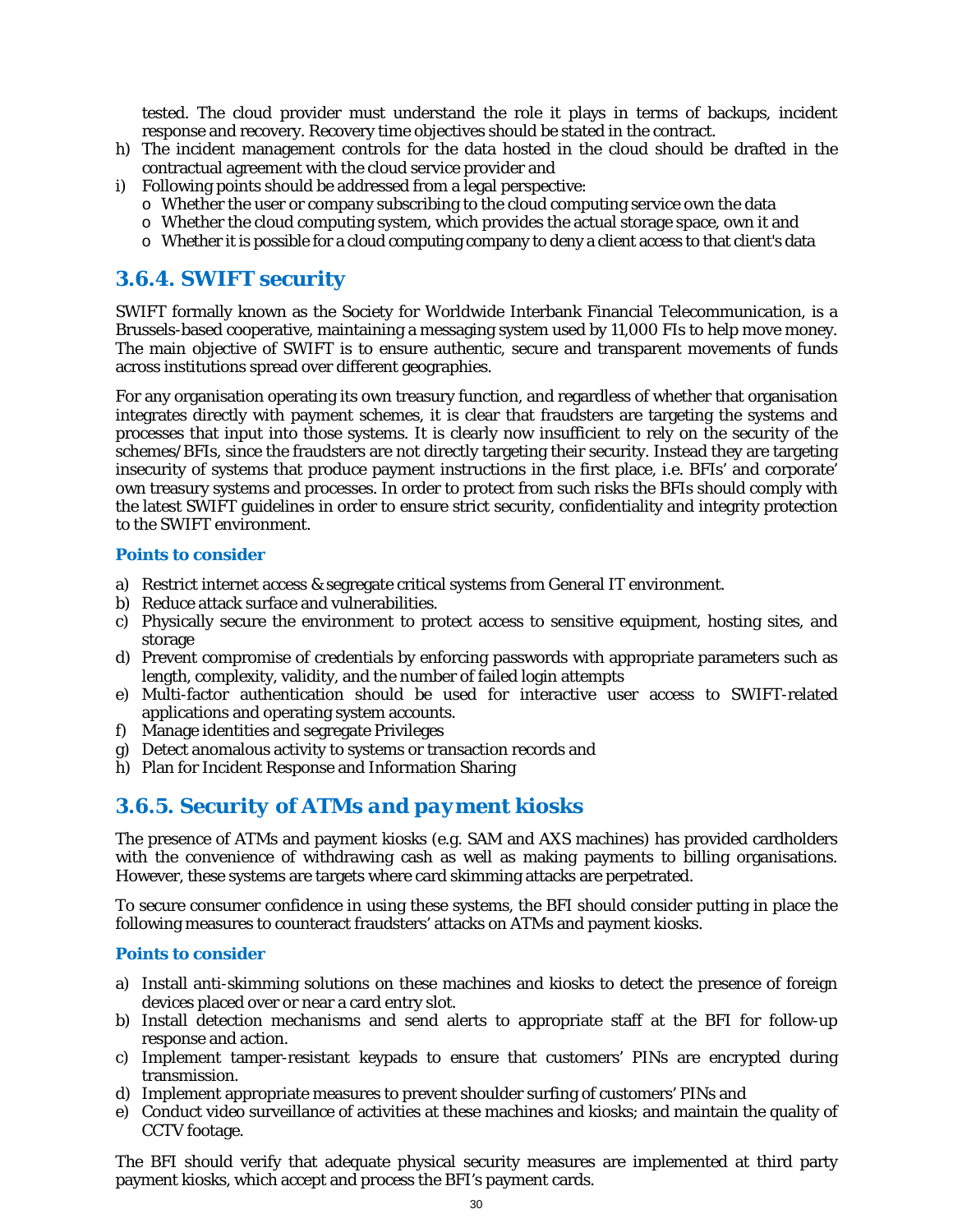# *4. IT services outsourcing*

As BFIs augment growth and expand business, there is an increasing reliance on external service providers as partners in achieving the growth targets and as effective cost alternatives.

'Outsourcing' may be defined as BFIs use of a third party (either an affiliated entity within a corporate group or an entity that is external to the corporate group) to perform activities on a continuing basis that would normally be undertaken by the BFI itself, now or in the future. 'Continuing basis' includes agreements for a limited period.

The benefits of outsourcing include efficiencies in operations, increased ability to acquire and support current technology and tide over the risk of obsolescence, increased time availability for management to focus on key management functions, shorter lead time in delivering services to customers, better quality of services, and stronger controls among others.

Outsourcing has been a constant theme in BFI technology over at least few years, as BFIs have become more technology intensive and the required scale of investment has grown exponentially. Many operations have been outsourced to third party vendors comprising external vendors and specialised subsidiaries. Service providers today may be a technology company or specialist outsourcing manager. This decision to outsource should fit into the institution's overall strategic plan and corporate objectives.

Common areas where BFIs have outsourced functions include:

- Technology Operations and
- BFI Operations (e.g. teleworking, call centres, payment card services, payment gateways, customer verification, etc.)

## *4.1. Risk management in outsourcing arrangements*

## *4.1.1. Service provider selection*

Management should identify functions to be outsourced along with necessary controls. Key considerations while signing the outsourcing agreement should include the following.

#### **Points to Consider**

#### **i. Due diligence**

In negotiating/renewing an outsourcing arrangement, due diligence should be performed to assess the capability of the technology service provider to comply with obligations in the outsourcing agreement. Due diligence should involve an evaluation of all information about the service provider including qualitative, quantitative, financial, operational and reputational factors.

#### **ii. Maintaining caution lists and scoring for service providers (bureau services)**

Where possible the BFIs may obtain independent reviews and market feedback to supplement internal findings. BFIs should ensure that information used for due diligence is current.

#### **iii. Reporting to the regulator**

BFIs must report to the regulator, where the scale and nature of functions outsourced are significant, or extensive data sharing is involved across geographic locations as part of technology/process outsourcing and when data pertaining to Cambodian operations are stored/processed abroad.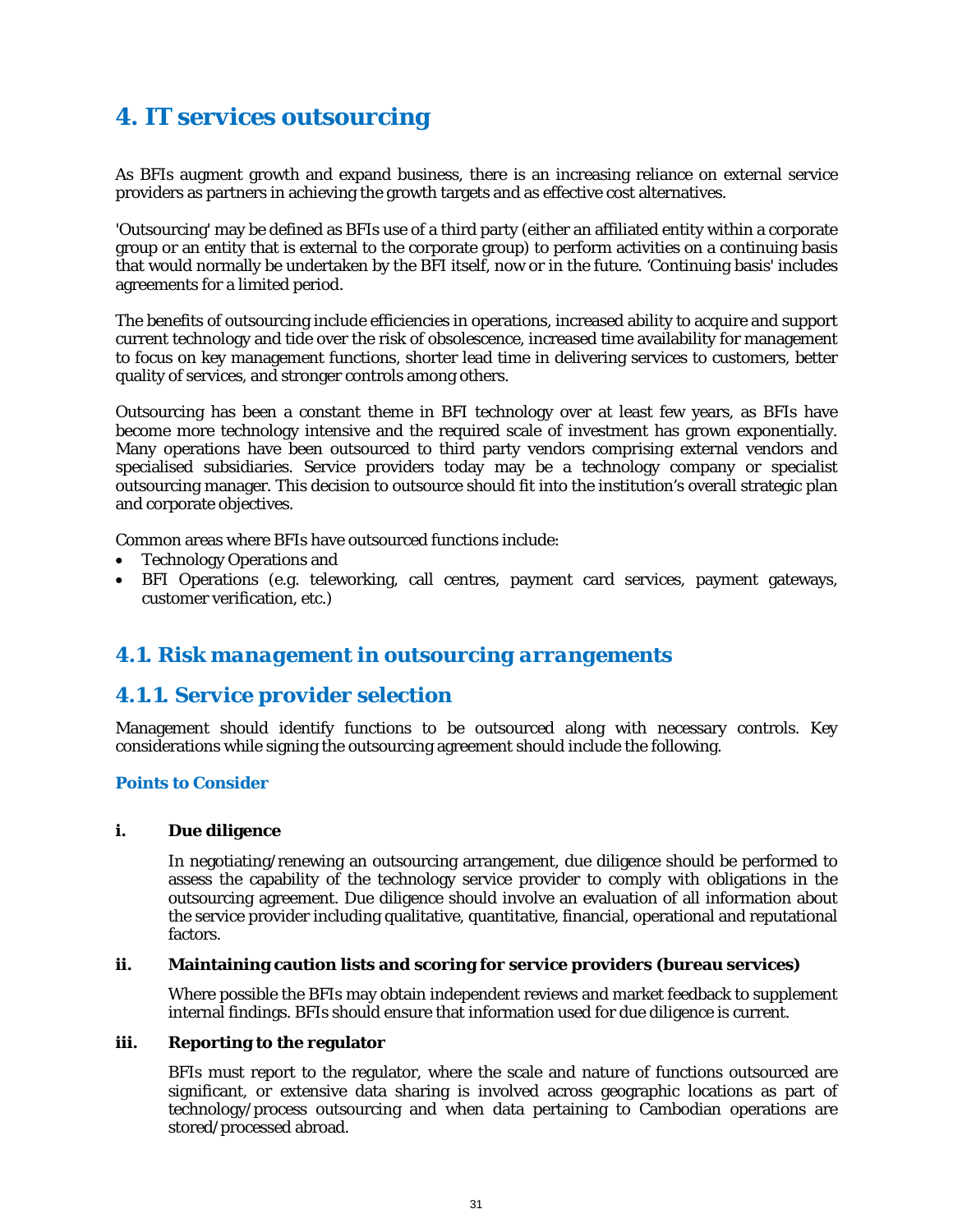#### **iv. Multiple service provider relationships**

A multiple service provider relationship is where two or more service providers collaborate to deliver an end to end solution to the financial institution. Multiple contracting scenarios are possible:

- One service provider may be designated as the 'Lead Service Provider', to manage the other service providers
- BFIs may independently enter into stand-alone contracts with each service provider.

An institution selects from the above or any other contractual relationship, however, remains responsible for understanding and monitoring the control environment of all service providers that have access to the BFIs systems, records or resources.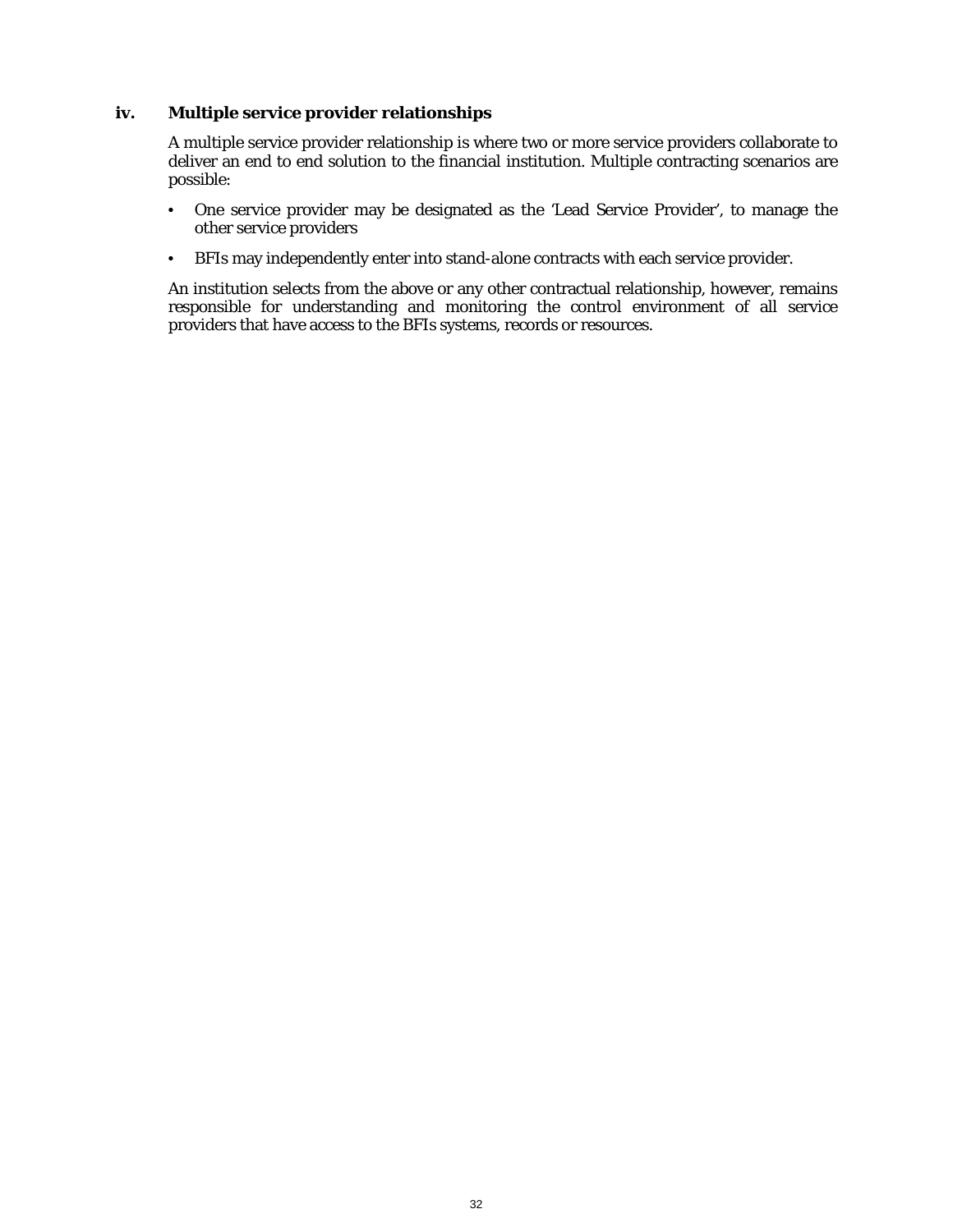# *5. Information security audit*

In the past few years, with the increased adoption of technology by BFIs, the complexities within the IT environment have given rise to considerable technology related risks requiring effective management.

This led the BFIs to implement an Internal Control framework, based on various standards and its own control requirements. As a result, a BFI's management needs assurance on the effectiveness of internal controls implemented and expect the IS Audit to provide an independent and objective view of the extent to which the risks are managed.

As a consequence, the nature of the Internal Audit department has undergone a major transformation and IS audits are gaining importance as key processes are automated, or enabled by technology. Hence, there is a need for BFIs to re-assess the IS Audit processes and ensure that IS Audit objectives are effectively met.

The scope of an IS Audit includes:

- Determining effectiveness of planning and oversight of IT activities
- Evaluating adequacy of operating processes and internal controls
- Determining adequacy of enterprise-wide compliance efforts, related to IT policies and internal control procedures and
- Identifying areas with deficient internal controls, recommend corrective action to address deficiencies and follow-up, to ensure that the management effectively implements the required actions

## *5.1. Audit charter, audit policy to include IS Audit*

An Audit Charter or Policy is a document that guides and directs activities of an internal audit function. An IS Audit, being integral part of an Internal Audit department, should also be governed by the same charter or policy.

#### **Points to Consider**

- a) The charter should be documented to contain a clear description of its mandate, purpose, responsibility, authority and accountability of relevant members or officials in respect of the IS Audit (namely the IS Auditors, management and Audit Committee) apart from the operating principles.
- b) The IS Auditor will have to determine how to achieve the implementation of the applicable IS Audit standards, using professional judgment.

## *5.2. Planning and IS Audit*

An effective IS Audit programme addresses IT risk exposures throughout a BFIs, including areas of IT management and strategic planning, data centre operations, client or server architecture, local and wide-area networks, telecommunications, physical and information security, electronic banking, applications used in operations, systems development, and business continuity planning.

#### **Points to Consider**

- a) A well-planned, properly structured audit programme is essential to evaluate risk management practices, internal control systems and compliance with policies concerning IT related risks of every size and complexity.
- b) Effective programmes are risk-focused, promote sound IT controls, ensure timely resolution of audit deficiencies, and inform the Audit Committee of the effectiveness of Risk Management practices and internal control systems.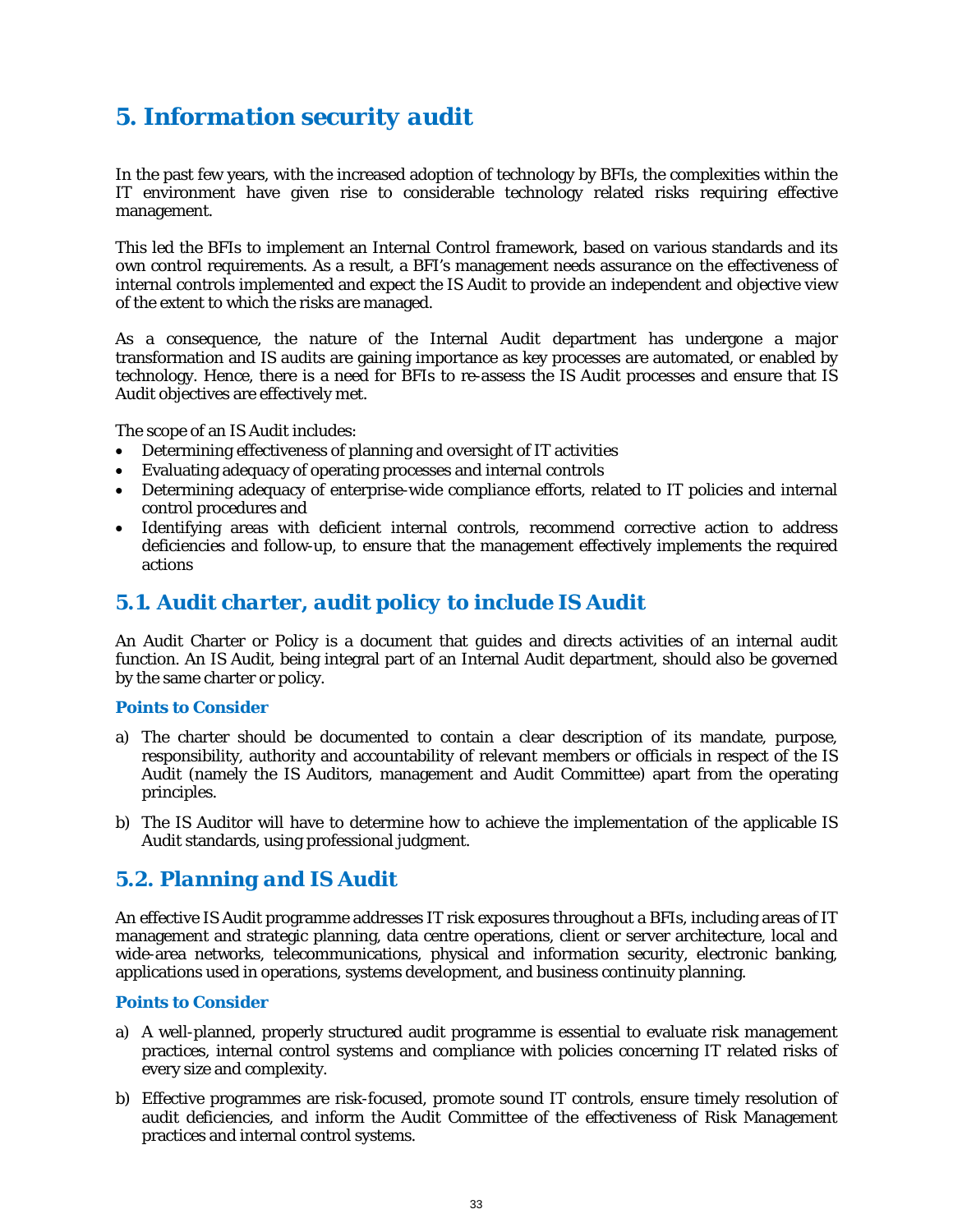## *5.3. Executing an IS Audit*

Auditors must understand the business and IT environment, risks and internal control framework. During audit, auditors should obtain evidences, perform test procedures, appropriately document findings, and conclude a report.

An assessment is a study to locate security vulnerabilities and identify corrective actions. An assessment differs from an audit by not having a set of standards to test against. It differs from a penetration test by providing the tester with full access to the systems being tested. Assessments may be focused on the security process or the information system. They may also focus on different aspects of the information system, such as one or more hosts or networks. 'Vulnerability assessment' was explained earlier in the document.

#### **Points to Consider**

- a) The assurance work needs to be performed by appropriately trained and independent information security experts/auditors.
- b) The strengths and weaknesses of critical internet based applications, other critical systems and networks needs to be carried out before each initial implementation, and at least annually thereafter.
- c) Any findings need to be reported and monitored using a systematic audit remediation or compliance tracking methodology.
- d) A BFI needs to regularly assess information security vulnerabilities and evaluate the effectiveness of the existing IT security risk management framework, making any necessary adjustments to ensure emerging vulnerabilities are addressed in a timely manner.
- e) This assessment should also be conducted as part of any material change.
- f) Robust performance evaluation processes are needed to provide organisations with feedback on the effectiveness of cyber security policy and technical implementation. A sign of a mature organisation is one that is able to self-identify issues, conduct root cause analyses, and implement effective corrective actions that address individual and systemic problems.
- g) Self-assessment processes that are normally part of an effective cyber security program include routine scanning for vulnerabilities, automated auditing of the network, and - assessments of organisational and individual business line security related performance and
- h) A BFI should manage the information security risk management framework on an on-going basis as a security programme addressing the control gaps in a systematic way.

## *5.4. Reporting and follow up*

This phase involves reporting audit findings to the Audit Committee.

#### **Points to Consider**

a) Before reporting the findings, it is imperative that IS Auditors prepare an audit summary memorandum providing overview of the entire audit processing from planning to audit findings, discuss the findings with auditee and obtain responses.

## *5.5. Quality review*

Appropriate levels within the IS Audit function are recommended to assess audit quality by reviewing documentation, ensuring appropriate supervision of IS Audit members and assessing whether IS Audit members have taken due care while performing their duties. This will bring efficiency, control and improve quality of the IS Audit.

#### **Points to Consider**

- a) Assessment of the IS Audit and assurance standards, guidelines, tools and techniques
- b) Assessment of audit methodologies, sampling methodologies and other substantive procedures
- c) Assessment of risk-based audit planning and audit project management techniques, including follow-up, compliance, actions taken on repetitive observations, closure timelines and exception management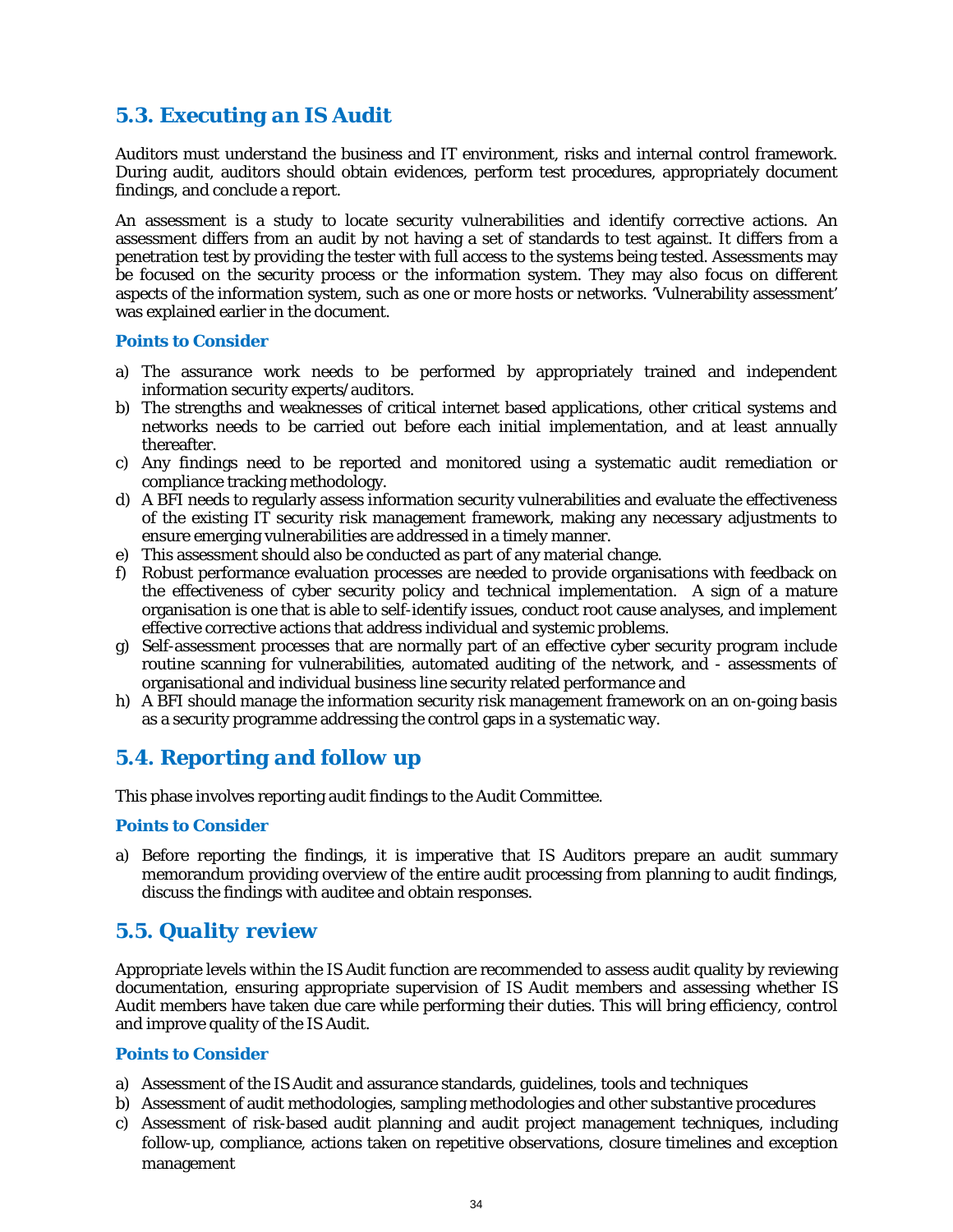- d) Assessment of evidence collection techniques (e.g. observation, inquiry, inspection, interview, data analysis, etc.) used to gather, protect and preserve audit evidence
- e) Assessment of audit quality assurance systems and frameworks and
- f) Assessment of reporting and communication techniques (e.g. facilitation, negotiation, conflict resolution, audit report structure, issue writing, management summary, result verification, etc.)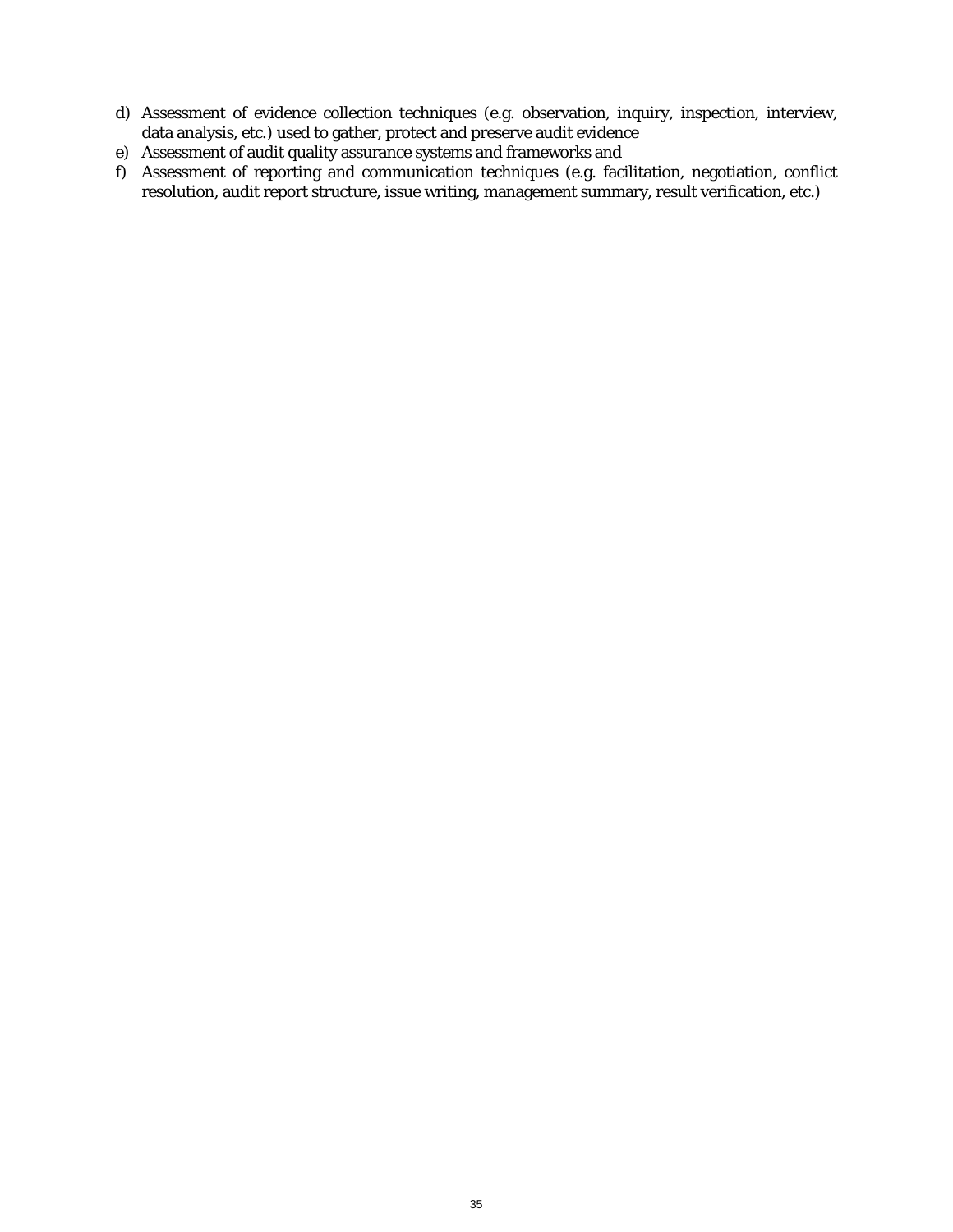# *6. Payment card security*

Payment cards allow cardholders the flexibility to make purchases wherever they are. Cardholders may choose to make purchases by physically presenting these cards for payments at the merchant or they could choose to purchase their items over the internet, through mail order or over the telephone. Payment cards also provide cardholders with the convenience of withdrawing cash at automated teller machines (ATMs) or merchants.

Payment cards exist in many forms; with magnetic stripe cards posing the highest security risks. Sensitive payment card data stored on magnetic stripe cards is vulnerable to card skimming attacks. Card skimming attacks can happen at various points of the payment card processing, including ATMs, payment kiosks and EFTPOS terminals.

Types of payment card fraud include counterfeit, lost/stolen, card-not-received (CNR) and card-notpresent (CNP) fraud.

## *6.1. Protecting cardholder data with security standards*

There are three ongoing steps for payment card security:

- Assess identifying cardholder data, taking an inventory of your IT assets and business processes for payment card processing, and analysing them for vulnerabilities that could expose cardholder data.
- Remediate fixing vulnerabilities and not storing cardholder data unless you need it and
- Report compiling and submitting required remediation validation records (if applicable), and submitting compliance reports to the acquiring BFI and card brands you do business with.

Key Requirements are listed below:

- a) Build and Maintain a Secure Network
	- Install and maintain a firewall configuration to protect cardholder data and
	- Do not use vendor-supplied defaults for system passwords and other security parameters
- b) Protect Cardholder Data
	- Protect stored cardholder data and
	- Encrypt transmission of cardholder data across open, public networks
- c) Maintain a Vulnerability Management Program
	- Use and regularly update anti-virus software or programs and
	- Develop and maintain secure systems and applications
- d) Implement Strong Access Control Measures
	- Restrict access to cardholder data by business need to know
	- Assign a unique ID to each person with computer access and
	- Restrict physical access to cardholder data
- e) Regularly monitor and test networks
	- Track and monitor all access to network resources and cardholder data and
	- Regularly test security systems and processes
- f) Maintain an Information Security Policy
	- Maintain a policy that addresses information security for all personnel

## *6.2. Payment card fraud*

A BFI which provides payment card services should implement adequate safeguards to protect sensitive payment card data. The BFI should ensure that sensitive payment card data is encrypted to ensure the confidentiality and integrity of these data in storage and transmission, and the processing of sensitive or confidential information is done in a secure environment.

The BFI should deploy secure chips to store sensitive payment card data. The BFI should also implement strong card authentication methods such as dynamic data authentication (DDA) or combined data authentication (CDA) methods for online and offline card transactions. As magnetic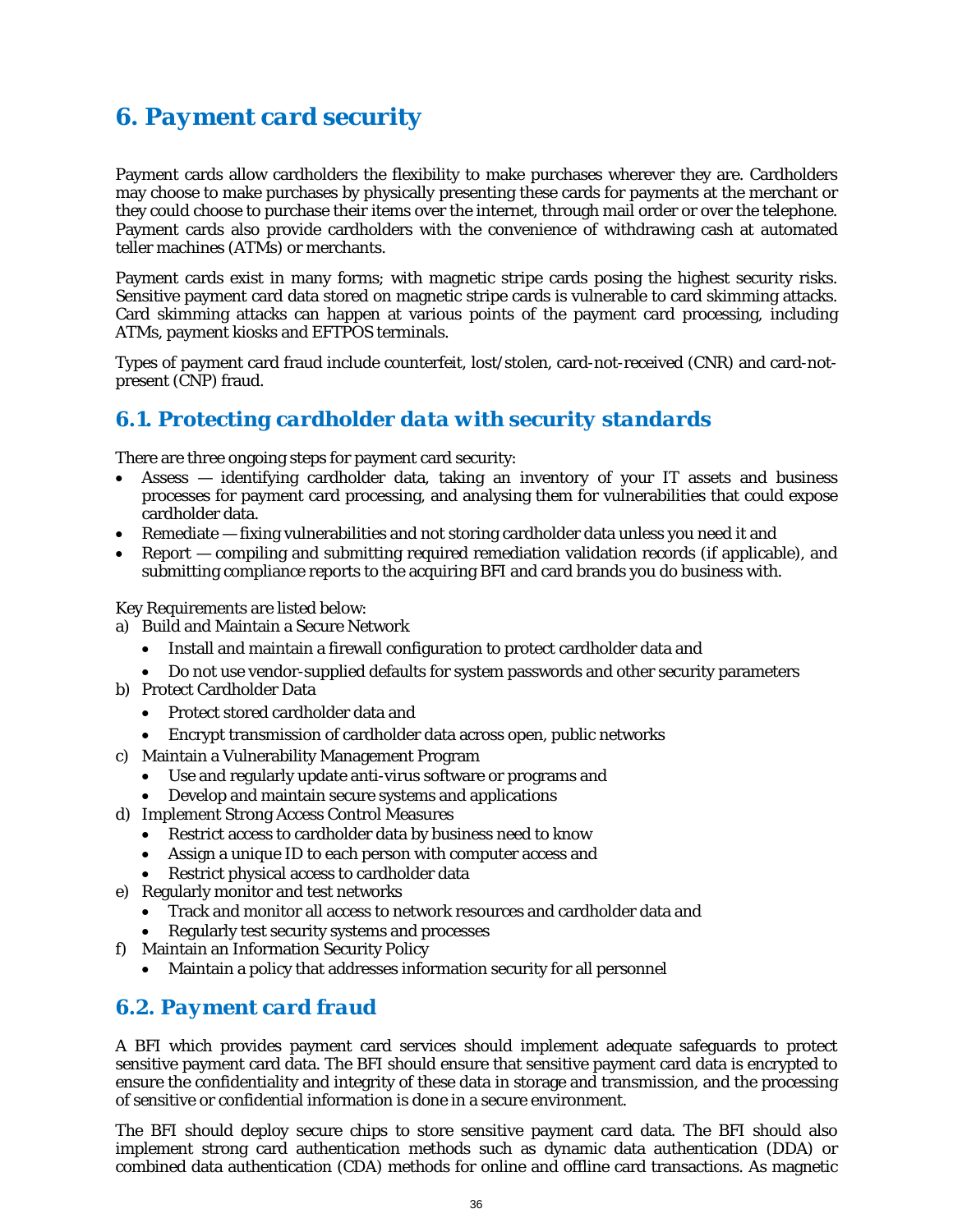stripe cards are vulnerable to card skimming attacks, the BFI should ensure that magnetic stripes are not used as a means to store sensitive or confidential information for payment cards. For interoperability reasons, where transactions could only be effected by using information from the magnetic stripe on a card, the BFI should ensure that adequate controls are implemented to manage these transactions.

For transactions that customers perform with their ATM cards, the BFI should only allow online transaction authorisation. The BFI card issuer, and not a third party payment processing service provider, should perform the authentication of customers' sensitive static information, such as PINs or passwords. The BFI should perform regular security reviews of the infrastructure and processes being used by its service providers.

- a) The BFI should ensure that security controls are implemented at payment card systems and networks.
- b) The BFI should implement a dynamic one-time-password (OTP) for CNP transactions via internet to reduce fraud risk associated with CNP.
- c) To enhance card payment security, the BFI should promptly notify cardholders via transaction alerts when withdrawals/charges exceeding customer-defined thresholds made on the customers' payment cards. The BFI should include in the transaction alert, information such as the source and amount of the transaction.
- d) The BFI should implement robust fraud detection systems with behavioural scoring or equivalent; and correlation capabilities to identify and curb fraudulent activities. The BFI should set out risk management parameters according to risks posed by cardholders, the nature of transactions or other risk factors to enhance fraud detection capabilities and
- e) The BFI should follow up on transactions exhibiting behaviour which deviates significantly from a cardholder's usual card usage patterns. The BFI should investigate these transactions and obtain the cardholder's authorisation prior to completing the transaction.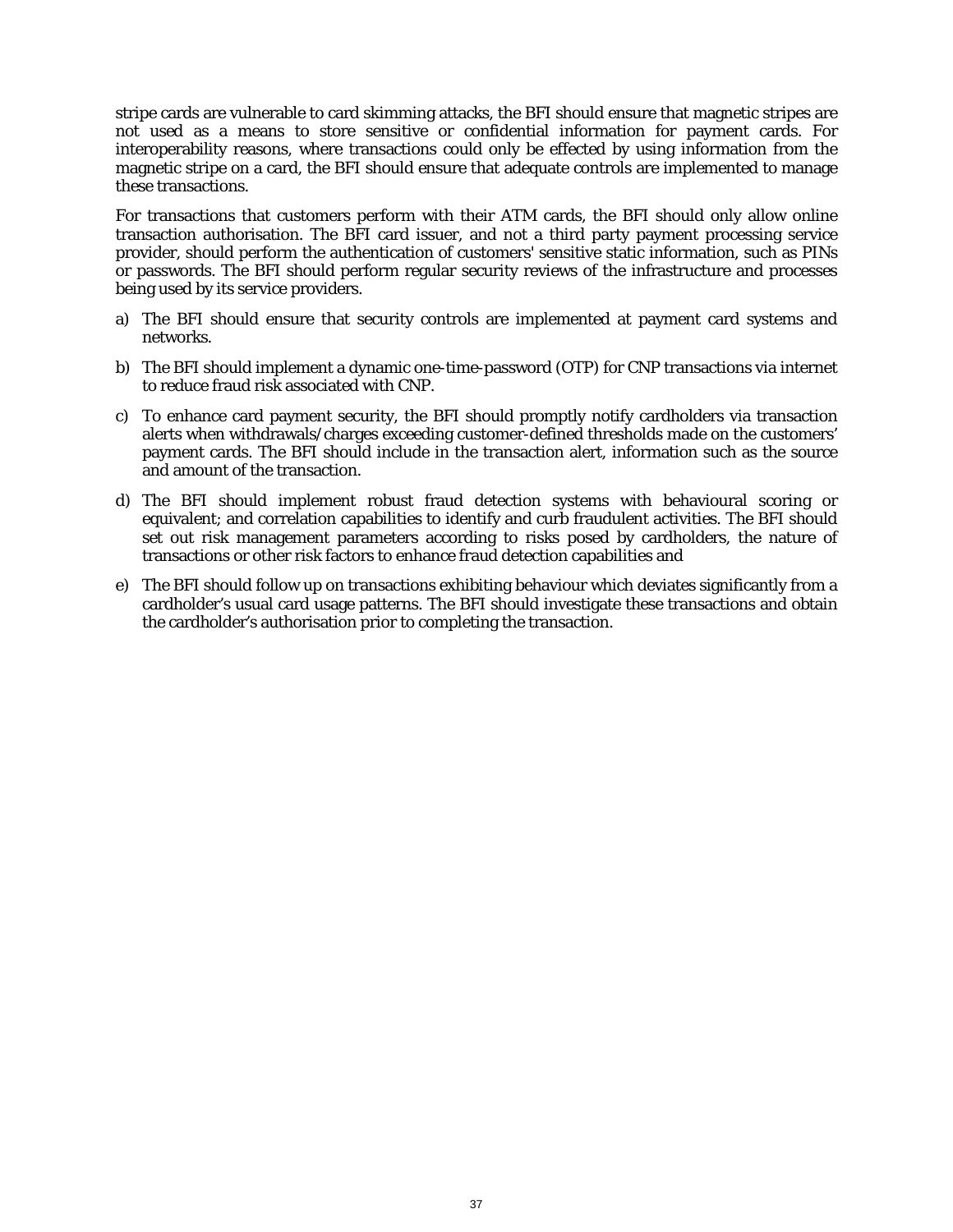# *7. Appendix*

## *7.1. Executive Stakeholders*

- Proposed Members
- Board of Directors and
- Roles and Responsibilities

#### **Board of Directors:** The Board should perform the following functions:

- a) Approval of IT Governance Policy and Procedures
- b) Ensure that management has put an effective IT Governance process in place
- c) Ascertain that management has implemented processes and practices that ensure that the IT function delivers value to the business
- d) Ensure IT investments represent a balance of risks and benefits and that budgets are adequate and
- e) Continuous improvement programme and effective monitoring of IT Risk.

## *7.2. Management stakeholders*

#### **IT Strategy Committee**

- a) Head of Operations
- b) Head of Finance
- c) Chief Information Officer and
- d) Other CXOs involved

The committee should perform the following functions:

- a) Meet expectations as outlined by the Board from time to time
- b) Perform oversight functions over IT Steering Committee activities
- c) Validate the alignment of IT Strategy with business requirements/plan
- d) Ensure IT organisational structure is defined which will help in meeting the business needs
- e) Ensure outside expertise is available to the organisation as and when required and
- f) Ensure that adequate investments for IT are available for operations and ongoing IT risk management

It is recommended that the committee should have the following powers:

- a) Perform oversight functions over the IT Steering Committee (at a senior management level)
- b) Investigate activities within this scope
- c) Seek information from any employee
- d) Build and maintain extended relationships with partner having specific skills wherever deemed necessary
- e) Work in partnership with other Board committees to provide input, review and amend the aligned corporate and IT strategies and
- f) Provide direction to IT architecture design and ensure that the IT architecture reflects the need for legislative and regulatory compliance, the ethical use of information and business continuity.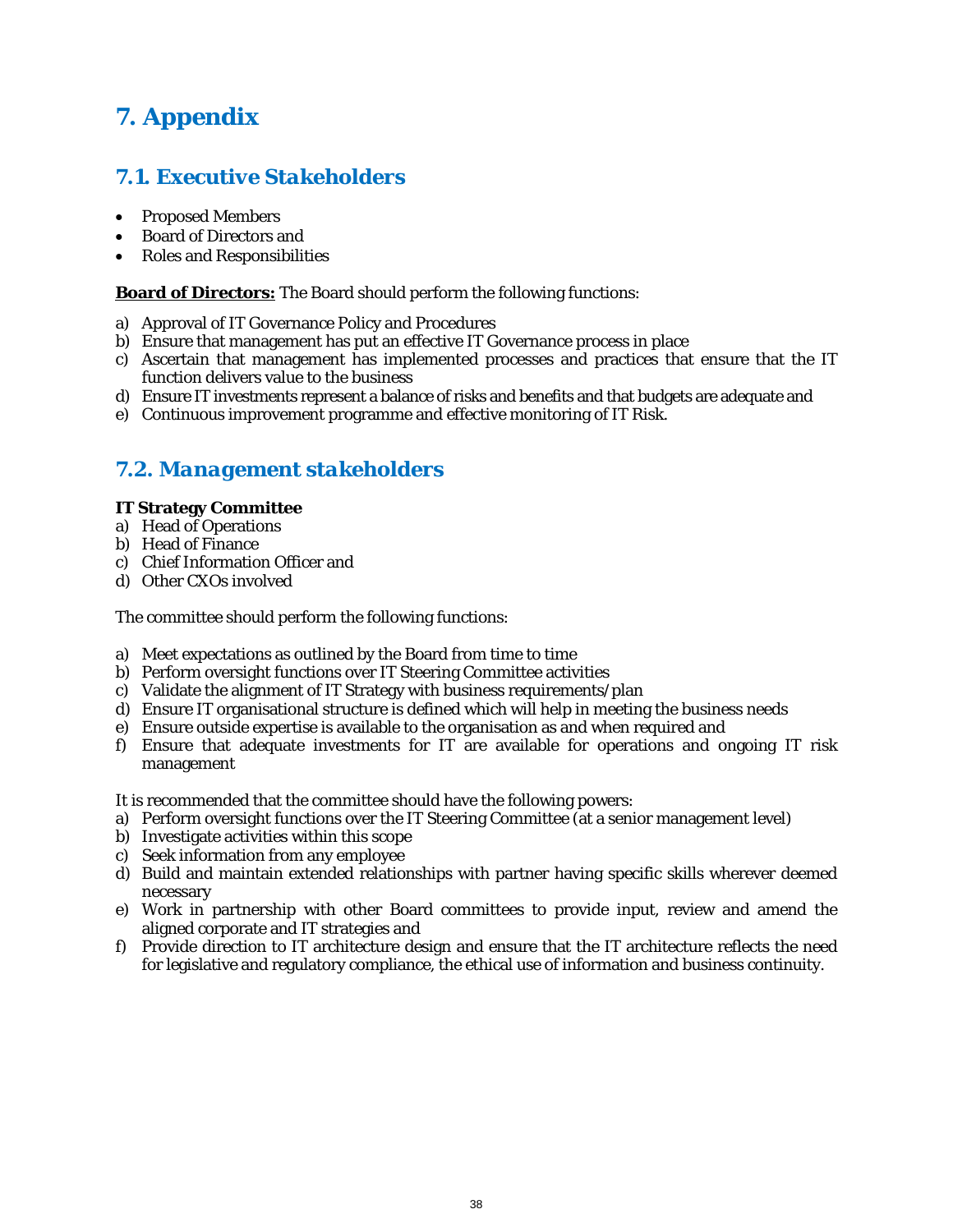#### **IT Steering Committee**

- a) Representatives from IT Team
- b) Representatives from Legal Team
- c) Representatives from HR Team and
- d) Representatives from the Business Team

Its role is to assist the Executive Management in implementing IT strategy that has been approved by the Board. It includes prioritisation of IT-enabled investment, reviewing the status of projects (including, resource conflict), monitoring service levels and improvements, IT service delivery and projects.

The committee should focus on implementation. Its functions, among other things, includes:

- a) Functional leads as designated by strategy committee members
- b) Define project priorities and assessing strategic fit for IT proposals
- c) Review IT performance measurement and contribution of IT to businesses
- d) Assist in governance, risk and control framework and monitoring key IT Governance processes
- e) Advice on infrastructure products and provide direction relating to technology standards and practices, and also ensures that the vulnerability assessments of new technology are performed and
- f) Ensure compliance to regulatory and statutory requirements and to verify compliance with technology standards and guidelines

#### **Risk Committee**

- a) Chief Risk Officer
- b) Chief Information Officer/Chief Information Security Officer and
- c) Information Security Officer

#### **Risk Management Committee:**

- a) Promoting an enterprise risk management competence throughout the FIs, including facilitating development of IT-related enterprise risk management expertise.
- b) Effective risk management practices and internal controls should be instituted to achieve data confidentiality, system security, reliability, resiliency and recoverability in the organisation.
- c) Establishing a common risk management language that includes measures around likelihood and impact and risk categories, also put in place adequate and robust risk management systems as well as operating procedures to manage the risk.
- d) Implementation of appropriate practices and controls to mitigate risks and periodic update and monitoring of risk assessment to include changes in system, environmental or operational conditions that would affect risk analysis and
- e) Among executives, the responsibility of the senior executive in charge of IT operations/Chief Information Officer (CIO) is to ensure implementation of policy and processes as defined by the organisation from time to time.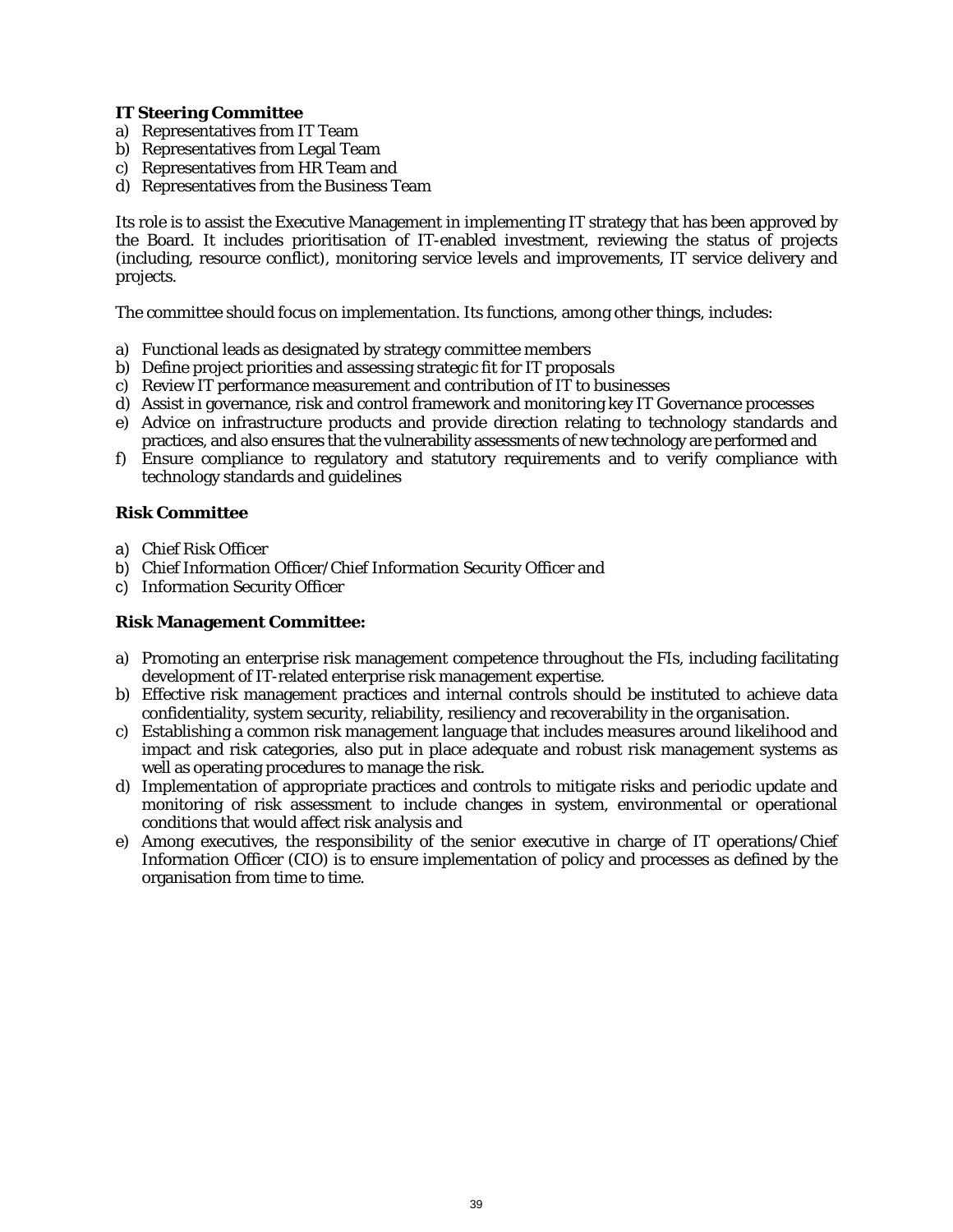## *7.3. PDCA*

 $\overline{a}$ 

The International Standards have been prepared to provide a model for establishing, implementing, operating, monitoring, reviewing, maintaining and improving information security. The adoption of these standards should be a strategic decision for an organisation. The design and implementation of an organisation's information security is influenced by their needs and objectives, security requirements, processes employed and the size and structure of the organisation. It is expected that an information security implementation will be scaled in accordance with the needs of the organisation.

These International Standards adopt the Plan-Do-Check-Act (PDCA) model, which is applied to structure all information security processes. Figure 1 illustrates how an information security takes as input the information security requirements and expectations of the interested parties and through the necessary actions and processes produces information security outcomes that meets those requirements and expectations.

The adoption of the PDCA model will also reflect the principles as set out in the OECD Guidelines (2002)1) governing the security of information systems and networks. This International Standard provides a robust model for implementing the principles in those guidelines governing risk assessment, security design and implementation, security management and reassessment.



These and their supporting systems are expected to change over time. It is expected that an information security implementation will be scaled in accordance with the needs of the organisation.13

<sup>13</sup> Information Technology Infrastructure Library (ITIL), ISO27001: 2013 Information Security Management System, ISO 22301:2012 Business Continuity Management Systems, ISO 37001:2016 Anti Bribery Management System, Pre-paid Payment Instrument, Payment Card Industry Data Security standard (PCI DSS), National Institute of Standard and Technologies (NIST), Cloud Security Alliance (CSA)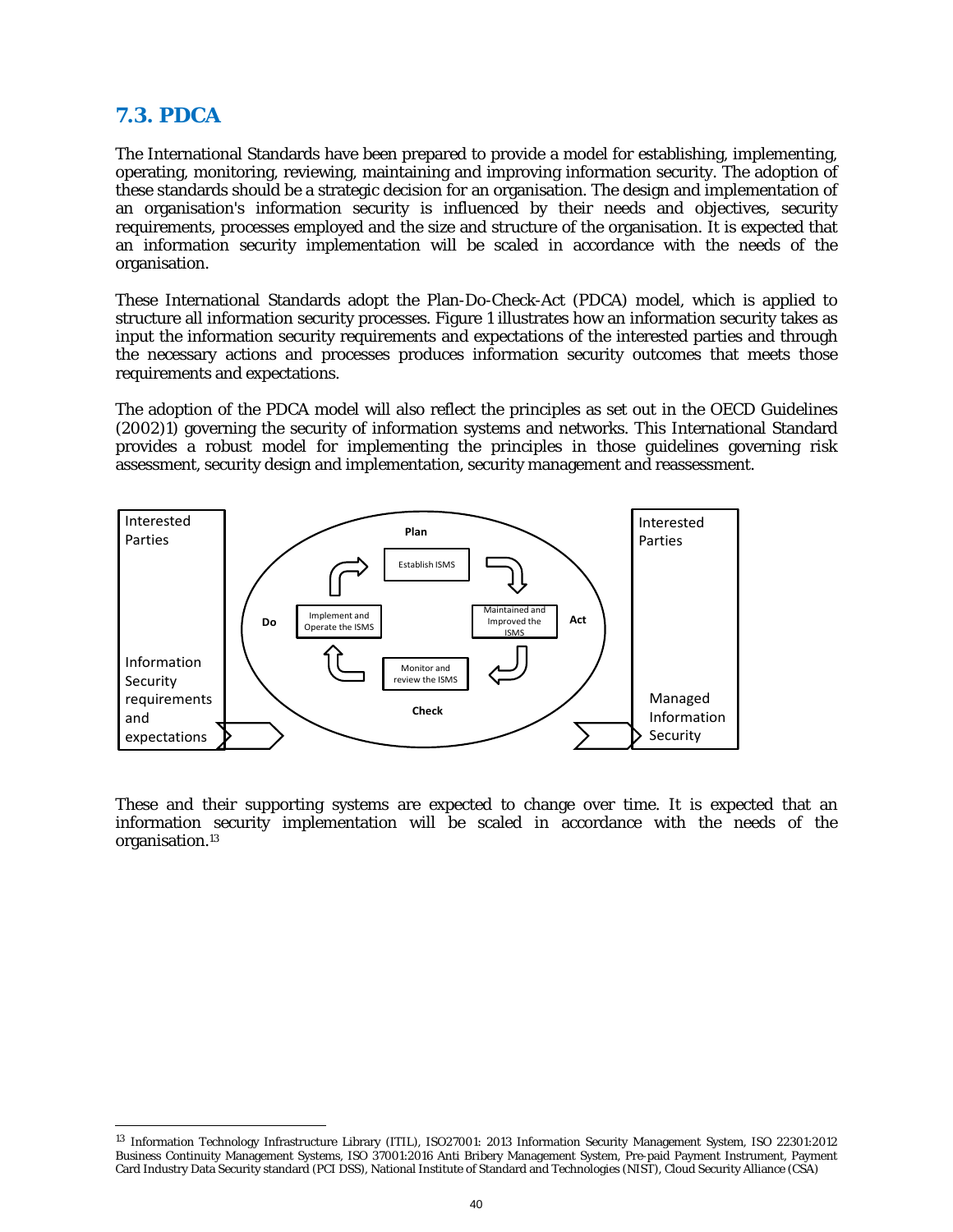## *7.4. Information asset lifecycle*

## *7.4.1. Roles and responsibilities*

Defining roles and responsibilities must be established and communicated to all relevant personnel and management. Some of the major ones include:

- **Information owner:** This is a business executive or business manager who is responsible for a BFI's business information assets.
- **Information custodian:** The information custodian, usually an information systems official, is the delegate of the information owner with primary responsibilities for dealing with backup and recovery of the business information.
- **Application owner:** The application owner is the manager of the business line who is fully accountable for the performance of the business function served by the application.
- **Security administrator:** Security administrators have the powers to set system-wide security controls or administer user IDs and information resource access rights. These security administrators usually report to the Information Security function and
- **End user:** The end users would be any employees, contractors or vendors of the BFI use information systems resources as part of their job.

## *7.4.2. Classification of Information*

Information classification is defined as the process of assigning an appropriate level of classification to an information asset to ensure it receives an adequate level of protection. The BFIs should consider the following criteria for the classification of information:

- Physical and administrative Controls
- Reproduction of the information
- Distribution of the information and
- Destruction/ Disposal of the information

While BFIs are free to design their own classification schemas, given below are a set of widely accepted classification tiers which can be considered for information classification:

Private:

This classification applies to all Personally Identifiable Information (PII), which includes any information that identifies or can be used to identify, contact or locate the person to whom such information pertains.

Confidential:

This classification applies to the most sensitive or critical business information, which is intended strictly for use within BFI for exclusive authorized audience. Its unauthorized disclosure could significantly and adversely impact BFI's business, shareholders, business partners, and/or its customers leading to financial, and legal and regulatory repercussions.

Restricted:

This classification applies to any sensitive or critical business information which is intended for use within BFI for a limited set of personnel. Its unauthorized disclosure could adversely impact BFI's business, shareholders, business partners, and/or its customers leading to financial repercussions.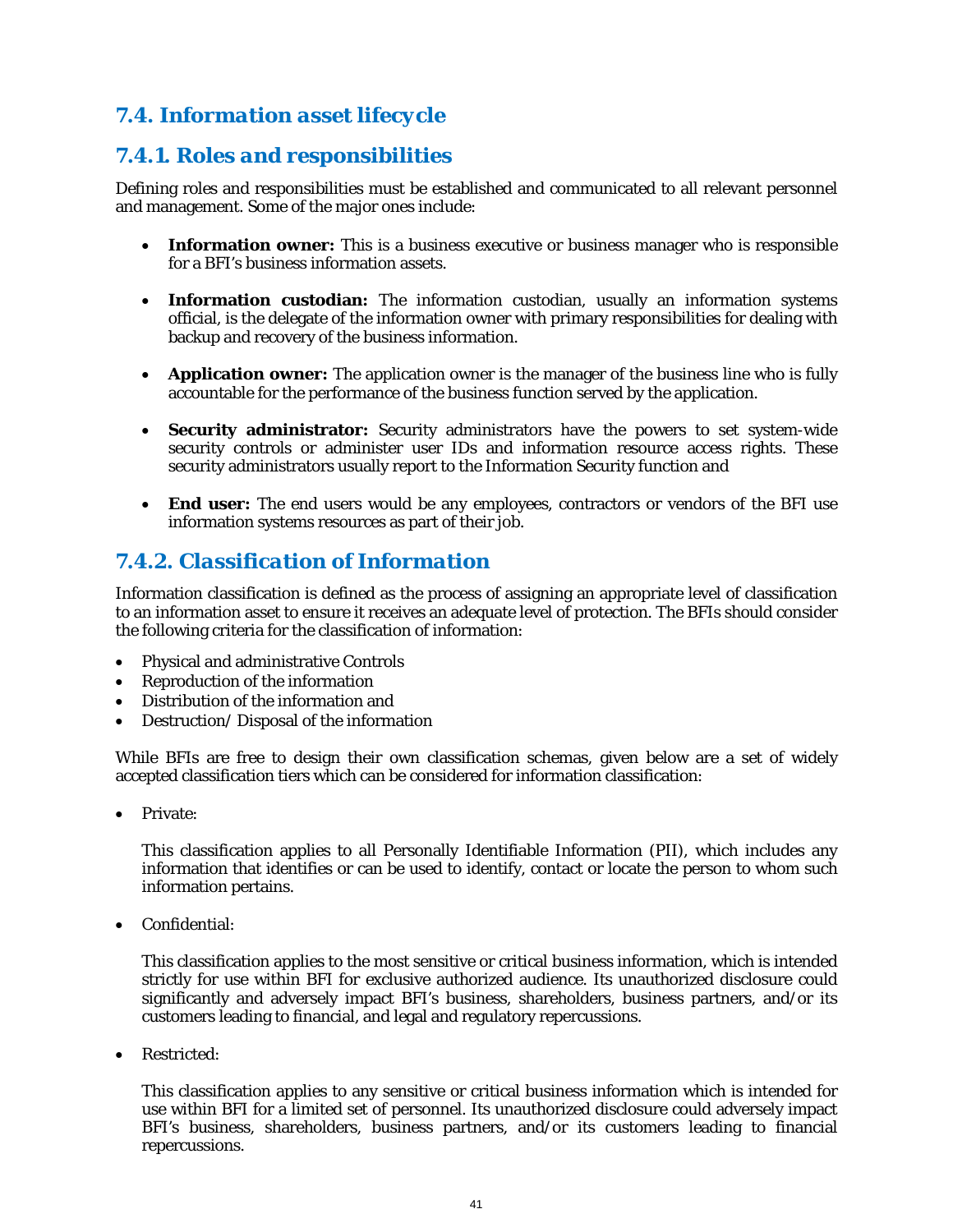• Internal:

 This classification applies to information that is specifically meant for use by BFI employees. While its unauthorized disclosure is against policy, it is not expected to seriously or adversely impact the business, employees, customer, stockholders, and / or business partners.

• Public:

This classification applies to information, which has been explicitly approved by Public Relations Department for release to the public.